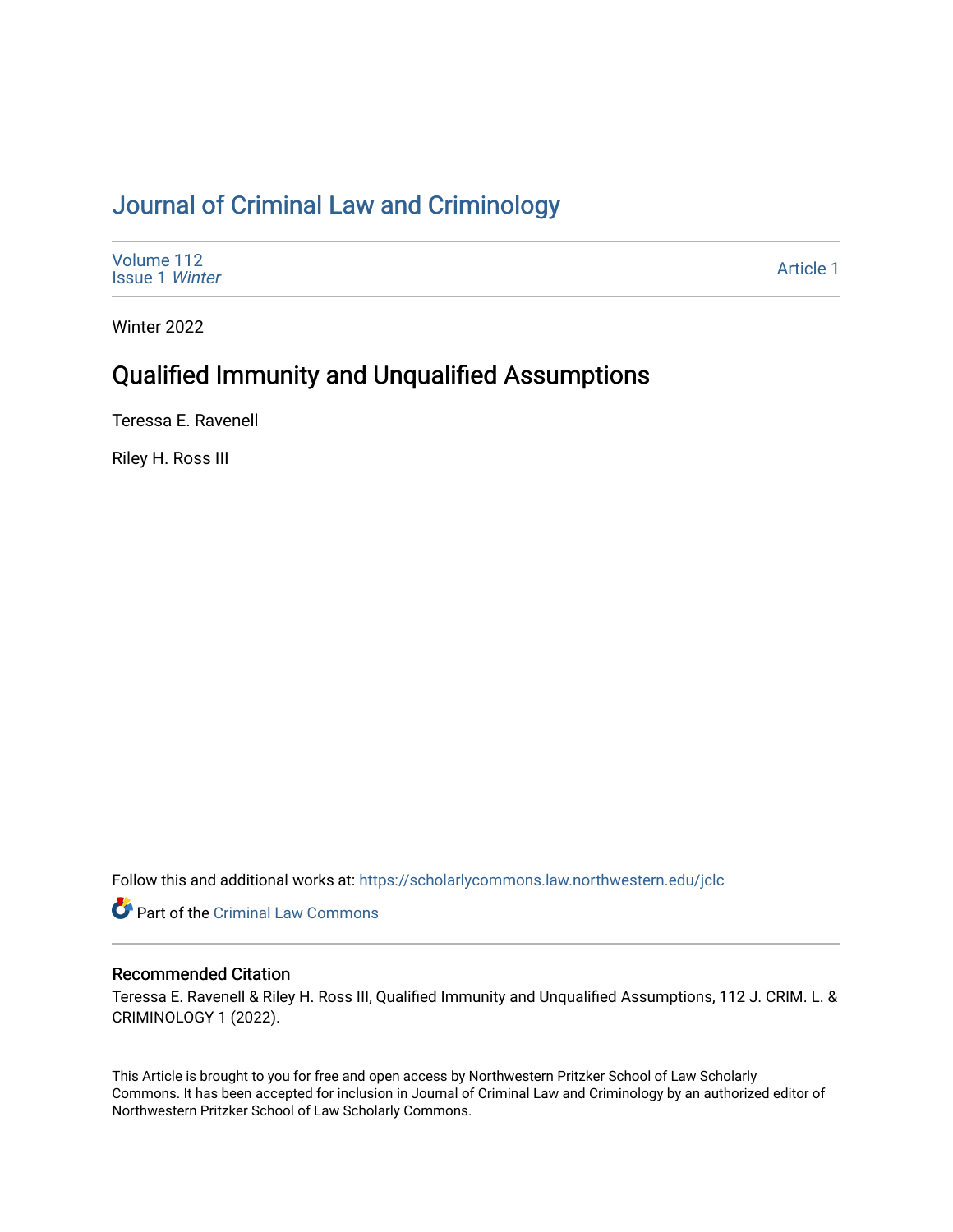# **QUALIFIED IMMUNITY AND UNQUALIFIED ASSUMPTIONS**

## **TERESSA E. RAVENELL\* & RILEY H. ROSS III\*\***

| I. HARLOW V. FITZGERALD: THE MAKING OF             |
|----------------------------------------------------|
|                                                    |
|                                                    |
| <b>B.</b>                                          |
| 1. "A Reasonably Competent Public Official         |
| Should Know the Law Governing His Conduct" 13      |
| 2. "Constitutional Rights of Which a Reasonable    |
|                                                    |
| C. Reasonable Officials, Reasonable Reliance and   |
|                                                    |
|                                                    |
|                                                    |
|                                                    |
|                                                    |
| III. POSITIVE AND NORMATIVE NOTIONS OF THE         |
|                                                    |
|                                                    |
| Qualified Immunity: A Normative Standard  32<br>В. |
|                                                    |

<sup>\*</sup> Professor of Law, Villanova University Charles Widger School of Law; B.A., 1998, University of Virginia; J.D., 2002, Columbia University School of Law. A very special thank you to Juliette Mogenson, Meredith Reiner and Rebecca Velez for their excellent research assistance. We thank Northwestern Law's *Journal of Criminal Law and Criminology* editors and staff for their superb work on this Article and the symposium from which it arose.

<sup>\*\*</sup> Law Partner, Mincey Fitzpatrick Ross, LLC, B.S, 1993 Longwood College; M.A., 1995, Western Kentucky University; J.D., 1999, University of Virginia.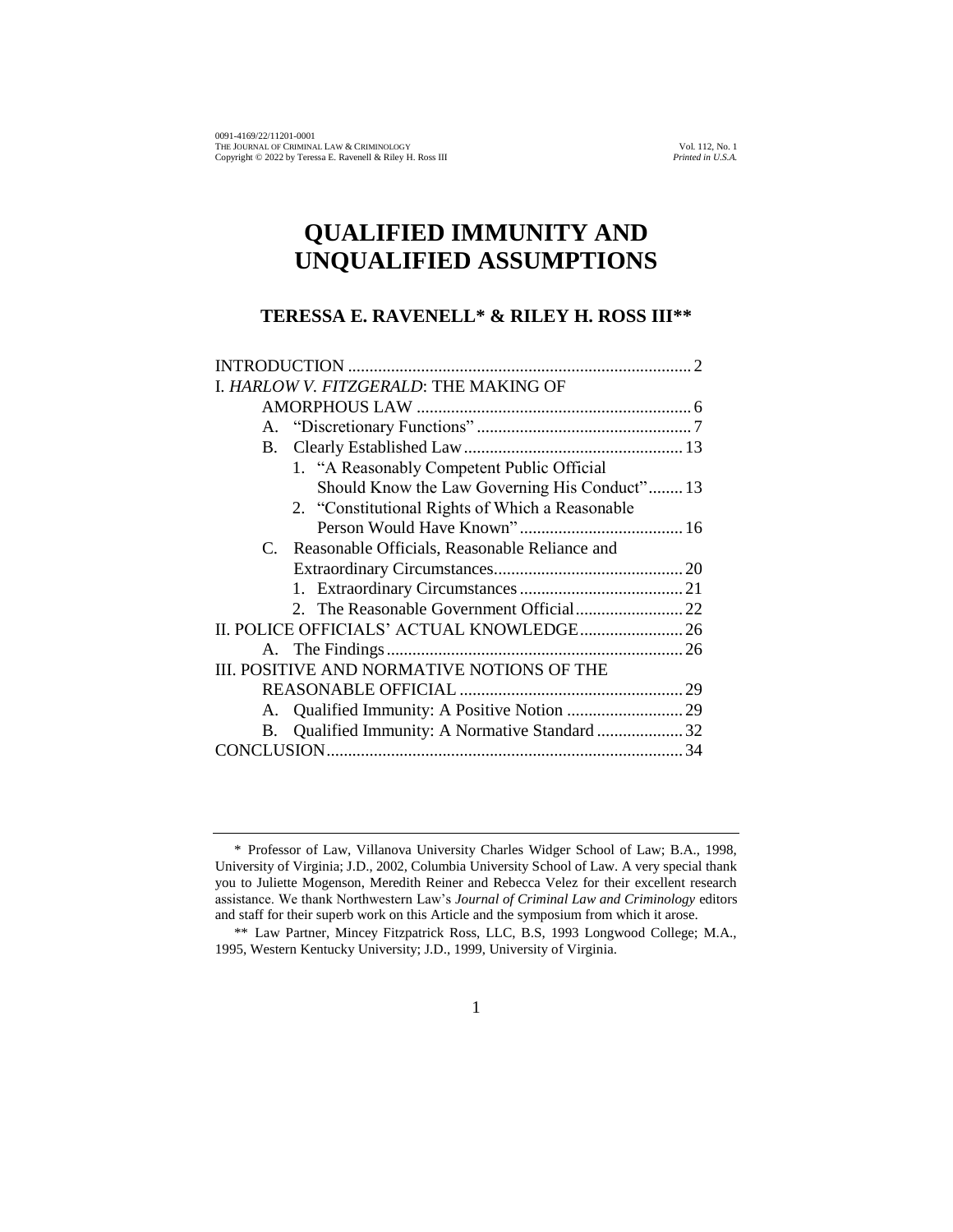#### **INTRODUCTION**

A lot of smart people question the wisdom of qualified immunity. Lower court judges called on the Supreme Court to overhaul the defense.<sup>1</sup> The House passed a bill that would eliminate qualified immunity in certain actions.<sup>2</sup> Several states passed legislation curtailing it.<sup>3</sup> Scholars from across

<sup>&</sup>lt;sup>1</sup> See James A. Wynn Jr., Opinion, As a Judge, I Have to Follow the Supreme Court. It *Should Fix This Mistake.* WASH. POST (June 12, 2020), https://www.washingtonpost.com/ opinions/2020/06/12/judge-i-have-follow-supreme-court-it-should-fix-this-mistake [https:// perma.cc/7T4H-V9MQ] (James A. Wynn Jr. is a judge on the U.S. Court of Appeals for the 4th Circuit); *see also* Jamison v. McClendon, 476 F. Supp. 3d 386, 419 (S.D. Miss. 2020) (Reeves, J.) (describing qualified immunity as a manufactured doctrine needing to stop).

<sup>2</sup> H.R. 1280, 117th Cong. § 102 (2021).

 $3$  COLO. REV. STAT. ANN. § 13-21-131 (West, Westlaw through 2021 1st Reg. Sess.) (implementing measures to enhance law enforcement practices and eliminating qualified immunity for state court claims); An Act Concerning Police Accountability, Pub. Act No. 20- 1, 2020 Conn. Acts 143 (Spec. Sess.) (eliminating qualified immunity for state court claims in an omnibus police bill); New Mexico Civil Rights Act, ch. 119, 2021 N.M. Laws 1312 (permitting an individual to bring a claim against a public body or person acting on behalf of or under the authority of a public body for a violation of the individual's rights, privileges or immunities and eliminating the qualified immunity defense); An Act Relating to Permissible Uses of Force by Law Enforcement and Correctional Officers, ch. 324, 2021 Wash. Sess. Laws 2745 (requiring law enforcement and community corrections officers to use the least amount of physical force necessary); N.Y.C., N.Y., ADMIN. CODE tit 8, ch. 8 (2021), available at https://codelibrary.amlegal.com/codes/newyorkcity/latest/NYCadmin/0-0-0-5270 [ https:// perma.cc/Y5X3-TFA6] (creating a right of security against unreasonable search and seizure, and against excessive force regardless of whether such force is used in connection with a search or seizure, that is enforceable by civil action); S.B. 1991, 2021 Leg., 244th Sess. (N.Y. 2021) (eliminating qualified immunity for state claims); S.B. 2, 2021 Leg., Reg. Sess. (Cal. 2021) (eliminating certain immunity provisions for peace officers and implementing certification procedures for peace officers); H.B. 609, 2021 Leg., Reg. Sess. (La. 2021) (prohibiting qualified immunity for officers as a defense in state court claims). *But see* FLA. STAT. ANN. § 166.241 (West, Westlaw through 2021 1st Reg. Sess.) (limiting local municipalities' ability to reduce funding for law enforcement agencies); S.B. 479, 88th Gen. Assemb., Reg. Sess. (Iowa 2021) (denying state funds to local entities if the local entity reduces the budget of their law enforcement agency).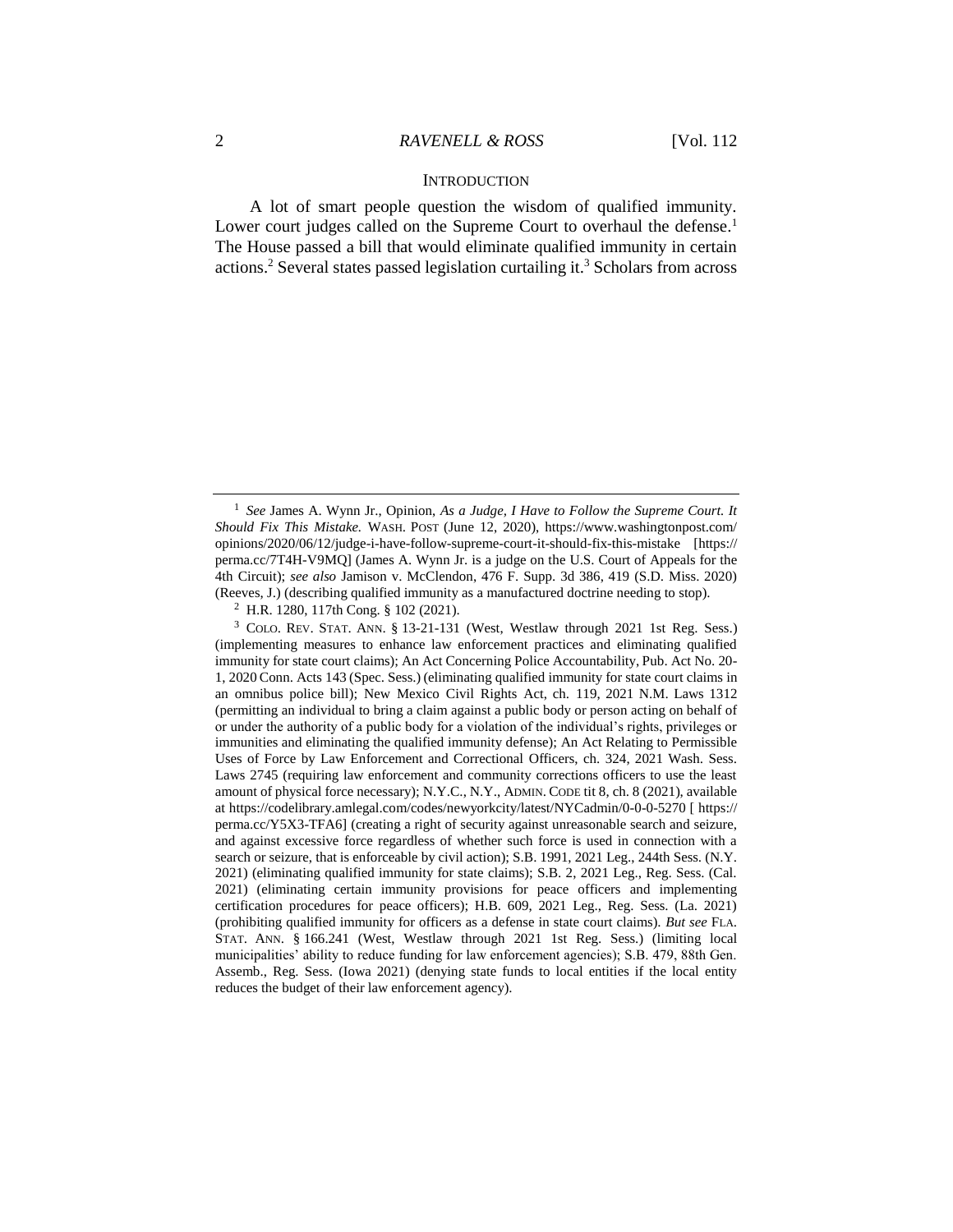the political spectrum have panned qualified immunity.<sup>4</sup> Even Supreme Court Justices criticize the doctrine.<sup>5</sup>

And there is little wonder why so many people are skeptical of qualified immunity. Under this doctrine, a government official may violate the United States Constitution and avoid liability so long as the constitutional right at issue was not "clearly established."<sup>6</sup> The Court, at least initially, saw qualified immunity as a compromise because it preserved the damages remedy that 42 U.S.C. § 1983 promises while simultaneously protecting reasonable government officials.<sup>7</sup>

<sup>4</sup> John C. Jeffries, *What's Wrong with Qualified Immunity?*, 62 FLA. L. REV. 851, 852 (2010) ("Determining whether an officer violated 'clearly established' law has proved to be a mare's nest of complexity and confusion. The circuits vary widely in approach, which is not surprising given the conflicting signals from the Supreme Court."); William Baude, *Is Qualified Immunity Unlawful?*, 106 CAL. L. REV. 45, 87 (2018) (arguing that the qualified immunity doctrine is unlawful and inconsistent with conventional principles of statutory interpretation); David G. Savage, *Supreme Court Shields a Police Officer from Being Sued for Shooting a Woman in Her Front Yard,* L.A. TIMES (Apr. 2, 2018, 1:40 PM), https://www.la times.com/politics/la-na-pol-supreme-court-police-shooting-20180402-story.html [https:// perma.cc/3UH3-2UGH] (illustrating several legal scholars criticizing the Supreme Court's approach to police shootings).

<sup>5</sup> Wyatt v. Cole, 504 U.S. 158, 170 (1992) (Kennedy, J., concurring) (stating "qualified immunity for public officials" had "diverged to a substantial degree from the historical standards"); Crawford-El v. Britton, 523 U.S. 574, 611 (1998) (Scalia, J., dissenting) (admitting that the Supreme Court has not even "purported to be faithful to the common-law immunities that existed when § 1983 was enacted"); Baxter v. Bracey, 140 S. Ct. 1862, 1864 (Thomas, J., dissenting) (noting that there is "no basis" for the "clearly established law" analysis); Kisela v. Hughes, 138 S. Ct. 1148, 1162 (2018) (Sotomayor, J., dissenting) (saying the doctrine tells "officers that they can shoot first and think later," and it tells the public that palpably unreasonable conduct will go unpunished).

 $6$  Harlow v. Fitzgerald, 457 U.S. 800, 818 (1982) (noting that qualified immunity is more than a defense; it shields defendants from trial and "the other burdens of litigation" when the law is not "clearly established"). As the Court in *Harlow* made clear, judges should resolve qualified immunity disputes as early in the litigation as possible, often before the parties have even engaged in the discovery process. *Id.* at 816 (stating that "[i]t now is clear that substantial costs attend the litigation of the subjective good faith of government officials. Not only are there the general costs of subjecting officials to the risks of trial—distraction of officials from their governmental duties, inhibition of discretionary action, and deterrence of able people from public service.").

<sup>7</sup> 42 U.S.C. § 1983 provides a victim of constitutional violations with a federal civil remedy. It reads in pertinent part:

Every person who, under color of any statute, ordinance, regulation, custom, or usage, of any State or Territory or the District of Columbia, subjects, or causes to be subjected, any citizen of the United States or other person within the jurisdiction thereof to the deprivation of any rights, privileges, or immunities secured by the Constitution and laws, shall be liable to the party injured in an action at law, suit in equity, or other proper proceeding for redress . . . .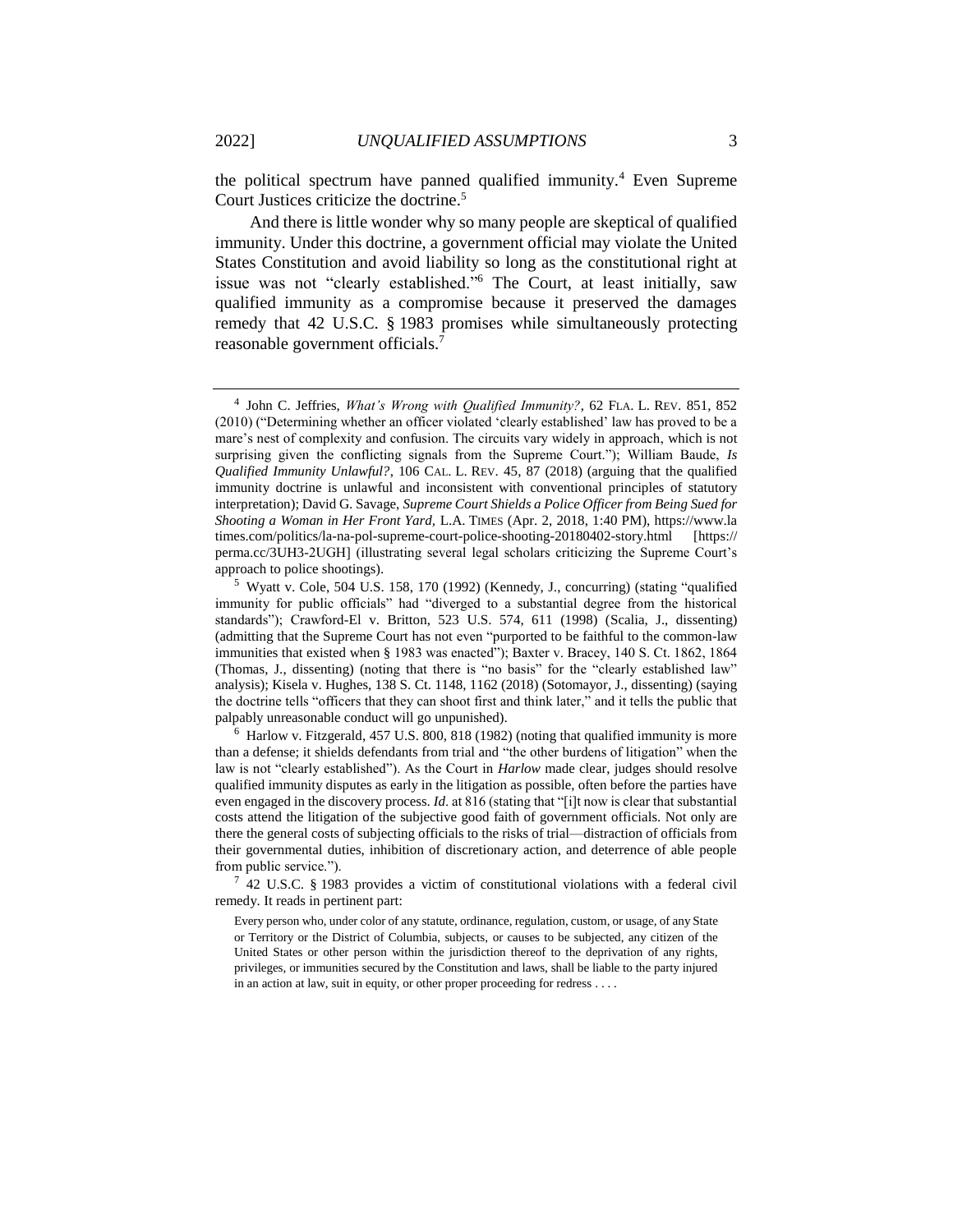Nevertheless, more and more people have come to view qualified immunity as a failure.<sup>8</sup> Qualified immunity protects government officials when they do something everyone knows is wrong, like stealing, simply because a court has never held it to be *constitutionally* wrong.<sup>9</sup> As the Supreme Court made clear in *Davis v. Scherer*, the violation of a clear state statute or department regulation by a government official does not necessarily mean the offending official will be denied qualified immunity.<sup>10</sup> The relevant question in qualified immunity disputes is not whether they violated a clearly established state law or department regulation. Rather, the relevant question is whether the defendant deprived the plaintiff of a clearly established *constitutional* right.<sup>11</sup>

8 *See, e.g.*, Kisela v. Hughes, 138 S. Ct. 1148, 1155 (2018) (Sotomayor, J., dissenting) (criticizing the Court for "treating qualified immunity as an absolute shield"); Jay Schweikert, *Qualified Immunity: A Legal, Practical, and Moral Failure,* CATO INST. (Sept. 14, 2020), https://www.cato.org/publications/policy-analysis/qualified-immunity-legal-practical-moralfailure [https://perma.cc/F2BE-LLU2] (criticizing the doctrine as incapable of consistent, predictable application, confusing and dividing lower courts tasked with applying it, and regularly permitting "egregious unconstitutional misconduct to go unaddressed, exacerbating an ongoing crisis of accountability in law enforcement"); Joanna Schwartz, *The Case Against Qualified Immunity*, 93 NOTRE DAME L. REV. 1797, 1799–1800 (2018) ("Qualified immunity does not shield individual officers from financial liability. It almost never shields government officials from the costs and burdens associated with discovery and trial in filed cases. And it appears unnecessary to encourage vigorous enforcement of the law.").

9 *See, e.g.*, Jessop v. City of Fresno, 936 F.3d 937, 941 (9th Cir. 2019) (acknowledging that "virtually every human society teaches that theft generally is morally wrong" but granting police officials who stole \$250,000 during a search were entitled to qualified immunity because "[w]e have never addressed whether the theft of property covered by the terms of a search warrant, and seized pursuant to that warrant, violates the Fourth Amendment").

<sup>10</sup> Davis v. Scherer, 468 U.S. 183, 194 (1984); *see, e.g.*, Mullenix v. Luna, 577 U.S. 7, 19 (2015) (finding that a police official who violated a direct order to "stand by" when he shot a fleeing motorist was entitled to qualified immunity because he did not violate a clearly established constitutional right).

<sup>11</sup> *Id*.; *see also Jessop*, 936 F.3d at 941.

As the Supreme Court explained in Mitchum v. Foster, 407 U.S. 225, 242 (1972), "The very purpose of § 1983 was to interpose the federal courts between the States and the people, as guardians of the people's federal rights—to protect the people from unconstitutional action under color of state law." Ten years later, in *Harlow*, the Court noted the "social costs" of civil rights litigation. *Harlow*, 457 U.S. at 814 (listing the "social costs" of § 1983 litigation as "the expenses of litigation, the diversion of official energy from pressing public issues, and the deterrence of able citizens from acceptance of public office."). Nevertheless, the Court held that an objective qualified immunity standard would "balance competing values," specifically "the importance of a damages remedy to protect the rights of citizens," "the need to protect officials" and "the related public interest in encouraging the vigorous exercise of official authority." *Id.* at 807 (quoting Butz v. Economou, 438 U.S. 478, 506 (1978)).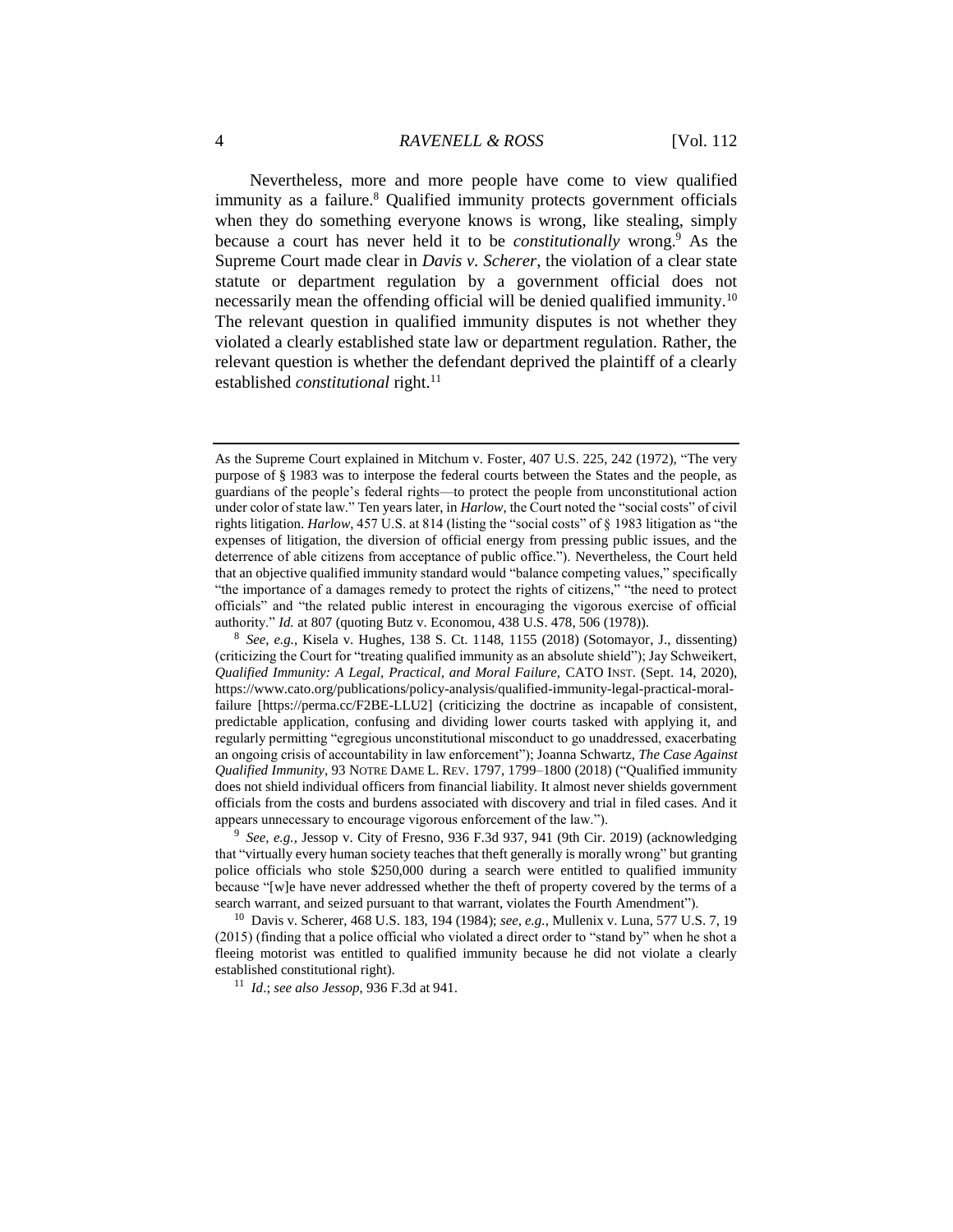Yet, *Harlow v. Fitzgerald*, the seminal case on qualified immunity, hinges on what would seem to be an uncontroversial premise: "a reasonably competent public official should know the law governing his conduct."<sup>12</sup> Although this seems self-evident, this Article begins with the following question in mind: "Should a reasonably competent public official know the law governing his conduct?"

In her recent article, *Qualified Immunity's Boldest Lie*, Professor Joanna Schwartz proves that police officials, in fact, are not regularly informed of court decisions interpreting Fourth Amendment use of force decisions.<sup>13</sup> From Professor Schwartz's work, one might conclude that reasonable officials should *not* know the law governing their conduct because they are not trained to do so.<sup>14</sup> This Article agrees with Professor Schwartz's findings and builds upon her work. In fact, our own study of twenty United States police departments confirms her conclusion that officers often are not informed of recent binding federal opinions. Notwithstanding Schwartz's findings, this Article asserts that these findings do not necessarily resolve whether government officials should be aware of the law governing their conduct. Rather, this inquiry warrants a nuanced interpretation of *Harlow*.

This Article argues that *Harlow v. Fitzgerald* is best understood as setting forth both positive and normative notions. Although it is improbable that government officials know the law governing their conduct, they nevertheless are obligated to do so. Through careful grammatical analysis, Part I carefully dissects the Court's standard in *Harlow*. This Article argues that because the Court heavily relies on the modal verbs "should" and "would," *Harlow* is subject to multiple interpretations. Part I concludes "should," in the phrase "a reasonable competent public official should know the law governing his conduct," is intended to reflect an obligation, or a normative standard. In contrast, the Court's use of the modal verb "would" when it defines clearly established law—is intended to denote probability or a more positive notion.

Part II then uses empirical data to better understand whether officials actually know the law. This Part details the results of surveys sent to twenty United States police departments to determine if and how officers were informed of federal judicial decisions regarding the Fourth and/or Fourteenth Amendments of the United States Constitution.

<sup>12</sup> *Harlow*, 457 U.S. at 819.

<sup>13</sup> Joanna C. Schwartz, *Qualified Immunity's Boldest Lie*, 88 U. CHI. L. REV. 605, 610 (2021).

<sup>&</sup>lt;sup>14</sup> Id. at 683-84 (concluding that officers are seldom informed of appellate and district court opinions and the qualified immunity standard should be abolished or reformed).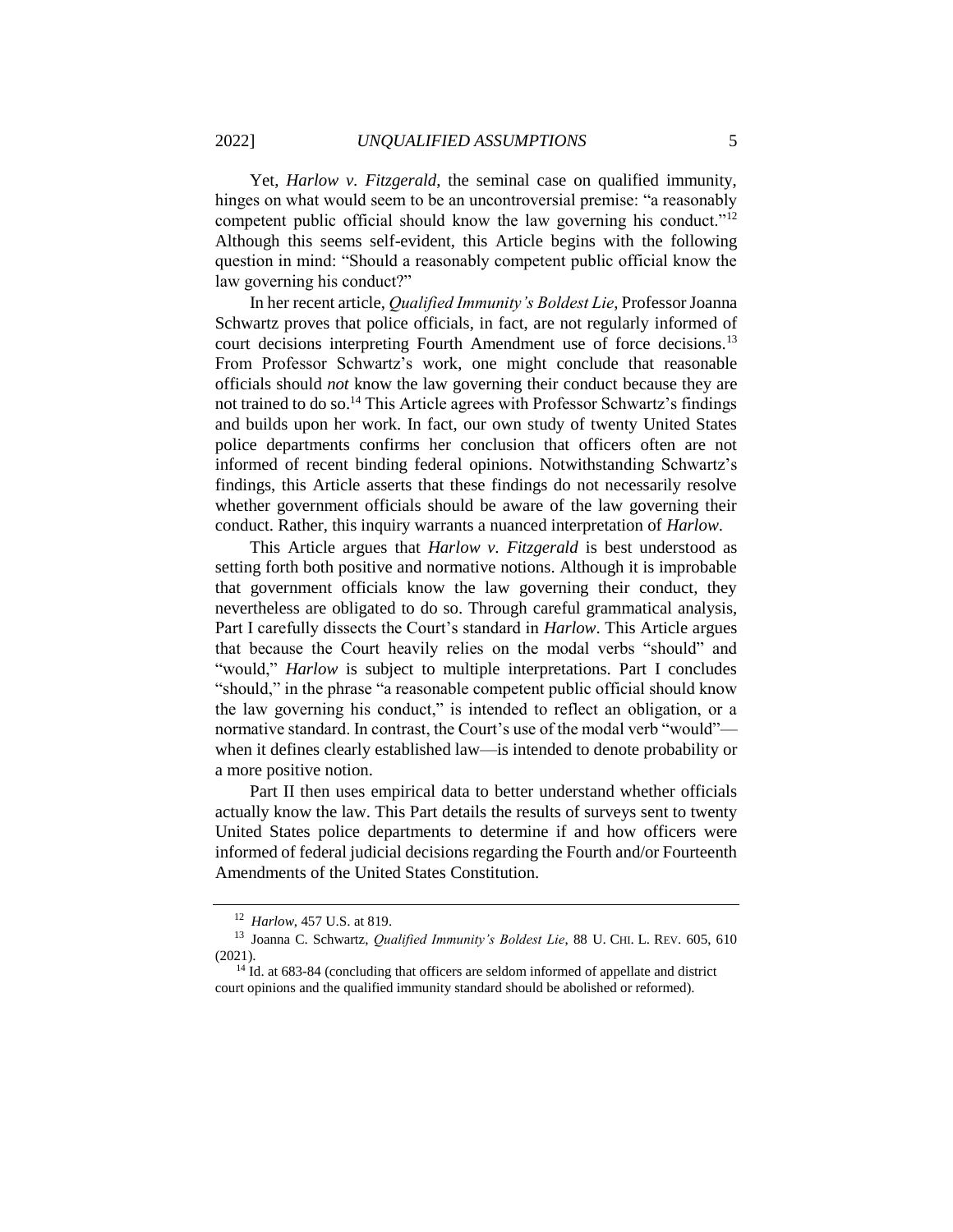Finally, Part III discusses, more generally, normative and positive notions and applies these concepts to *Harlow*. <sup>15</sup> Part III concludes that although *Harlow* sets forth a normative notion by holding that reasonable officials *should* know the law, its aims are undermined by the positive statement that police officials are unaware of many of the specific cases that govern their conduct. The result is a qualified immunity standard that distorts both positive and normative notions of the reasonable official. This creates a conflict between the fundamental assumptions of qualified immunity for reasonable officials—courts assume reasonable police know the law governing their conduct but that these same officials are incapable of understanding whether their conduct is legal.

#### I. *HARLOW V. FITZGERALD*: THE MAKING OF AMORPHOUS LAW

*Harlow v. Fitzgerald* is the seminal case on qualified immunity.<sup>16</sup> There, the Court lays out qualified immunity analysis as follows: $17$ 

[G]overnment officials performing discretionary functions generally are shielded from liability for civil damages insofar as their conduct does not violate clearly established statutory or constitutional rights of which a reasonable person would have known . . . . If the law at that time was not clearly established, an official could not reasonably be expected to anticipate subsequent legal developments, nor could he fairly be said to "know" that the law forbade conduct not previously identified as unlawful . . . . If the law was clearly established, the immunity defense ordinarily should fail, since a reasonably competent public official should know the law governing his conduct. Nevertheless, if the official pleading the defense claims extraordinary circumstances and can prove that he neither knew nor should have known of the relevant legal standard, the defense should be sustained. But again, the defense would turn primarily on objective factors.<sup>18</sup>

*Harlow*, essentially, lays out a three-part test: (1) whether the defendant was performing discretionary functions; (2) if so, whether the law was clearly established; and (3) if so, whether there were extraordinary standards that

<sup>&</sup>lt;sup>15</sup> As detailed in Part III, a positive statement reflects what is and a normative statement reflects what ought to be. *See infra* Part III.

<sup>16</sup> *See* Alexander A. Reinert, *Qualified Immunity at Trial*, 93 Notre Dame L. Rev. 2069– 70 (2018) (describing Harlow as a seminal decision).

 $17$  The Court announced the "good faith qualified immunity defense" in Pierson v. Ray, 386 U.S. 547, 557 (1967) ("[T]he defense of good faith and probable cause, which the Court of Appeals found available to the officers in the common-law action for false arrest and imprisonment, is also available to them in the action under § 1983"). However, *Harlow* eliminated the subjective "good faith" aspect of the "good faith qualified immunity defense." *Harlow*, 457 U.S. at 817–18.

<sup>18</sup> *Harlow*, 457 U.S. at 818–19.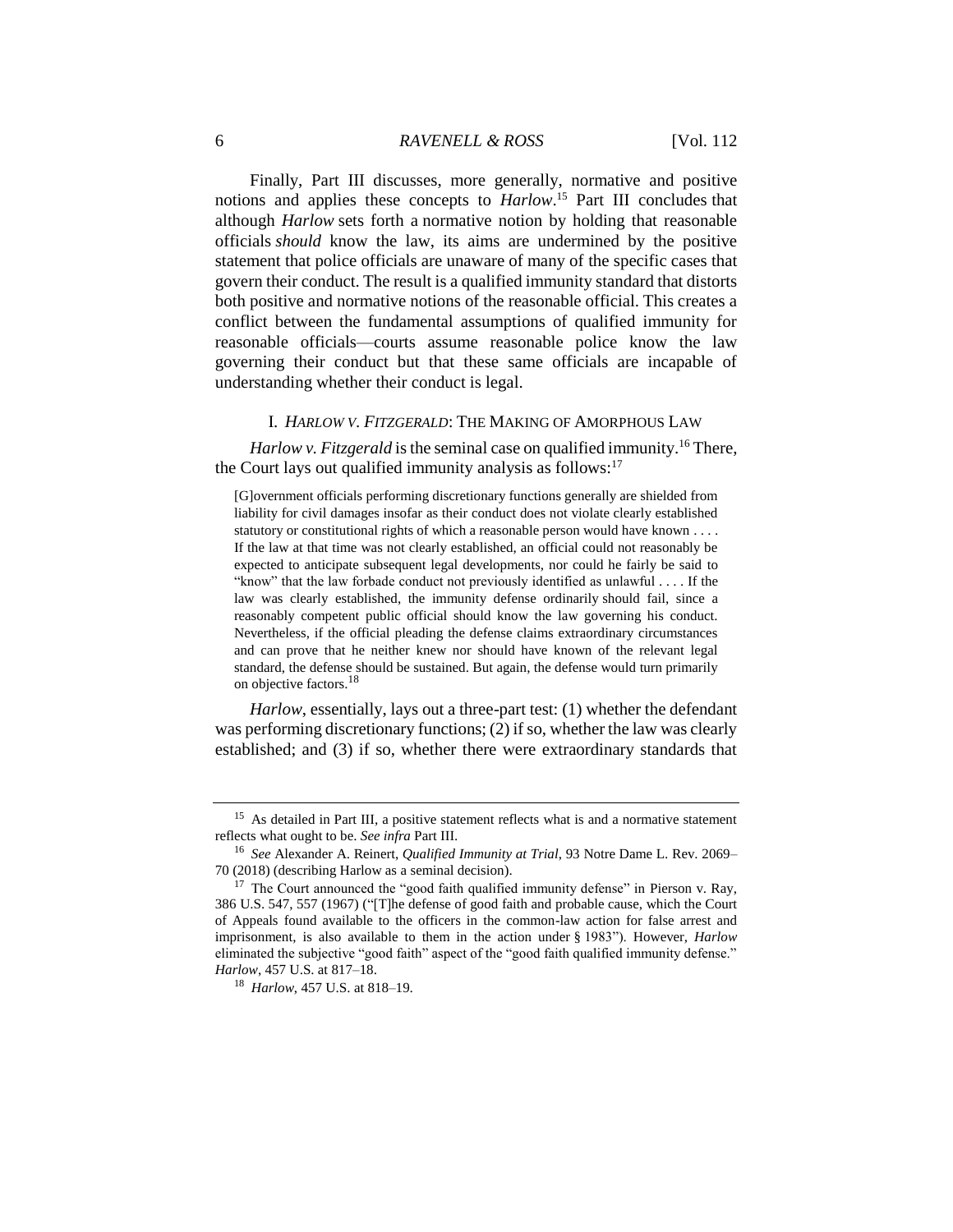excuse the officials' ignorance of the law.<sup>19</sup> Although the inquiries build upon one another, courts seldom give much consideration to either the first or third points.<sup>20</sup> Part I considers each of these prongs.

## A. "DISCRETIONARY FUNCTIONS"

Under *Harlow*, the Court holds that qualified immunity is only available to government officials who are performing a discretionary function. Although this reads as a threshold inquiry, courts seldom address this point. Nevertheless, it continues as an articulated aspect of the qualified immunity analysis.<sup>21</sup>

At common law, when an executive official claimed immunity for his (in)action, the distinction between ministerial and discretionary duties was integral to the court's determination.<sup>22</sup> A government official was liable to the party injured when he failed to perform "mandatory ministerial duties."<sup>23</sup> On the other hand, an official would be immune from liability for harms he caused while reasonably executing a discretionary function.<sup>24</sup> One treatise rationalized official immunity for discretionary duties as follows:

When the law, in words or by implication, commits any officer the duty of looking into facts, and acting upon them, not in a way it specifically directs, but after a discretion in its nature judicial, the function is termed *quasi*-judicial; and he is responsible to one injured by his wrongdoing only if it is negligent, or malicious, or both. $\hat{i}$ 

The treatise then explains that the immunity is inherently linked to the discretionary function and offers the following rationale: the law requires officials to use discretion; humans may err; therefore, the law which requires

<sup>19</sup> *Id.*

<sup>20</sup> *See infra* Sections I.A and I.C.

<sup>21</sup> *See* Ziglar v. Abbasi, 137 S. Ct. 1843, 1866 (2017) ("Government officials are entitled to qualified immunity with respect to 'discretionary functions' *performed in their official capacities*") (emphasis added) (quoting Anderson v. Creighton, 483 U.S. 635, 638 (1987)).

<sup>&</sup>lt;sup>22</sup> JOEL PRENTISS BISHOP, COMMENTARIES ON THE NON-CONTRACT LAW AND ESPECIALLY AS TO COMMON AFFAIRS NOT OF CONTRACT OF THE EVERY-DAY RIGHTS AND TORTS § 784–85 (1889).

<sup>23</sup> *Id.* at § 796.

<sup>24</sup> *See* Scott A. Keller, *Qualified and Absolute Immunity at Common Law*, 73 Stan. L. Rev. 1337, 1348–49 (2021) (citing Amy v. Supervisors, 78 U.S. (11 Wall.) 136, 138 (1871)); BISHOP, *supra* note 22, at § 786 (explaining that officials are "responsible to the persons injured" for the "wrongful exercise" of their "ministerial duties"). Bishop defined discretionary duties as "quasi-judicial functions" lying "midway between the judicial and ministerial" functions. *Id.* at § 785. Although government officials were liable for *non*performance of a ministerial duty, they were protected from liability at common law when they were performing ministerial functions. *Id.* at § 791.

<sup>25</sup> BISHOP, *supra* note 22, at § 785–86.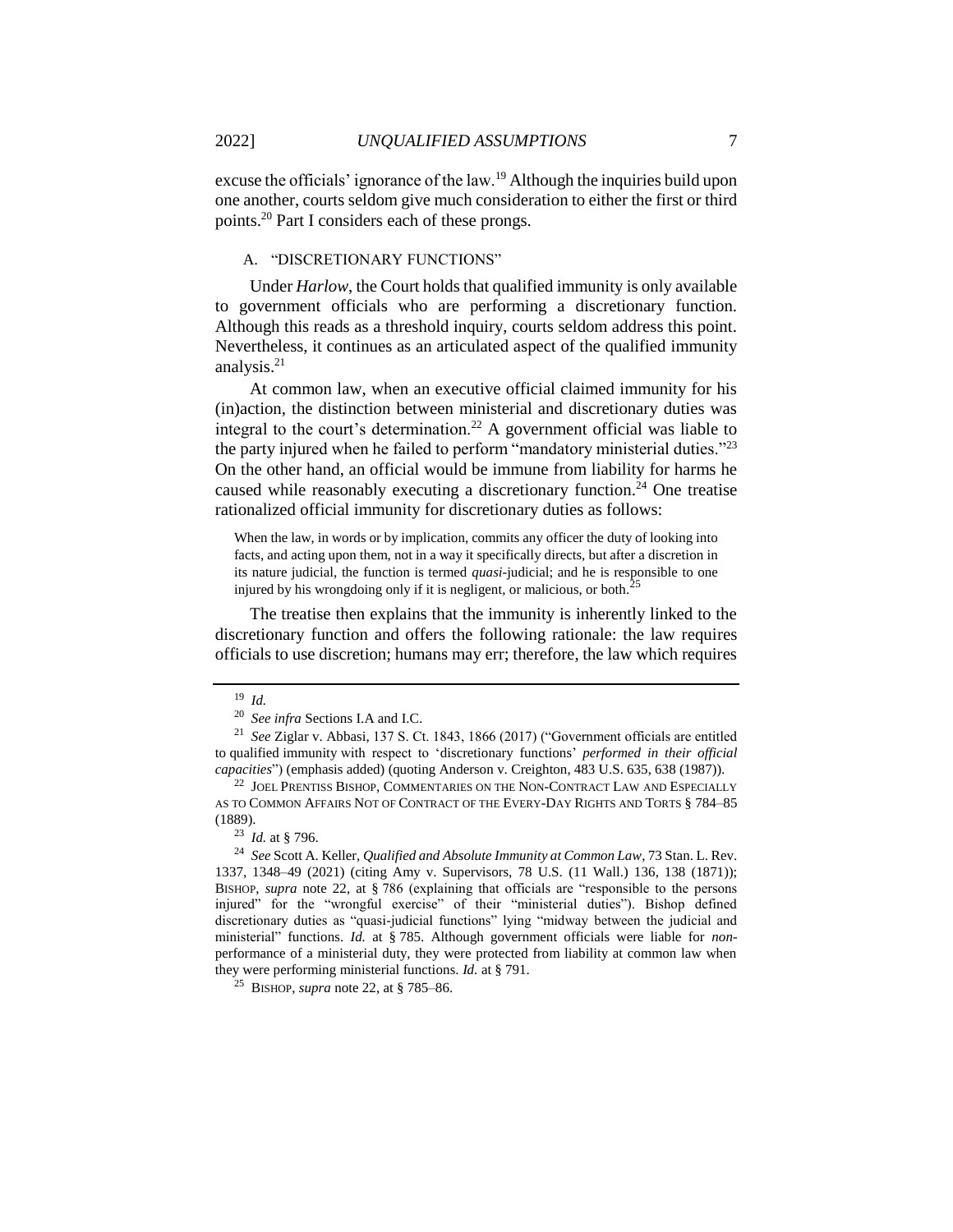him to exercise "his own judgment" should also protect him from liability if he acted honestly and carefully.<sup>26</sup>

Thus, under common law, governmental immunity depended on several factors. First, whether the relevant act was ministerial or discretionary. If the act was ministerial, then whether the injury was a consequence of performance or non-performance. If the act was discretionary, then whether the official acted reasonably. Accordingly, one might depict the common law analysis for quasi-judicial immunity inquiries as follows:



Under the common law, government authority clearly did not give officials an absolute shield.<sup>27</sup> There were two routes to liability and two corresponding routes to immunity. Whether the defendant was immune depended, in part, upon whether he performed a ministerial or discretionary function.<sup>28</sup> The challenge, of course, is how to distinguish discretionary functions from mandatory (or ministerial) functions.<sup>29</sup>

Although the discretionary prong was well understood at common law, the Court has done little to develop this aspect of the qualified immunity

<sup>26</sup> *Id.* at § 787.

<sup>27</sup> *Id.* at § 798 (stating that one "invested with official power is not therefore licensed to become a lawbreaker").

<sup>28</sup> *Id.* at § 788.

<sup>&</sup>lt;sup>29</sup> *Id.* (offering the following examples of discretionary functions: "an assessor of taxes in making a valuation" and "a school board, in expelling a scholar").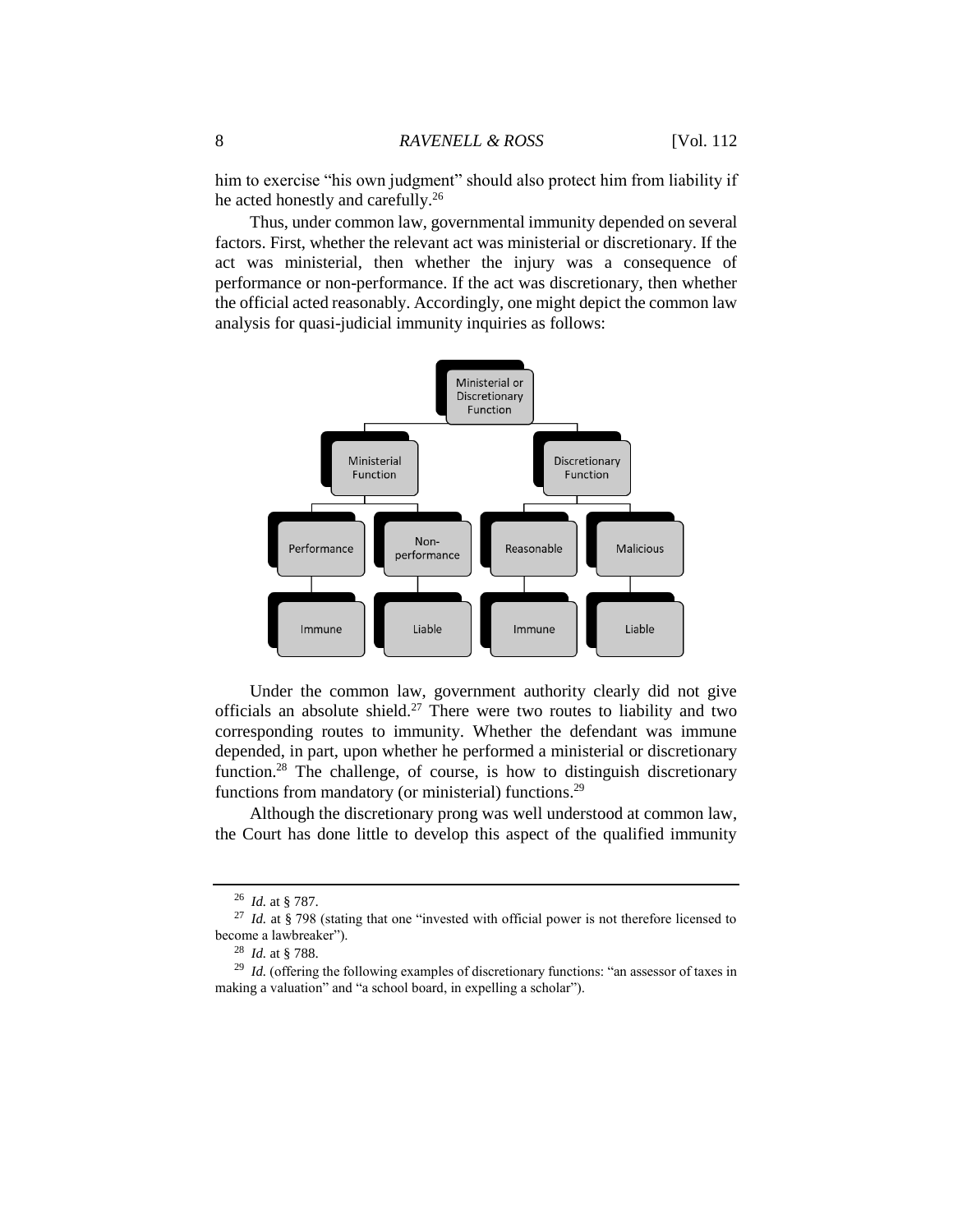doctrine.<sup>30</sup> In *Harlow*, the Court briefly touched upon the idea of discretionary functions.<sup>31</sup> The Court stated, "judgments surrounding discretionary action almost inevitably are influenced by the decisionmaker's experiences, values, and emotions."<sup>32</sup> However, the Court has only addressed the issue once since then, leaving lower courts to extrapolate from *Harlow*. 33 As detailed herein, following the Supreme Court's example, lower courts largely have avoided the question of discretionary functions in qualified immunity analysis. <sup>34</sup> Not surprisingly, those courts that have addressed the issue have failed to agree what, if any, functions should be classified as ministerial functions.<sup>35</sup>

The Sixth Circuit addressed the distinction between discretionary and ministerial functions in the greatest detail.<sup>36</sup> In *Hedgepath v. Pelphrey*, the plaintiff filed a § 1983 claim against jail employees after her son died of a drug overdose while in police custody.<sup>37</sup> The district court denied several of

<sup>30</sup> *See* Horta v. Sullivan, 4 F.3d 2, 11 (1st Cir. 1993) ("[I]n spite of the reference to discretionary functions, it has never since been clear exactly what role, if any, this concept is supposed to play in applying qualified immunity.").

 $31$  Harlow v. Fitzgerald, 457 U.S. 800, 816 (1982) (recognizing the only other time the Supreme Court has discussed ministerial versus discretionary functions in the context of § 1983 liability was in *Owen v. City of Independence*, 445 U.S. 622, 648 (1980), and there it was in the context of municipal liability. *Owen* noted that at common law, municipal liability turned, in part, on whether the claim stemmed from the municipality's discretionary power. *Owen*, 445 U.S. at 648.).

<sup>32</sup> *Harlow*, 457 U.S. at 816.

<sup>33</sup> Davis v. Scherer, 468 U.S. 183, 196 n.14 (1984) (rejecting plaintiff's argument that defendants were performing a ministerial duty and therefore, should be denied qualified immunity).

<sup>34</sup> *See infra* footnotes 36–59 and accompanying text.

<sup>35</sup> *Compare* Hedgepath v. Pelphrey, 520 F. App'x 385, 389 (6th Cir. 2013) (recognizing ministerial functions), *with* Gagne v. City of Galveston, 805 F.2d 558, 560 (5th Cir. 1986) (suggesting that a function is discretionary whenever officials exercise some degree of judgment).

<sup>36</sup> *See Hedgepath*, 520 F. App'x at 385 (denying qualified immunity and making a distinction between a discretionary duty to anticipate prospective harm and the ministerial duty to follow instructions); Finn v. Warren Cnty., 768 F.3d 441, 449 (6th Cir. 2014) (stating that under Kentucky law, the supervision of employees is a ministerial act for which the supervisor is not entitled to qualified immunity in a civil rights suit, where that supervision merely involves enforcing known policies); Wegener v. City of Covington, 933 F.2d 390, 392 (6th Cir. 1991) (holding that once the officer has shown that the act was performed within the scope of discretionary authority, the burden shifts to the plaintiff to establish by direct or circumstantial evidence that the discretionary act was not performed in good faith).

<sup>37</sup> *Hedgepath*, 520 F. App'x at 385 (alleging officials deprived decedent of his Eighth, Tenth, and Fourteenth Amendment rights by failing to regularly check on him). The deputy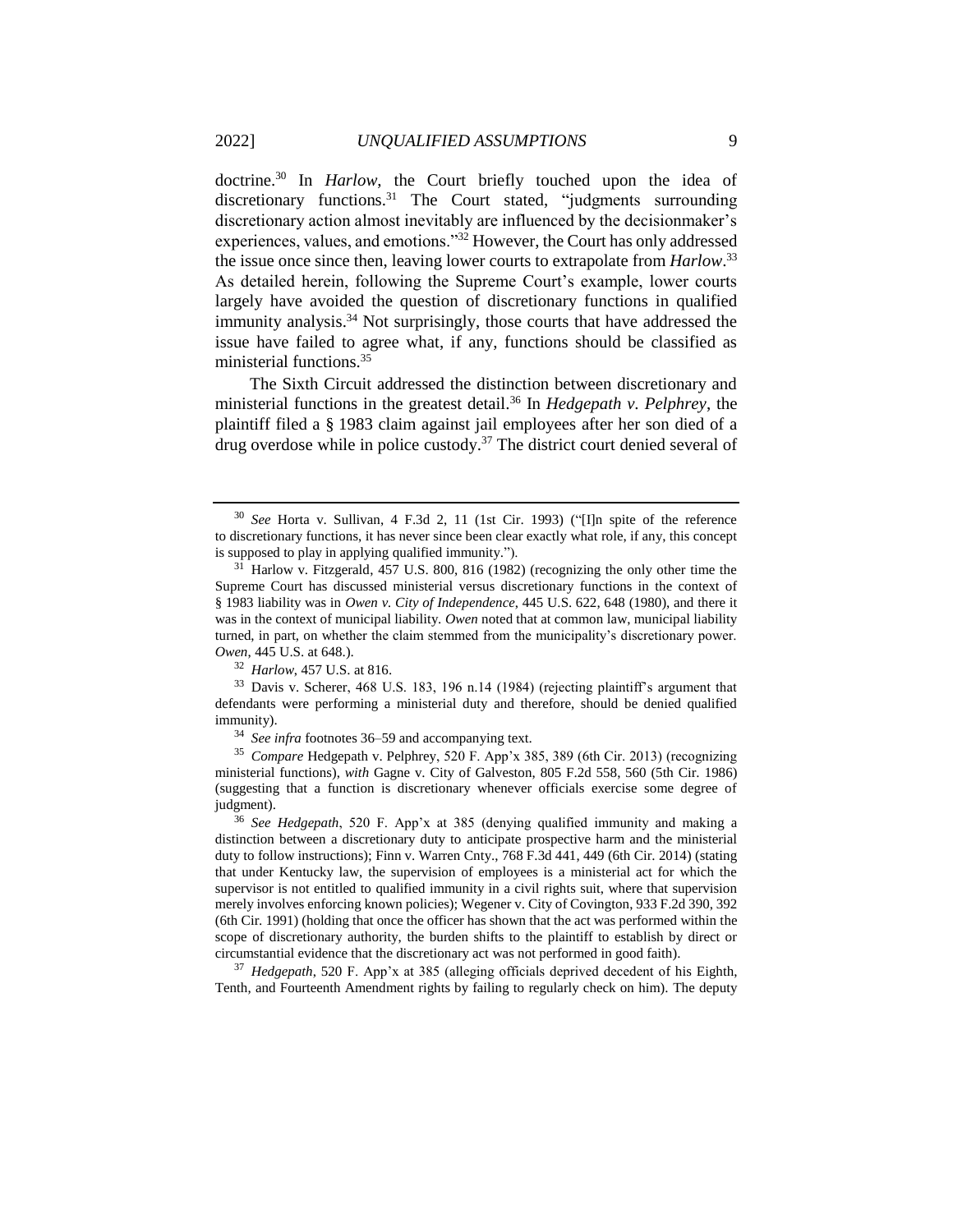the defendants' qualified immunity defenses "because their duties were ministerial under Kentucky law."<sup>38</sup> The defendants appealed the trial court's qualified immunity determination, arguing that the alleged actions involved discretionary duties.<sup>39</sup> Noting that qualified immunity only protects defendants when they are performing discretionary functions, the Sixth Circuit considered whether the defendants were performing ministerial or discretionary duties.<sup>40</sup> In so doing, the court noted, "[i]n reality, few acts are ever purely discretionary or purely ministerial."<sup>41</sup> Nevertheless, the court distinguished between those cases where officials have "the discretionary duty to anticipate prospective harm" and cases in which the defendants simply had "the ministerial duty to follow instructions."<sup>42</sup>

Ultimately, the court concluded that jail employees who were tasked with checking on a detainee every twenty minutes to ensure they were conscious were performing a ministerial duty because the execution of this duty did not require "personal deliberation, decision, and judgement."<sup>43</sup> Similarly, the Sixth Circuit held that a prison nurse was not entitled to qualified immunity when she allegedly denied an inmate medical treatment prescribed by a doctor.<sup>44</sup> The court held that the nurse's compliance with the prescription or treatment plan was ministerial function, not a discretionary  $one<sup>45</sup>$ 

The Ninth Circuit addressed the distinction between discretionary and ministerial functions in *Groten v. California*. In *Groten,* a real estate agent

jailers were required to ensure the safety of intoxicated detainees by checking on them every twenty minutes to make sure they were conscious. *Id.* at 391–92.

<sup>38</sup> *Id.* at 388.

<sup>39</sup> *Id.* at 389.

<sup>&</sup>lt;sup>40</sup> *Id*. Curiously, the court interpreted qualified immunity under Kentucky law rather than federal law. *Id.* ("Qualified immunity under Kentucky law shields public employees from tort liability so long as the employee was performing  $(1)$  discretionary acts or functions . . . ; (2) in good faith; and (3) within the scope of the employee's authority'") (quoting Yanero v. Davis*,* 65 S.W.3d 510, 522 (Ky. 2001)).

<sup>41</sup> *Hedgepath*, 520 F. App'x at 389 (quoting Haney v. Monsky*,* 311 S.W.3d 235, 240 (Ky. 2010)).

<sup>42</sup> *Id.* at 390.

<sup>43</sup> *Id.* at 391 (quoting Collins v. Ky. Nat. Res. & Env't Prot. Cabinet, 10 S.W.3d 122, 126 (1999)). Similarly, in *Finn v. Warren County*, 768 F.3d 441, 450 (6th Cir. 2014), the Sixth Circuit denied a supervising jail official qualified immunity for failure to train his subordinates on written emergency medical services policy. The court held that once a policy is decided, training employees "to adhere to their duties . . . is a ministerial function." *Id.* at 449 (quoting *Hedgepath,* 520 F. App'x at 391).

<sup>44</sup> Boretti v. Wiscomb, 930 F.2d 1150, 1156 (6th Cir. 1991).

<sup>45</sup> *Id*.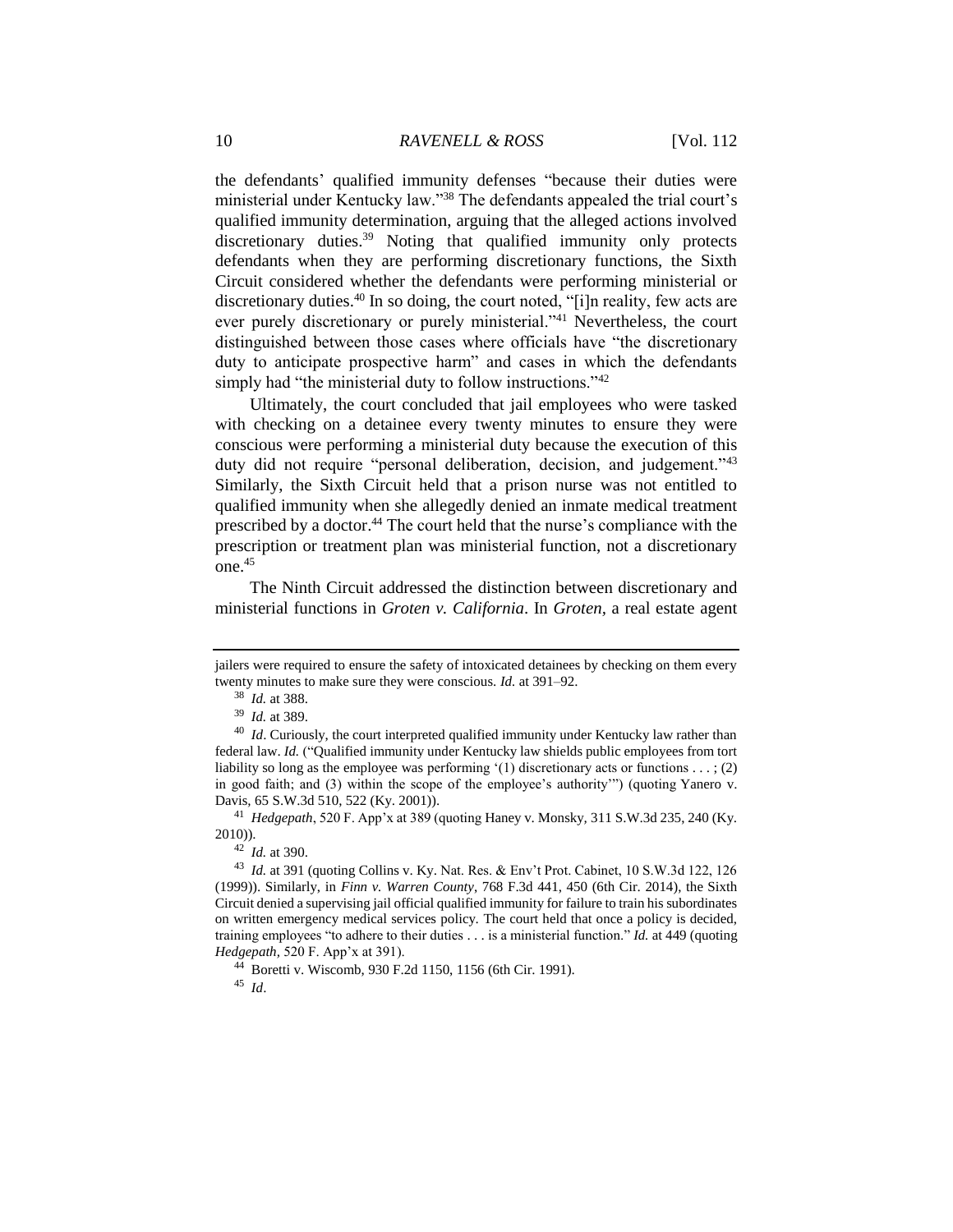attempted to apply for a temporary license to conduct real estate transactions in California.<sup>46</sup> The state employees in this case refused to give Groten the proper materials to apply for the license, resulting in a denial of his application.<sup>47</sup> The Ninth Circuit found that supplying a potential applicant with the proper materials is a ministerial task required by state law.<sup>48</sup> Because the employees were required to furnish these materials, they were not performing a discretionary function and, accordingly, they werenot entitled to qualified immunity.<sup>49</sup>

However, it is important to recognize the aforementioned cases are anomalies. Most courts that apply *Harlow*'s discretionary functions prong conclude that the defendant was performing a discretionary function.<sup>50</sup> In *Gagne v. City of Galveston*, an officer's failure to remove a belt from a person during the booking process resulted in the suicide of the prisoner, who hung himself with his belt.<sup>51</sup> The prisoner's estate claimed that the officer was not engaged in a "discretionary act" because there was an unambiguous police department regulation stating that "[b]elts must be removed from prisoner's clothing and placed in the property bag."<sup>52</sup> The Fifth Circuit, quoting *Davis v. Scherer*, held that the violation of "such a departmental regulation could not by itself deprive [the officer] of the protection of qualified immunity."<sup>53</sup> Specifically, the court noted that "if an official is required to exercise his

<sup>52</sup> *Id.*

<sup>46</sup> Groten v. California, 251 F.3d 844, 847 (9th Cir. 2001).

<sup>47</sup> *Id.* at 846.

<sup>48</sup> *Id.* at 850.

<sup>49</sup> *Id.* at 851; *see also* Walz v. Town of Smithtown, 46 F.3d 162, 169 (2d Cir. 1995) (finding that a town superintendent of highways denying permits in order to extort land was not a discretionary function, but rather the superintendent's failure to perform a ministerial task).

<sup>50</sup> *See, e.g.*, Davis v. Williams, 451 F.3d 759, 762 (11th Cir. 2006) (concluding that where a statute does not mandate arrest, an officer who decides to arrest someone is performing a discretionary act); Gagne v. City of Galveston, 805 F.2d 558, 560 (5th Cir. 1986) (stating that an official is required to exercise judgement for the discretionary functions prong, but that judgment could be used "rarely or to a small degree"); McSpadden v. Wolfe, 325 F. App'x 134, 139 (3d Cir. 2009) (finding that even though computation of a sentence for incarceration is a ministerial task, complex case law and sentencing guidelines created a discretionary function).

<sup>51</sup> *Gagne,* 805 F.2d at 559.

<sup>53</sup> *Id.* ("Officials sued for constitutional violations do not lose their qualified immunity merely because their conduct violates some statutory or administrative provision." (quoting Davis v. Scherer, 468 U.S. 183, 194 (1984))).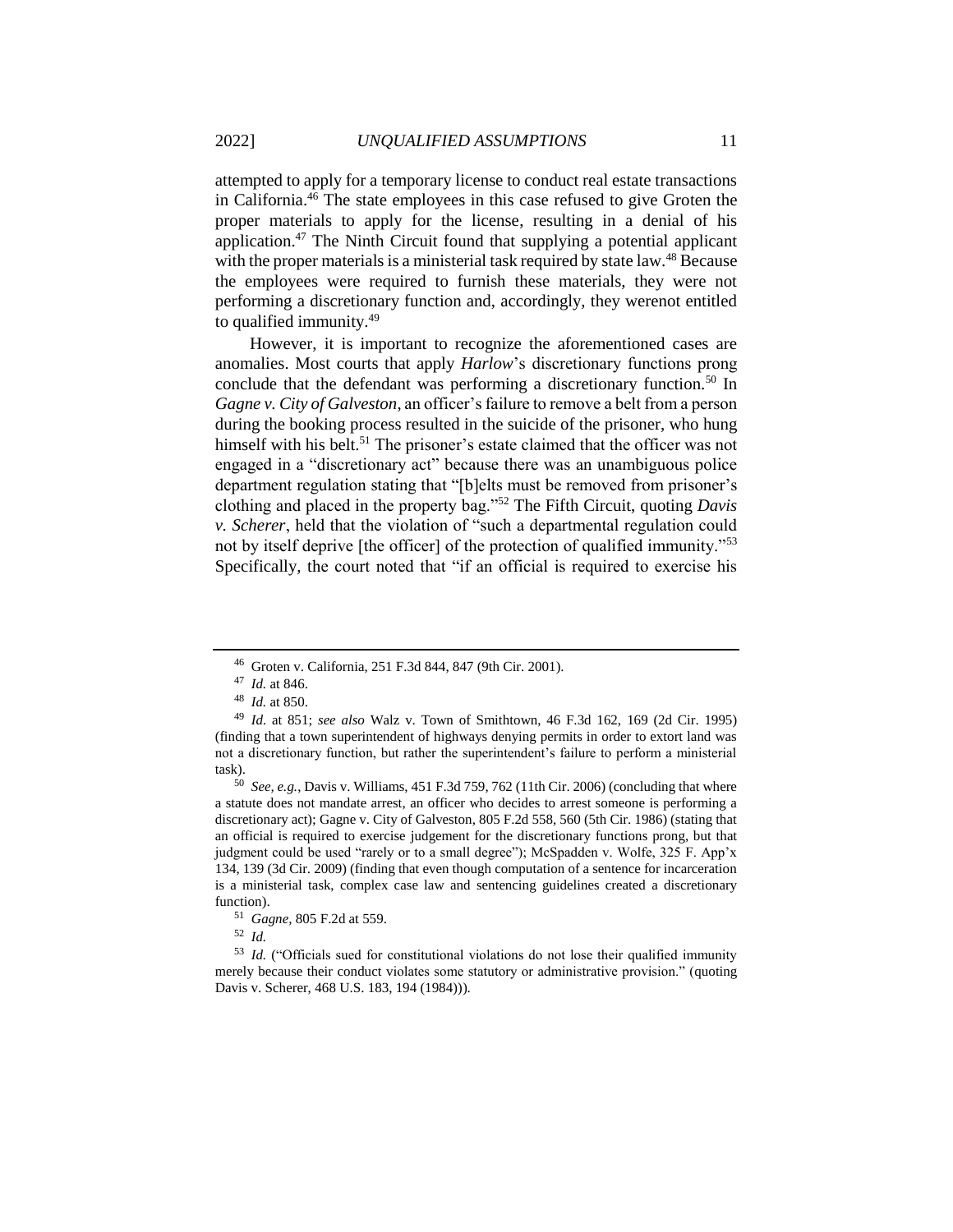judgment, even if rarely or to a small degree, the Court would apparently not find the official's duty to be ministerial in nature."<sup>54</sup>

Furthermore, several circuits have outright declined to engage in the discretionary versus ministerial analysis.<sup>55</sup> For example, in *Sellers ex rel. Sellers v. Baer*, the Eighth Circuit rejected the plaintiff's argument that the defendants were exercising a ministerial function by noting its "belief that the ministerial-duty exception to the qualified immunity defense is dead letter."<sup>56</sup> The Eleventh Circuit went as far as to hold that the term "discretionary authority" includes actions that do not necessarily involve an element of choice.<sup>57</sup> Additionally, the Seventh Circuit declined to consider arguments that the defendant was acting in a ministerial capacity and instead questioned the value of the discretionary functions prong.<sup>58</sup>

<sup>58</sup> In *Coleman v. Frantz*, the court offered the following observation:

[A]s a matter of public policy, it would be unwise to engage in a case by case determination of Section 1983 immunity based upon the ministerial versus discretionary nature of the particular official act challenged. Not only would such an analysis require repeated judicial applications of the unclear ministerial-discretionary distinction, but more importantly it would do little to forward the purposes of the immunity.

*Coleman*, 754 F.2d at 727–28. The court suggested that instead of showing they were performing a discretionary function, street level officials should be required to "demonstrate

<sup>54</sup> *Gagne*, 805 F.2d at 559 (holding that officials do not lose qualified immunity merely because their conduct violates an unambiguous statutory or administrative provision).

<sup>55</sup> *See, e.g.*, McIntosh v. Weinberger, 810 F.2d 1411, 1432 (8th Cir. 1987) ("[W]e can find no recent case other than that before us in which a court has rejected qualified immunity simply because the official in question was performing a ministerial duty."); Coleman v. Frantz*,* 754 F.2d 719, 727 (7th Cir. 1985) ("[I]t would be unwise to engage in a case by case determination of Section 1983 immunity based upon the ministerial versus discretionary nature of the particular official act challenged."); F.E. Trotter, Inc. v. Watkins, 869 F.2d 1312, 1315 (9th Cir. 1989) ("Few official actions consist entirely of the unfettered exercise of discretion; most have some ministerial element."); Horta v. Sullivan, 4 F.3d 2, 12 (1st Cir. 1993) (questioning whether the discretionary function prong "is relevant at all in the immunity sphere . . . ").

<sup>56</sup> Sellers *ex rel.* Sellers v. Baer, 28 F.3d 895, 902 (8th Cir. 1994). In *Sellers*, park rangers removed an intoxicated individual from a state fair and turned the individual over to police, who then placed the individual in a city police vehicle, drove ten blocks away and released the intoxicated individual in a parking lot where he was later struck by a motorist and killed. *Id.* at 897–98. Qualified immunity was granted to both police officers and park rangers, concluding that the "ministerial-duty exception" to qualified immunity was a "dead letter" law and even if it was not, the ministerial exception did not apply. *Id.* at 902*. See also* Withers v. Levine*,* 615 F.2d 158, 163 (4th Cir. 1980) (finding the distinction between discretionary and ministerial action irrelevant to the determination of a public official's qualified immunity from § 1983 liability).

<sup>57</sup> Holloman *ex rel.* Holloman v. Harland, 370 F.3d 1252, 1265 (11th Cir. 2004) (interpreting "'discretionary authority' to include actions that do not necessarily include an element of choice," and that even purely ministerial activities can be considered a discretionary function (citation omitted)).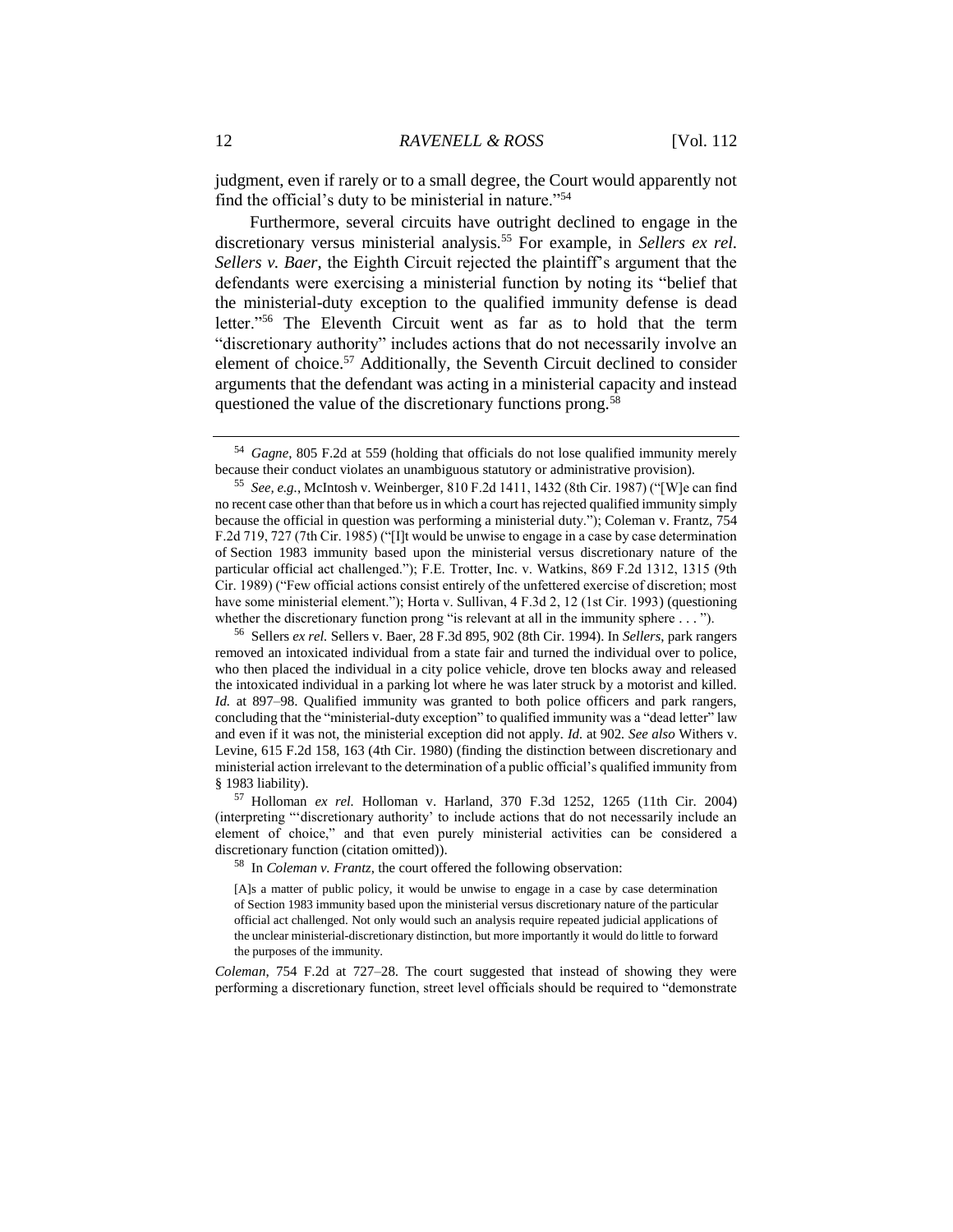Thus, in the context of discretionary functions, qualified immunity cases may be divided into three categories: those that recognize the distinction between discretionary and ministerial functions and deny defendants qualified immunity on this basis (this is a minute number of cases); those that recognize the distinction, but still refuse to deny defendants qualified immunity on this basis; and cases that reject (either implicitly or explicitly) the distinction between ministerial and discretionary functions. The vast majority of cases fall into this third category.

On a doctrinal level, it is problematic for courts to reject the distinction between ministerial and discretionary functions because it elevates *Harlow*'s policy concerns—quick disposal of civil rights claims—over *Harlow*'s clear  $\frac{1}{2}$  doctrinal directive.<sup>59</sup> On a practical level, this rejection means that almost all qualified immunity disputes turn on the question of clearly established law.<sup>60</sup>

#### B. CLEARLY ESTABLISHED LAW

## *1. "A Reasonably Competent Public Official Should Know the Law Governing His Conduct"*

Most qualified immunity determinations turn on *Harlow*'s second prong: whether the law was clearly established. As the Court explains in *Harlow*, "If the law was clearly established, the immunity defense ordinarily should fail, since a reasonably competent public official should know the law governing his conduct."<sup>61</sup> This phrase, which initially seems relatively straightforward, is fairly opaque from a grammatical perspective. This is

that, based on objective circumstances at the time he acted, his actions were undertaken pursuant to the performance of his duties and within the scope of his authority." *Id.* at 728. The Seventh Circuit reasoned that the discretionary functions prong should be ignored because it was convoluted; one of the primary purposes of *Harlow* was to simplify qualified immunity analysis. *Id.*; *see also* Sweatt v. Bailey, 876 F. Supp. 1571, 1576 (M.D. Ala. 1995) (noting that the Eleventh Circuit has found "that basing a decision on whether an act is ministerial or discretionary too narrowly interprets the first part of the qualified immunity test").

<sup>59</sup> *F.E. Trotter, Inc.*, 869 F.2d at 1315 ("Parsing discretionary acts into their discretionary and ministerial components and protecting only the former would sharply curtail the protection for discretionary duties that qualified immunity is meant to furnish"); Ricci v. Key Bancshares of Maine, Inc., 768 F.2d 456, 464 (1st Cir. 1985) ("[B]reaking down discretionary acts . . . into discretionary and ministerial components would seem to vitiate much of the protection of discretionary action which absolute immunity was designed to provide."). As one might sense, the courts' reasonings in these cases seem circular.

<sup>60</sup> *See infra* Part III (discussing courts' limited discussion of *Harlow*'s "extraordinary circumstances" prong).

<sup>61</sup> *Harlow v. Fitzgerald*, 457 U.S. 800, 819 (1982)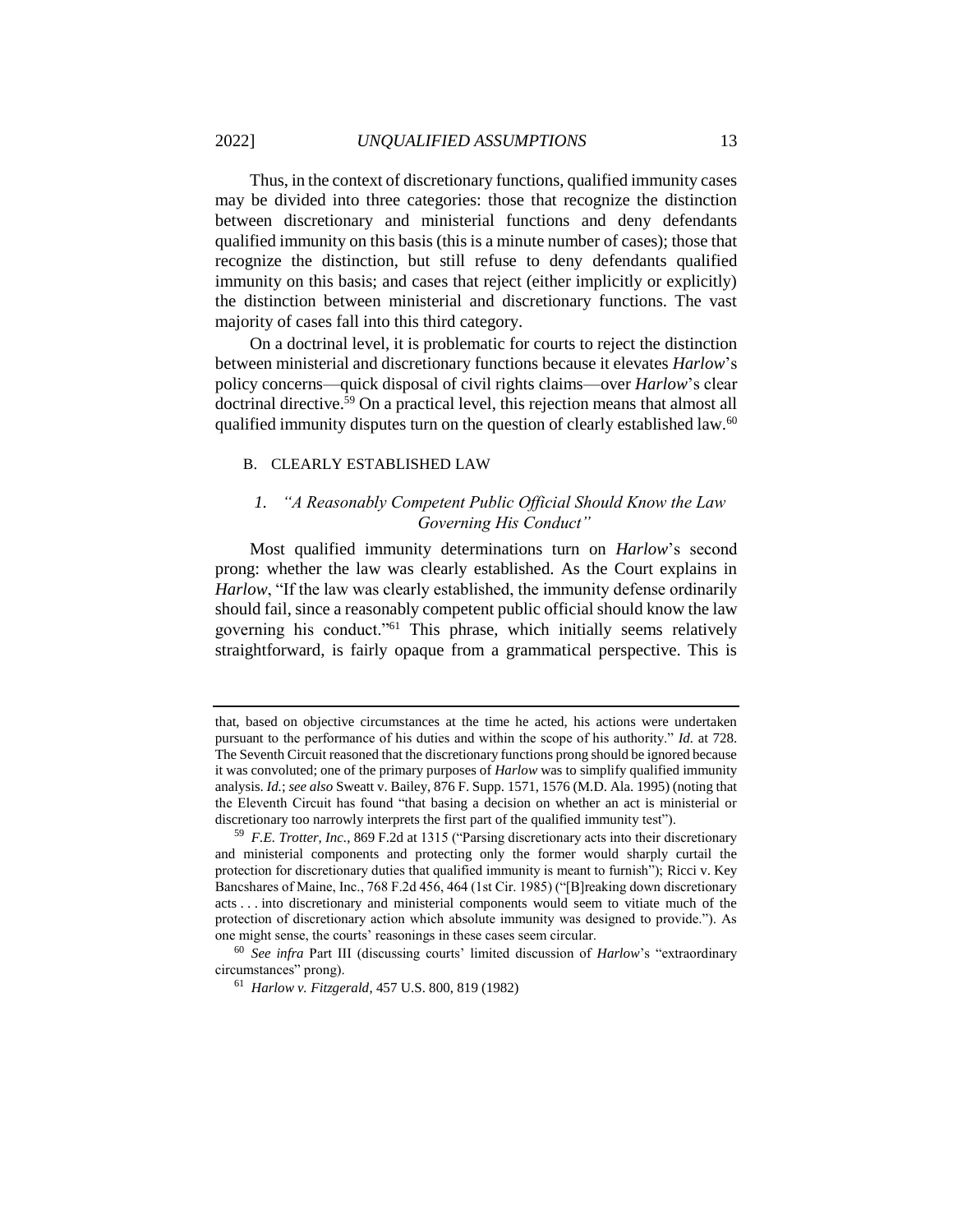largely because of the Court's use of "should." "Should" is a modal verb.<sup>62</sup> Like most modal verbs, should is subject to multiple interpretations, which renders the qualified immunity standard ambiguous at best.<sup>63</sup>

Merriam Webster Collegiate Dictionary provides the following ways in which "should" might be employed:

- 1. Used in auxiliary function to express condition: "If he *should* leave his father, his father would die."
- 2. Used in auxiliary function to express obligation, propriety, or expediency: "You *should* brush your teeth after each meal."
- 3. Used in auxiliary function to express futurity from a point of view in the past: "She realized that she *should* have to do most of her farm work before sunrise."
- 4. Used in auxiliary function to express what is probable or expected: "With an early start, they *should* be here by noon."
- 5. Used in auxiliary function to express a request in a polite manner or to soften direct statement: "I *should* suggest that a guide . . . is the first essential."<sup>64</sup>

In short, "should" has at least five different interpretations and, arguably, to discern the user's intended meaning, the interpreter ought to consider the larger context.

*Harlow's* clearly established prong begins with the clause, "If the law was clearly established, the immunity defense ordinarily *should* fail."<sup>65</sup> Because should is modified by "ordinarily," the Court seems to use it in the auxiliary function to express what is probable or expected—if the law is clearly established then the defense usually will fail.

This interpretation makes sense when viewed within the context of the entire paragraph. The Court goes on to explain that even if the law is clearly

 $62$  Generally speaking, a modal verb is "an auxiliary verb that expresses necessity or possibility. English modal verbs include must, shall, will, should, would, can, could, may, and might." *Modal Verb*, OXFORD U.S. ENG. DICTIONARY, https://www.lexico.com/en /definition/modal\_verb [https://perma.cc/UT3P-W8JV].

<sup>63</sup> The fact that the Court sprinkles "should" throughout *Harlow*'s qualified immunity standard only compounds the problem:

If the law was clearly established, the immunity defense ordinarily *should* fail, since a reasonably competent public official *should* know the law governing his conduct. Nevertheless, if the official pleading the defense claims extraordinary circumstances and can prove that he neither knew nor *should* have known of the relevant legal standard, the defense *should* be sustained.

*Harlow*, 457 U.S. at 818–19 (emphasis added).

<sup>64</sup> *Should*, MERRIAM-WEBSTER ONLINE DICTIONARY, http://merriam-webstercollegiate .com/dictionary/should [https://perma.cc/AGM4-GVWD].

<sup>65</sup> *Harlow*, 457 U.S. at 818–19 (emphasis added).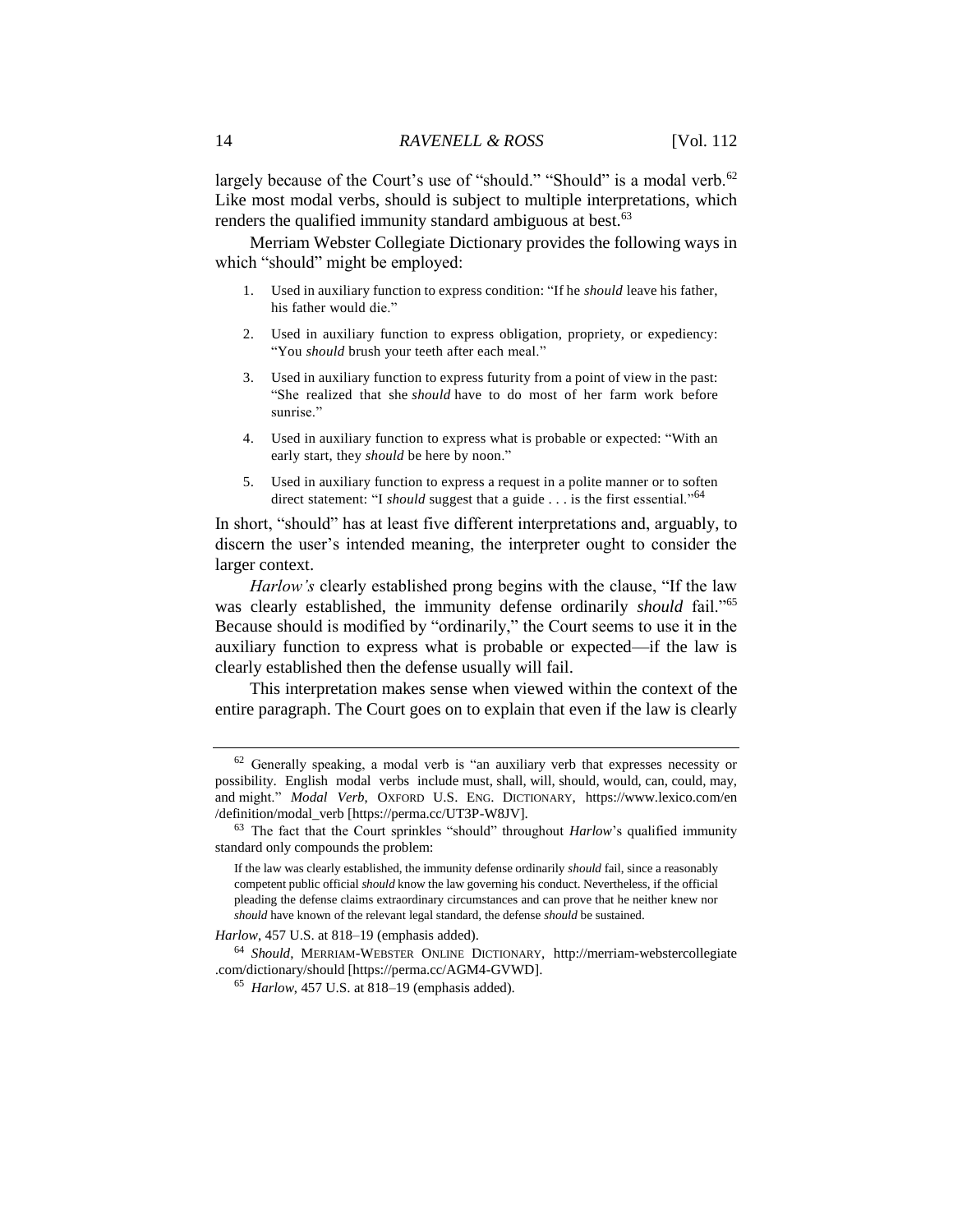established, § 1983 defendants may still escape liability if they plead and prove "extraordinary circumstances."<sup>66</sup> Read together, one can understand the standard as follows: When the law is clearly established, defendants will usually be denied qualified immunity; however, in the rare circumstances where they are able to prove that extraordinary circumstances justified their ignorance of the clearly established rule, a court will grant them qualified immunity. Thus, in the first instance, the Court uses "should" to convey likelihood or probability.<sup>67</sup>

The Court then goes on to justify its conclusion: the defense should fail because "a reasonably competent public official *should* know the law governing his conduct."<sup>68</sup> The Court's use of "should" in this second instance is more ambiguous. One might read it, again, as an expression of what is probable or expected—a reasonable official probably knows the law governing his conduct. Alternatively, one might interpret it as an expression of obligation or aspiration—a reasonable official ought to know the law governing his conduct. The first interpretation focuses on a reasonable official's understanding of the law, while the latter focuses on the nature of the law itself. Yet, against *Harlow's* broader context, the obligatory or aspirational interpretation seems more logical.

Immunities, by their very nature, shield the defendant from liability and, necessarily, deny the plaintiff a remedy.<sup>69</sup> In *Harlow*, the Justices granted certiorari to consider whether presidential aides were entitled to absolute immunity for their official actions.<sup>70</sup> Recognizing that "an action for damages may offer the only realistic avenue for vindication of constitutional guarantees," the Court refused to extend the absolute immunity doctrine to executive officials besides the President, instead offering them qualified immunity as a shield.<sup>71</sup> The Court further explained that "[w]here an official could be expected to know that certain conduct would violate statutory or constitutional rights, he should be made to hesitate; and a person who suffers injury caused by such conduct may have a cause of action."<sup>72</sup> *Harlow*'s

<sup>66</sup> *Id.* at 819.

<sup>67</sup> This interpretation also makes sense when read against *Harlow*'s earlier statement that defendants "*generally* are shielded from liability for civil damages insofar as their conduct does not violate clearly established statutory or constitutional rights of which a reasonable person would have known." *Id.* at 818 (emphasis added).

<sup>68</sup> *Id.* at 818–19.

<sup>69</sup> *See Qualified Immunity,* CORNELL L. SCH. LEGAL INFO. INST., https://www.law.cornell .edu/wex/qualified\_immunity [https://perma.cc/SS3Z-YQG6].

<sup>70</sup> *Harlow*, 457 U.S. at 802–03.

<sup>71</sup> *Id.* at 814.

<sup>72</sup> *Id.* at 819.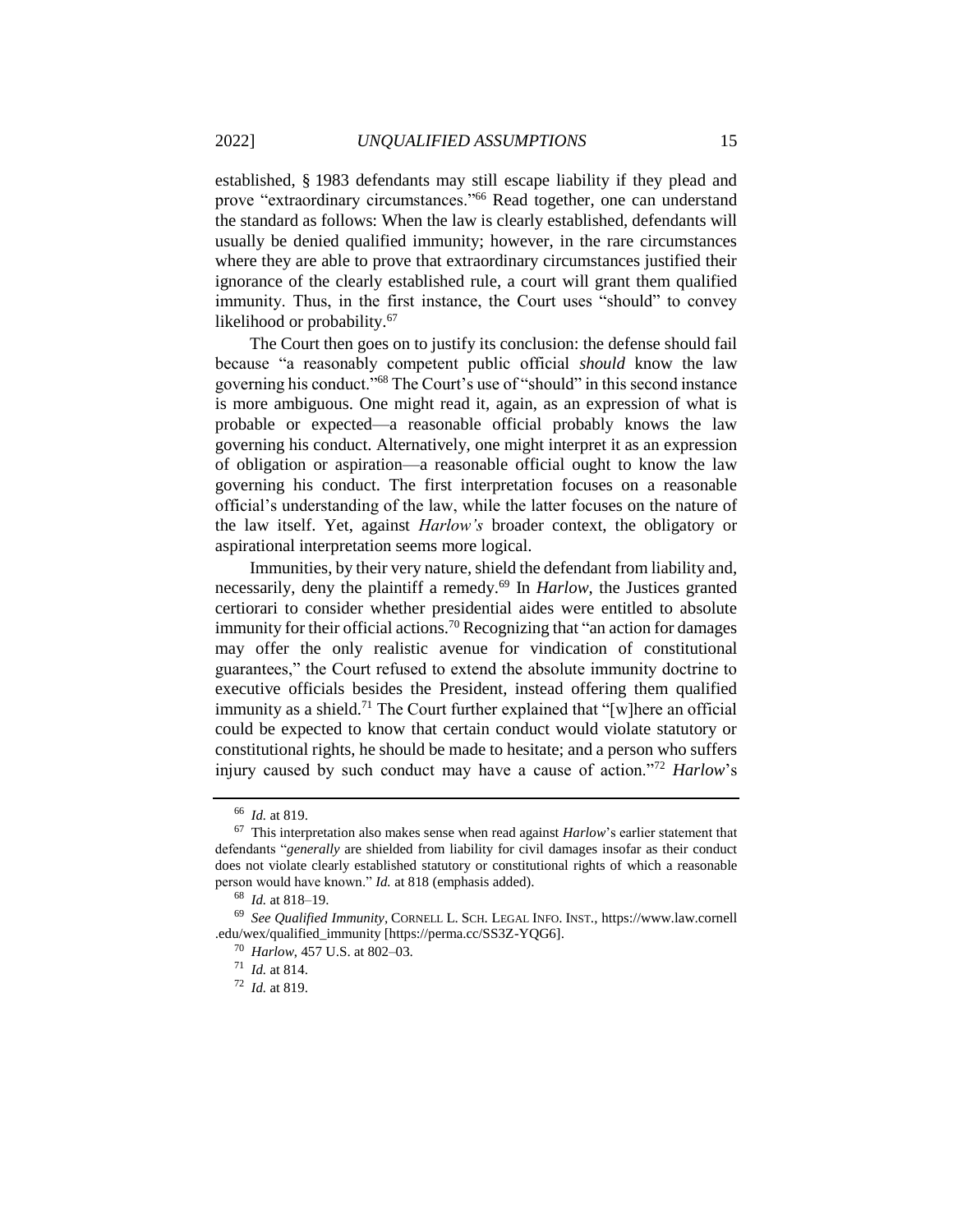objective qualified immunity standard was intended to "balance competing values" to protect officials from insubstantial suits and simultaneously to insure that "lawless conduct" does not go unchecked.<sup>73</sup>

Qualified immunity is able to balance these interests, at least theoretically, because of its underlying belief that reasonable officials ought to know the law governing their conduct when the law is clearly established; this is what justifies making them liable. Thus, courts should interpret *Harlow*'s phrase "a reasonably competent public official *should* know the law governing his conduct" as an expression of obligation.<sup>74</sup>

## *2. "Constitutional Rights of Which a Reasonable Person Would Have Known"*

If one accepts that the qualified standard obligates government officials to know the law—that reasonable officials *should* know the law governing their conduct—this hardly resolves the qualified immunity inquiry. Qualified immunity shields government officials from liability in the absence of a clearly established right. Furthermore, the law is clearly established when the rule at issue is one "which a reasonable person *would* have known."<sup>75</sup>

The distinction between should and would is noteworthy. Like should, would is a modal verb and, as such, has multiple meanings.<sup>76</sup> In *Harlow*, however, the Court seems to use "would" "to express probability or presumption in past or present time." In other words, the law is clearly established when it is likely that a reasonable official knows the rule. The Court connects these two key phrases in *Harlow* as follows: The law is clearly established when a reasonable person *would* have known the rule. If the law is clearly established, the defendant will be liable because a reasonable official *should* know the law governing his conduct.<sup>77</sup> Accordingly, whether a defendant is entitled to qualified immunity largely will depend upon whether the law is clearly established.

Over the years since *Harlow*, the Court has articulated the clearly established standard in increasingly stringent terms.<sup>78</sup> Consider how the Court's language evolved:

<sup>73</sup> *Id.* at 807.

<sup>74</sup> *Id.* at 819 (emphasis added).

<sup>75</sup> *Id.* at 818 (emphasis added).

<sup>76</sup> *Would*, MERRIAM-WEBSTER ONLINE DICTIONARY, https://www.merriam-webster.com/ dictionary/would [https://perma.cc/A5GY-EBE7].

<sup>77</sup> *See Harlow*, 457 U.S. at 818.

<sup>78</sup> *Compare id.* (defining clearly established using the reasonable person standard in 1982), *with* Ashcroft v. al-Kidd, 563 U.S. 731, 741 (2011) (citing Anderson v. Creighton, 483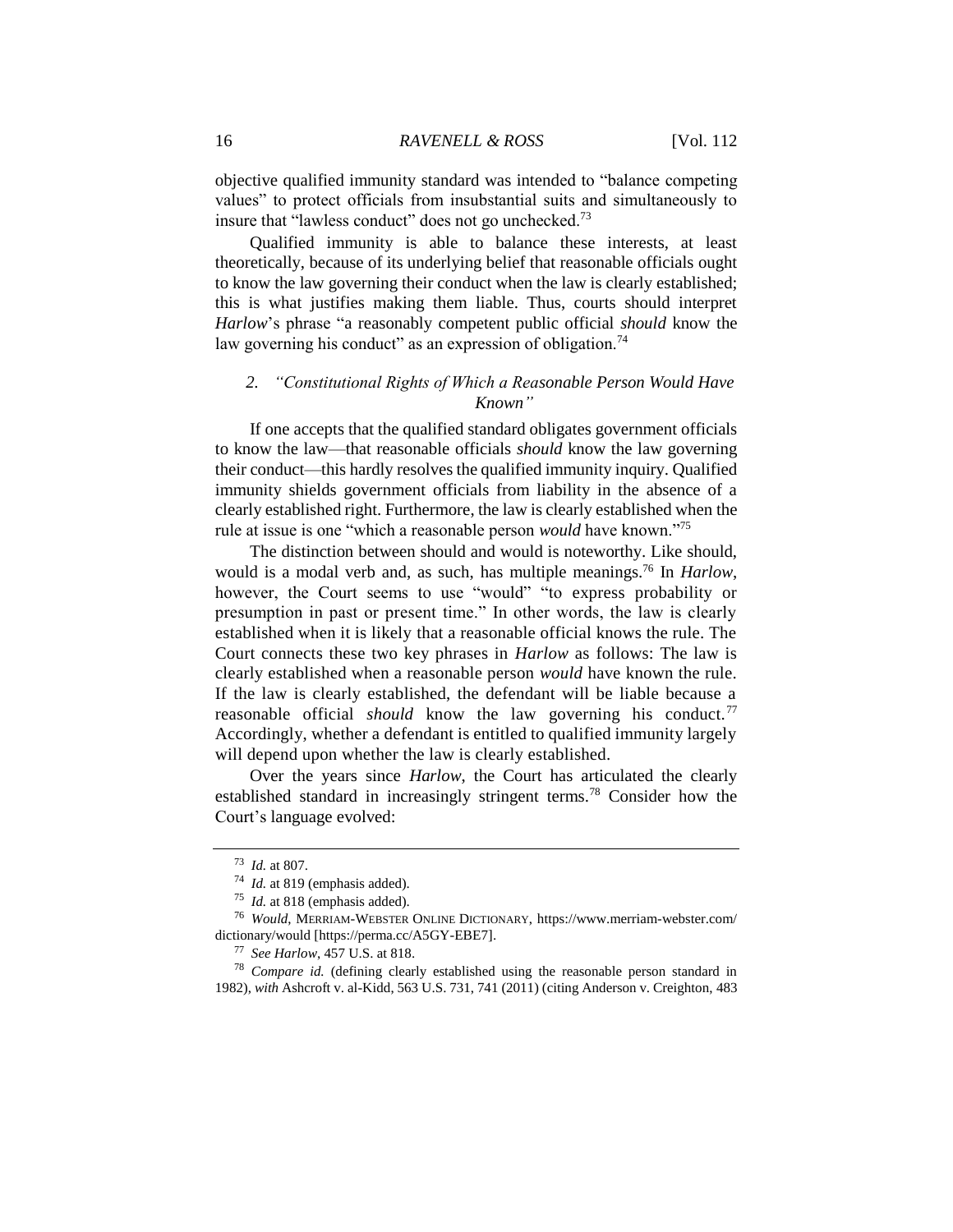- 1982. "[G]overnment officials performing discretionary functions generally are shielded from liability for civil damages insofar as their conduct does not violate clearly established statutory or constitutional rights of which a reasonable person would have known." 79
- 1987. "The contours of the right must be sufficiently clear that a reasonable official would understand that what he is doing violates that right."<sup>80</sup>
- 1999: "'[C]learly established' for purposes of qualified immunity means that '[t]he contours of the right must be sufficiently clear that a reasonable official would understand that what he is doing violates that right.'"<sup>81</sup>
- 2011. "A Government official's conduct violates clearly established law when, at the time of the challenged conduct, '[t]he contours of [a] right [are] sufficiently clear' that every 'reasonable official would [have understood] that what he is doing violates that right.'<sup>82</sup>

Now, the law is only clearly established if *every* reasonable official would have recognized the illegality of the defendant's conduct.<sup>83</sup> The Court, in effect, heightened the evidentiary standard for judges to deny government

<sup>82</sup> *al-Kidd*, 563 U.S. at 741 (quoting *Anderson,* 483 U.S. at 640); *see also* Plumhoff v. Rickard*,* 572 U.S. 765, 778–79 (2014) (noting that an official "cannot be said to have violated a clearly established right unless the right's contours were sufficiently definite that any reasonable official in the defendant's shoes would have understood that he was violating it").

<sup>83</sup> *See* Schwartz, *supra* note 14, at 615 ("The Court has also gotten stricter about how factually analogous prior precedent must be in order to clearly establish the law."). Applying this standard, some lower courts have held that government officials are entitled to qualified immunity if a reasonable official *could* have believed the alleged conduct was lawful. *See, e.g*., Roy v. Correct Care Sols., LLC, 914 F.3d 52, 72 (1st Cir. 2019) ("Qualified immunity protects [defendants] from suit because reasonable officials could have believed . . . that no equal protection or First Amendment violation occurred."); Turner v. Lieutenant Driver, 848 F.3d 678, 687 (5th Cir. 2017) (stating that to deny qualified immunity, the law must be so established that there is no ambiguity and there must be controlling authority); Harte v. Bd. of Comm'rs, 864 F.3d 1154, 1194 (10th Cir. 2017) (stating that even though one officer might know that having seven fully armed officers execute a search warrant against a small-time marijuana grow is excessive force, not every other officer would believe the same way).

U.S. 635, 640 (1987)) (defining clearly established as whether every reasonable official would understand that their actions violate a right).

<sup>79</sup> *Harlow*, 457 U.S. at 818.

<sup>80</sup> *Anderson*, 483 U.S. at 640.

<sup>81</sup> Wilson v. Layne, 526 U.S. 603, 614–15 (1999) (quoting *Anderson,* 483 U.S. at 640).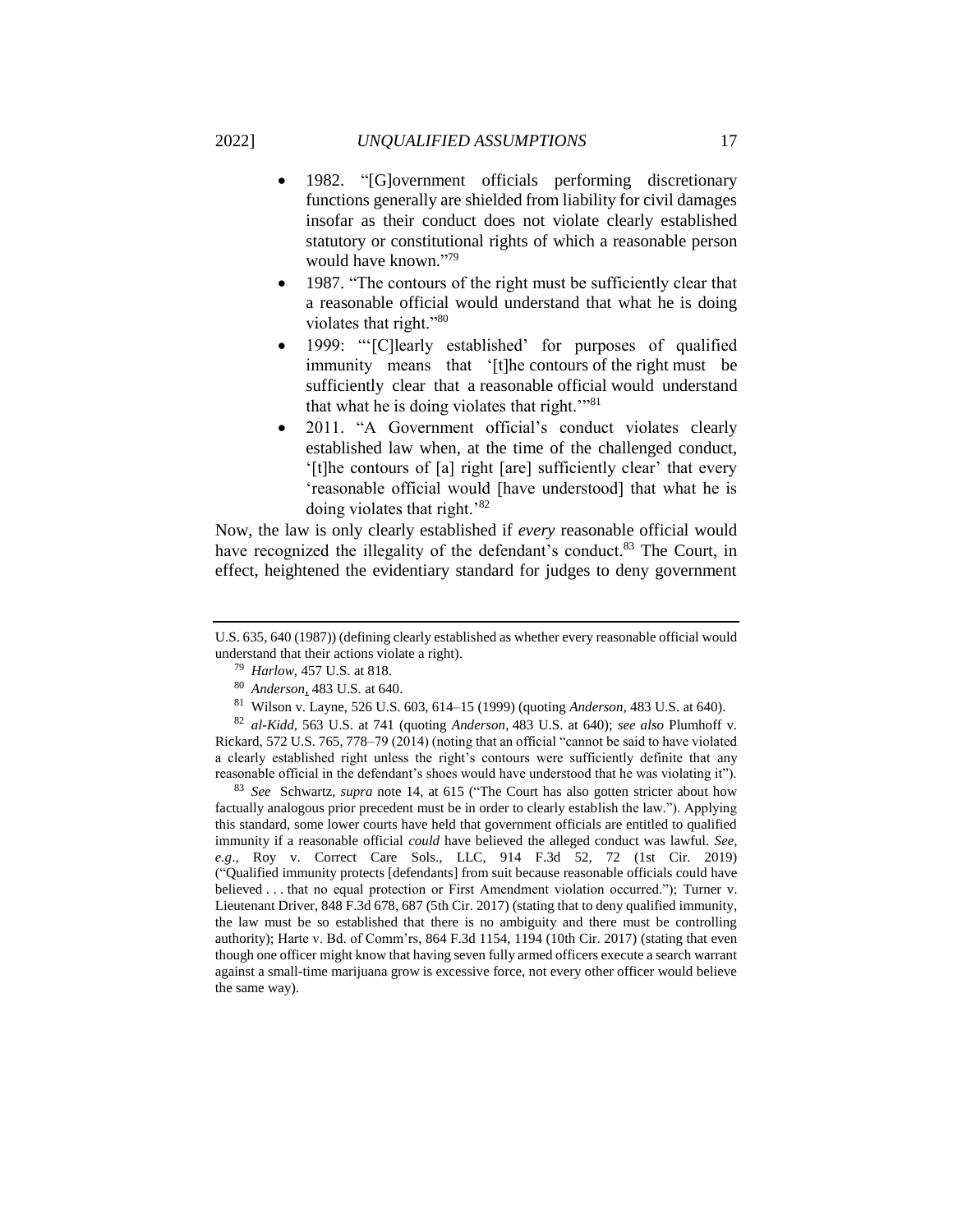officials qualified immunity.<sup>84</sup> Under *Harlow's* original standard, one might frame the issue as follows: the court should deny the defendant qualified immunity if it is more likely than not that a reasonable official would know the conduct was unconstitutional. Under the Court's current standard, a court should only deny a defendant qualified immunity if every government official in the defendant's position would know the conduct was illegal. To state this in numerical terms, under Harlow, a court had to conclude there was a 50.1% chance a reasonable official would know the conduct was unconstitutional. Theoretically, after *Ashcroft v. al-Kidd* a court must find there was a 50.1% chance that 99% of government officials would know the conduct is illegal. $85$  If the question is ambiguous, then the defendant is entitled to qualified immunity.<sup>86</sup>

As the qualified immunity standard has evolved, it has become increasingly difficult for courts to conclude that the law is clearly established.<sup>87</sup> This is especially true in the context of Fourth Amendment litigation. When it comes to excessive force cases, the Court has noted that "'the result depends very much on the facts of each case,' and thus police officers are entitled to qualified immunity unless existing precedent 'squarely governs' the specific facts at issue."<sup>88</sup> This is equally true with qualified immunity disputes regarding probable cause. The Court explains the tension between probable cause and qualified immunity as follows:

<sup>84</sup> *Compare Harlow*, 457 U.S. at 818, *with al-Kidd*, 563 U.S. at 741.

<sup>85</sup> *al-Kidd*, 563 U.S. at 741. If that sounds nonsensical, it aligns with so much else that is wrong with the qualified immunity standard. *See* Teressa E. Ravenell, *Law Enforcement Officials, Qualified Immunity and the Absolute Immunity of Anonymity*, AM. CONST. SOC'Y (Aug. 3, 2020), https://www.acslaw.org/expertforum/law-enforcement-officials-qualifiedimmunity-and-the-absolute-immunity-of-anonymity [https://perma.cc/7K2Y-L9QF] (noting "[t]here is so much wrong with the qualified immunity defense" and providing a summary of problems).

<sup>86</sup> *al-Kidd*, 563 U.S. at 741 ("[E]xisting precedent must have placed the statutory or constitutional question beyond debate").

<sup>87</sup> *See* Schwartz, *supra* note 14, at 617 ("[C]ircuit courts have granted officers qualified immunity even when prior precedent held that almost identical conduct was unconstitutional."). Some scholars, however, predict that the Court will reconfigure the qualified immunity doctrine in the near future. *See* Anya Bidwell & Patrick Jaicomo, *Lower Courts Take Notice: The Supreme Court is Rethinking Qualified Immunity*, USA TODAY (Mar. 2, 2021, 4:00 AM), https://www.usatoday.com/story/opinion/2021/03/02/supreme-courtmight-rethinking-qualified-immunity-column/4576549001 [https://perma.cc/4JAT-PW3J] (noting that although the Court virtually always grants government officials qualified immunity, recent cases demonstrate the Supreme Court is "reintroducing some common sense to the law," indicating it is rethinking qualified immunity).

<sup>88</sup> Kisela v. Hughes, 138 S. Ct. 1148, 1152–53 (2018) (quoting Mullenix v. Luna, 136 S. Ct. 305, 309 (2015) (per curium)).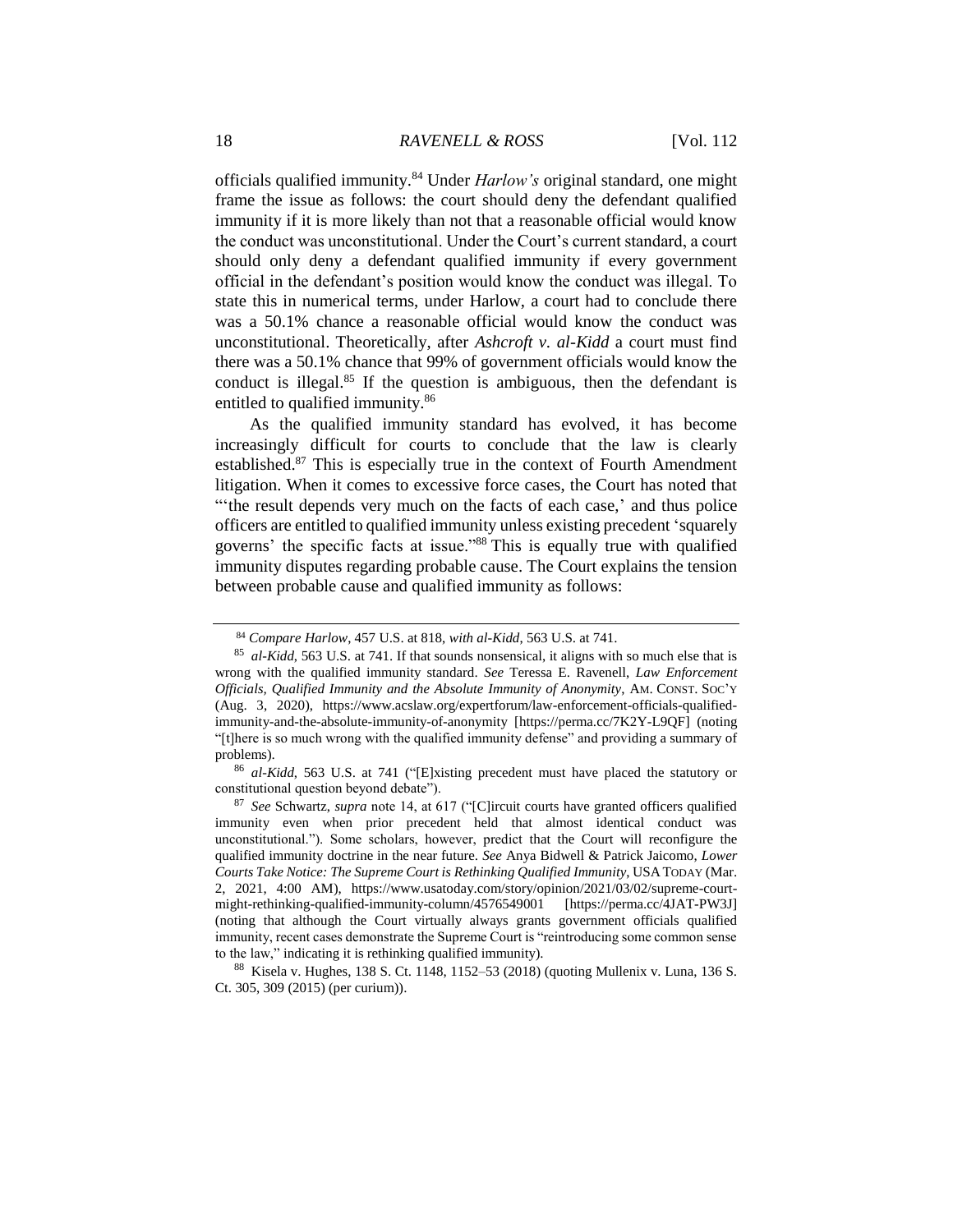Probable cause turns on the assessment of probabilities in particular factual contexts and cannot be reduced to a neat set of legal rules. It is incapable of precise definition or quantification into percentages. Given its imprecise nature, officers will often find it difficult to know how the general standard of probable cause applies in the precise situation encountered. Thus, we have stressed the need to identify a case where an officer acting under similar circumstances . . . was held to have violated the Fourth Amendment . . . . [A] body of relevant case law is usually necessary to clearly establish the answer with respect to probable cause.<sup>89</sup>

In short, there is no question that qualified immunity will turn on the legal rule in effect at the time the alleged conduct.

A more complicated question is to what, if any extent, the inquiry should turn on courts' understanding of the reasonable official. As previously indicated, *Harlow* relies on the normative principle that if the law is clearly established, a reasonable official should know the law governing his conduct. However, it does not necessarily follow that even reasonable government officials *actually* know the law.<sup>90</sup> Peter Schuck describes the problem of "comprehensive-based illegality" as follows:

The official to whom a legal directive is addressed cannot comply unless he understands what is expected of him, what the law requires .... Like any impulses, however, bureaucratic messages tend to dissipate energy and strength as they pass through media. Journeying through layer after hierarchical layer, they generate friction, losing some of the power and immediacy that propelled them at their source . . . . A sweeping mandate from the courthouse to protect suspects' rights enters the station house as just one more insertion in the patrolman's tattered operations manual.<sup>91</sup>

There is clear evidence that government officials, particularly police officials, are not necessarily aware of the law governing their conduct, even when there is clear precedent in their jurisdiction.<sup>92</sup> The Court seems to make room for this type of "ignorance of the law" in *Harlow's* extraordinary circumstances prong.<sup>93</sup>

<sup>89</sup> District of Columbia v. Wesby, 138 S. Ct. 577, 590 (2018) (internal citations omitted).

<sup>90</sup> *See generally* Schwartz, *supra* note 14, at 610 ("[O]fficers are not regularly or reliably informed about . . . the very types of decisions that are necessary to clearly establish the law about the constitutionality of uses of force.").

 $^{91}$  PETER H. SCHUCK, SUING GOVERNMENT: CITIZEN REMEDIES FOR OFFICIAL WRONGS  $4-5$ (1983).

<sup>92</sup> *Id*.; *see, e.g.*, Elder v. Holloway, 510 U.S. 510, 513–14 (1994) (exemplifying how police officials may be unaware of controlling appellate decisions).

<sup>93</sup> Harlow v. Fitzgerald, 457 U.S. 800, 819 (1982).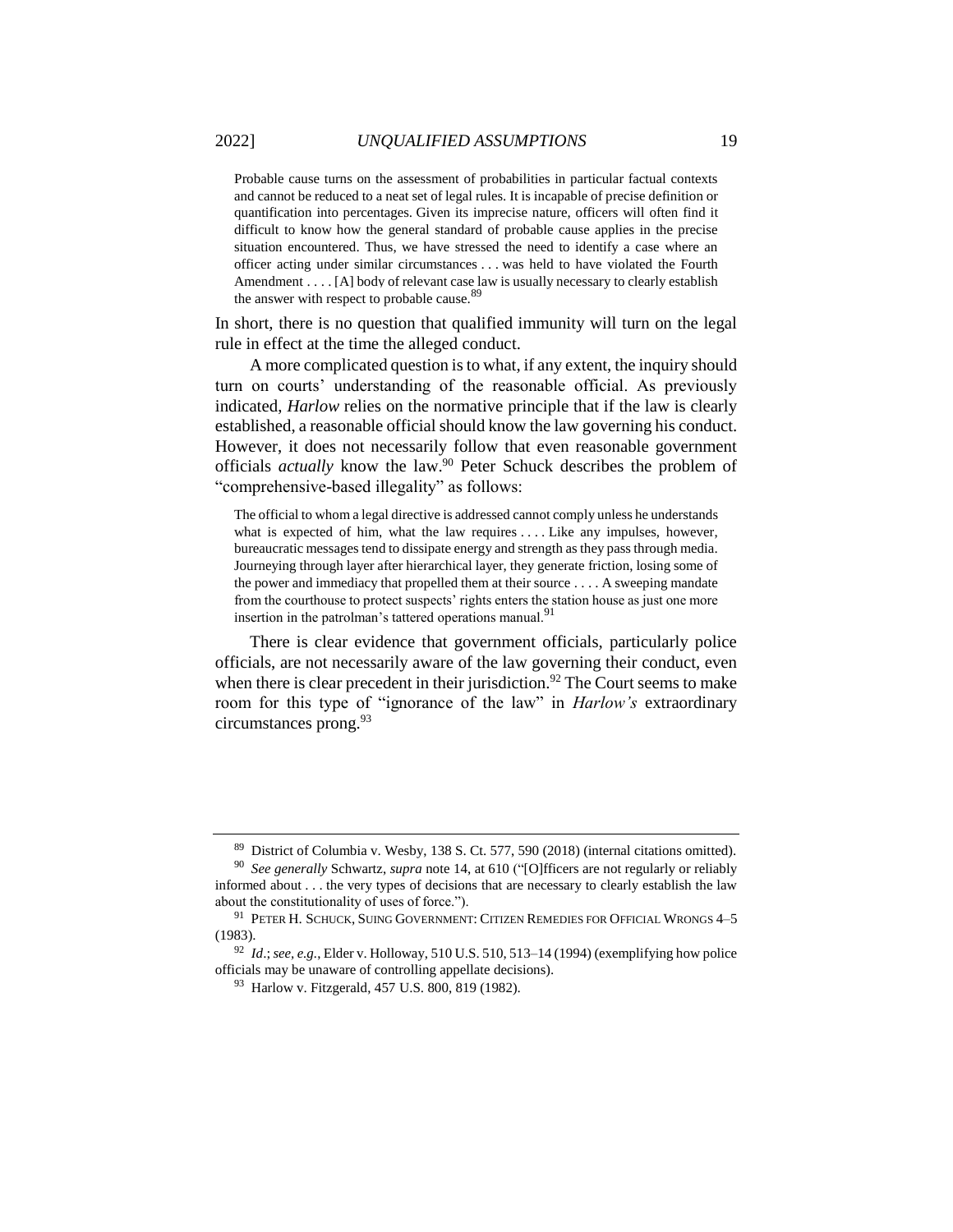## C. REASONABLE OFFICIALS, REASONABLE RELIANCE AND EXTRAORDINARY CIRCUMSTANCES.

In *Harlow*, the Court held "if the official pleading the defense claims extraordinary circumstances and can prove that he neither knew nor should have known of the relevant legal standard, the defense should be sustained."<sup>94</sup> Like the "discretionary functions" prong of qualified immunity analysis, scholars pay scant attention to this prong.<sup>95</sup> Although the Supreme Court has not addressed this prong since *Harlow*, most appellate courts have discussed the issue.<sup>96</sup> Typically, when defendants claim "extraordinary circumstances" their argument centers on the factual claim that they relied upon the advice of counsel or some superior official.<sup>97</sup> And while defendants arguments are relatively uniform, courts' treatment of these arguments are not. Some courts incorporate the defendants' reliance arguments into the clearly established prong; others analyze these under the *Harlow's* extraordinary circumstances prong. This Section discusses courts' varied approaches.

<sup>96</sup> Fernandez v. Leonard, 784 F.2d 1209, 1216 (1st Cir. 1986) (finding that extraordinary circumstances can only be found when there is an issue of mistake of law, not fact); Taravella v. Town of Wolcott, 599 F.3d 129, 147 (2d Cir. 2010) (declining to determine whether reliance on the advice of counsel is per se extraordinary); Buonocore v. Harris, 134 F.3d 245, 252 (4th Cir. 1998) (finding that legal advice is not per se extraordinary circumstances); York v. Purkey, 14 F. App'x 628, 633 (6th Cir. 2001) (holding that certain factors can create extraordinary circumstances when an official relies on the advice of counsel); Moore v. Marketplace Rest., Inc., 754 F.2d 1336, 1348 (7th Cir. 1985) (finding that advice from a supervisor might rise to the level of extraordinary circumstances).

<sup>97</sup> *See, e.g.*, Liu v. Phillips, 234 F.3d 55, 56 (1st Cir. 2000) (claiming that relying on the incorrect information regarding failure to carry one's green card entitled the official to extraordinary circumstances); *Buonocore*, 134 F.3d at 245 (claiming that reliance of counsel creates extraordinary circumstances); *York*, 14 F. App'x at 628 (claiming that reliance on counsel for employment decisions rises to the level of extraordinary circumstances); *Moore*, 754 F.2d at 1336 (claiming that advice from a supervisor rises to the level of extraordinary circumstances); E-Z Mart Stores, Inc. v. Kirksey, 885 F.2d 476, 478 (8th Cir. 1989) (claiming that reliance on the advice of counsel rises to the level of extraordinary circumstances).

<sup>94</sup> *Id*.

<sup>95</sup> *But see* Adam L. Littman, *A Second Line of Defense for Public Officials Asserting Qualified Immunity: What "Extraordinary Circumstances" Prevent Officials from Knowing the Law Governing Their Conduct?*, 41 SUFFOLK U. L. REV. 645, 646 (2008) (arguing that "extraordinary circumstances" doctrine from multiple circuit courts clouds the doctrine, making it unclear on how to apply it); Robert Weems, *Questioning the U.S. Supreme Court's Legalistic Qualified Immunity Approach and Suggestions for a Better Approach*, 66 S.C. L. REV. 543, 546 (2014) (arguing that qualified immunity (as a whole) was never intended to apply to low-level government officials and positing that if courts were to apply the extraordinary circumstances prong to low level government officials, they should almost always conclude these officials are entitled to qualified immunity because they do not read case law).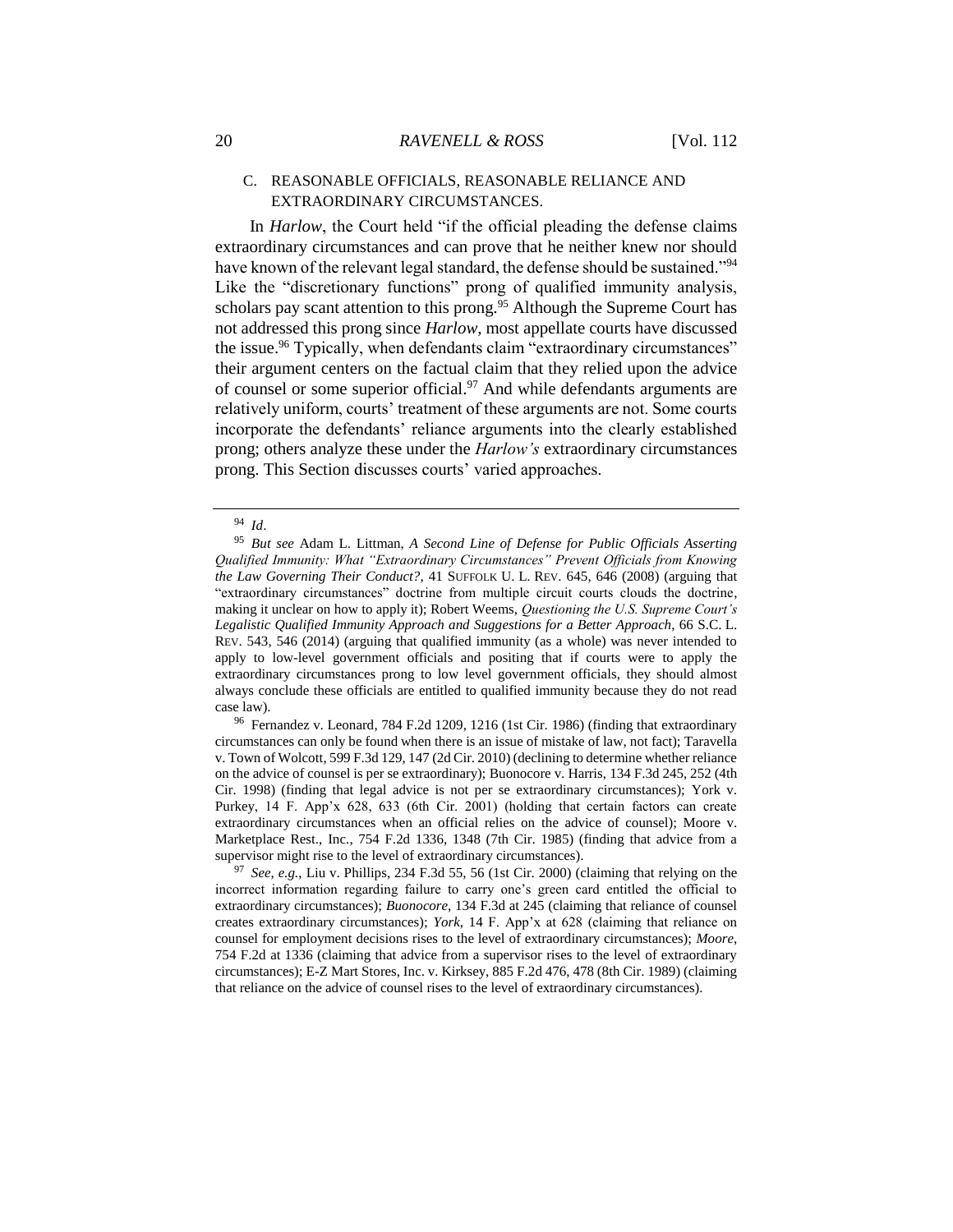#### *1. Extraordinary Circumstances*

As previously mentioned, when defendants plead "extraordinary circumstances" they almost always argue that they relied on the advice of another.<sup>98</sup> For example, in *York v. Purkey*, a county sheriff sought advice from the county attorney before terminating employees.<sup>99</sup> The counsel advised him that as long as the reason for termination did not violate the terminated employees' civil rights, there should be no issue. <sup>100</sup> When the terminated employees sued the sheriff claiming they were fired because of their political beliefs, the sheriff argued he was entitled to qualified immunity based upon extraordinary circumstances because he relied on the advice of counsel when he fired the plaintiffs.<sup>101</sup> When analyzing the sheriff's arguments, the court considered whether the advice was unequivocal, the information provided to the attorney was complete, the recency of the advice, and the prominence of the attorney.<sup>102</sup> Ultimately, the Sixth Circuit held that legal advice alone does not create extraordinary circumstances.<sup>103</sup> Nevertheless, the court recognized that under some circumstances reliance on the advice of counsel may satisfy *Harlow's* extraordinary circumstances exception.<sup>104</sup>

When analyzing the extraordinary circumstances prong of *Harlow*, other courts consider the following factors for reliance on legal advice:<sup>105</sup>

How frequently public officials seek legal advice<sup>106</sup>

<sup>106</sup> Buonocore v. Harris, 134 F.3d 245, 252 (4th Cir. 1998) ("It is hardly unusual, let alone extraordinary, for public officers to seek legal advice."). Interestingly, the Fourth Circuit concluded that seeking legal advice was entirely ordinary, yet nevertheless analyzed defendant's claim under the extraordinary circumstances prong. *Id*. Specifically, the court noted, "reliance on legal advice *alone* does not, in and of itself, constitute an 'extraordinary circumstance' sufficient to prove entitlement to the exception to the general *Harlow* rule. *Id.* at 253 (citing Hollingsworth v. Hill, 110 F.3d 733, 741 (10th Cir. 1997)). Ultimately the court denied the defendant qualified immunity because he did not actually follow the advice of counsel. *Id.*

<sup>98</sup> *See supra* Section I.A and accompanying footnotes.

<sup>99</sup> *York*, 14 F. App'x at 630.

<sup>100</sup> *Id.*

<sup>101</sup> *Id.* at 631.

<sup>102</sup> *Id.* at 634.

<sup>103</sup> *Id.* at 633*.*

<sup>104</sup> *Id.* at 633.

<sup>&</sup>lt;sup>105</sup> *Id.* (creating the factors to determine how a defendant can establish extraordinary circumstances when relying on the advice of counsel); Mineer v. Call, No. 92–5368, 1993 WL 144536, at \*6 (6th Cir. May 4, 1993) (utilizing the test created by *York* to find that the defendant's reliance on advice of counsel did not rise to the level of extraordinary circumstances).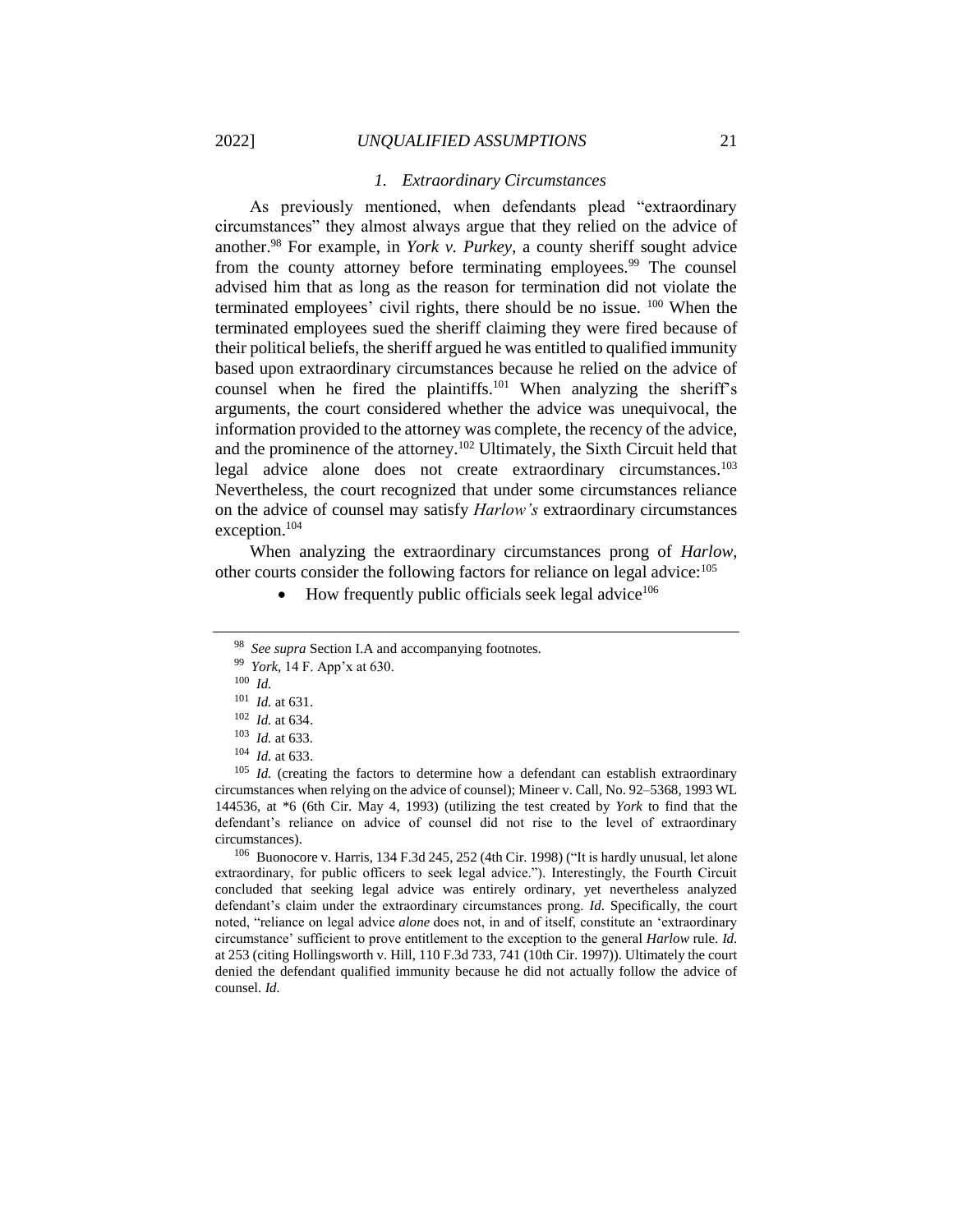- Who provided the legal advice<sup>107</sup>
- Whether the advisor was informed of all the relevant facts<sup>108</sup>
- Whether the advice was tailored to the specific facts of the  $case<sup>109</sup>$
- Whether the advice was given before or after the alleged  $\text{conduct}^{110}$
- Whether the defendant followed the advice given $111$

From these factors and *Harlow's* directive, it is clear that courts' overall aim, even in the extraordinary circumstances prong, is to determine whether it was objectively reasonable for the defendant to violate the law under the circumstances.<sup>112</sup> The Court in *Harlow* emphasized that "the defense would turn primarily on objective factors."<sup>113</sup> Given the continued focus on objective reasonableness, it is not entirely surprising that some judges have eschewed the extraordinary circumstances prong and instead incorporated defendants' reliance arguments into the clearly established prong.<sup>114</sup>

## *2. The Reasonable Government Official*

Several courts treat "reliance on others" as one of the many factors to be considered in the "clearly established" inquiry.<sup>115</sup> One of the complicating factors of a qualified immunity inquiry is that courts are often required to

 $107$  Lawrence v. Reed, 406 F.3d 1224, 1231 (10th Cir. 2005) (listing "the prominence and competence of the attorney(s)" as one of many factors for courts to consider when determining whether Harlow's extraordinary circumstances prong is met).

<sup>108</sup> *York*, 14 F. App'x at 634 (finding that because the sheriff defendant did not inform counsel of the entirety of the information surrounding the issue such as the political leanings of the employees to be terminated, the sheriff's reliance on counsel was not an extraordinary circumstance).

<sup>109</sup> *Id.* (finding that because the sheriff did not give the exact and full information to counsel, the advice was not specifically tailored to the situation at hand).

<sup>110</sup> *Id.* at 633 (stating that advice must be given before the alleged conduct to satisfy this factor to establish an extraordinary circumstance).

<sup>111</sup> *Id.*; *Buonocore*, 134 F.3d at 253 (finding defendants cannot claim that their reliance on counsel constitutes extraordinary circumstances if they fail to follow the exact advice of counsel).

<sup>112</sup> *See* E-Z Mart Stores, Inc. v. Kirksey, 885 F.2d 476, 478 (8th Cir. 1989) ("[F]ollowing such advice does not automatically cloak one with qualified immunity, but rather, is used to show the reasonableness of the action taken."); *see generally* V-1 Oil Co. v. Wyo. Dep't of Env't Quality, 902 F.2d 1482 (10th Cir. 1990) (establishing a test for a reasonable officer with similar factors to the extraordinary circumstances).

<sup>113</sup> Harlow v. Fitzgerald, 457 U.S. 800, 819 (1982).

<sup>114</sup> *See supra* Section I.B.2.

<sup>115</sup> *Id.*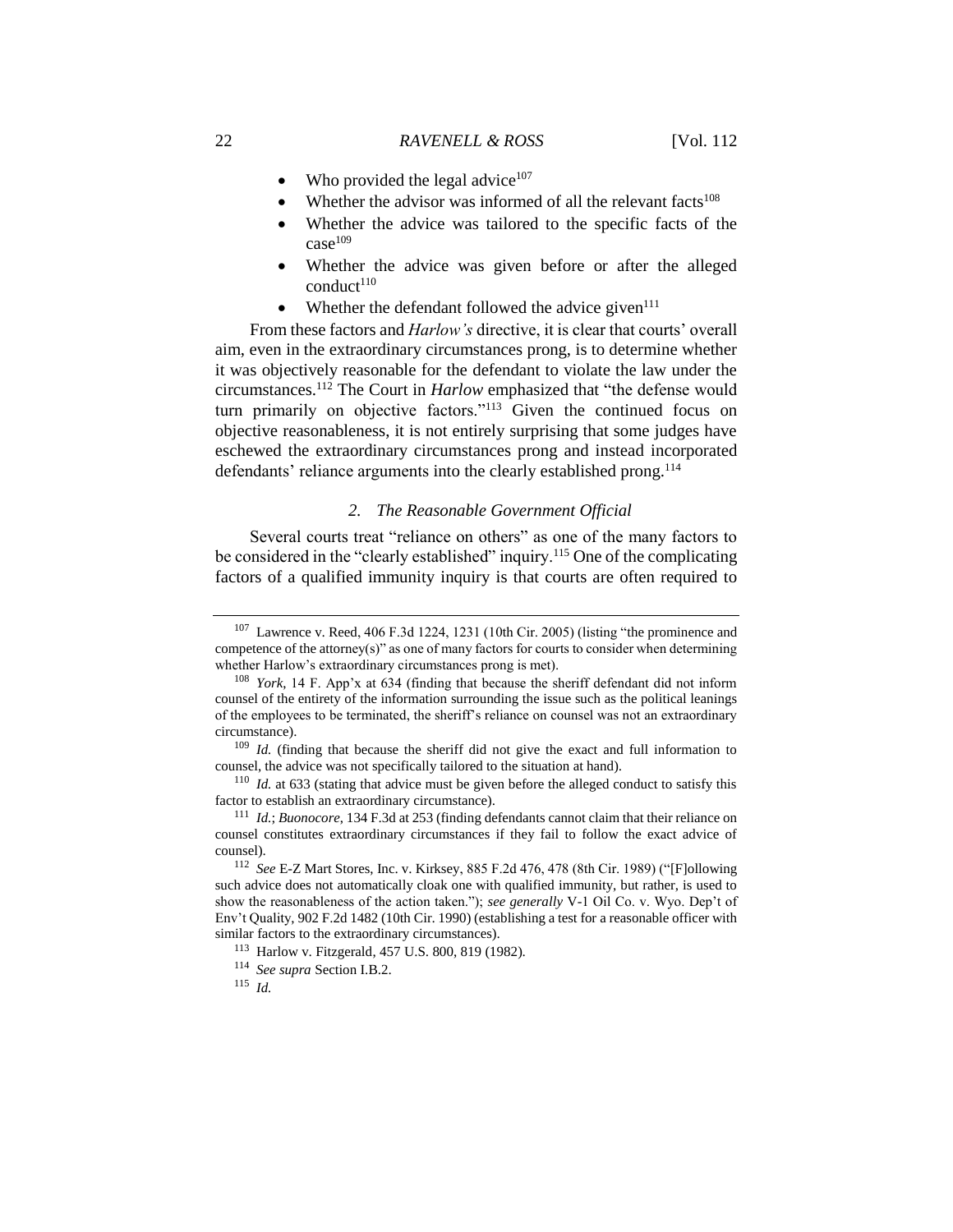consider the information possessed by the government official to determine whether the rule was clearly established.<sup>116</sup> This is especially true when plaintiffs allege deprivation of a Fourth Amendment right. For example, in *Bilba v. McCleoud*, the defendants argued they were entitled to qualified immunity after officers seized the plaintiff's pet racoon without a warrant. <sup>117</sup> The fact they were acting pursuant to a superior officer's directive was central to their qualified immunity argument.<sup>118</sup> Interestingly, however, the First Circuit did not mention "extraordinary circumstances" once during the entire opinion. <sup>119</sup> Rather, the court granted the defendant's qualified immunity because "[p]lausible instructions from a superior or fellow officer support qualified immunity where, viewed objectively in light of the surrounding circumstances, they could lead a reasonable officer to conclude that the necessary legal justification for his actions exists."<sup>120</sup>

Like the First Circuit, several other circuits opted to treat a defendant's argument that they relied on the advice of another as one of many factors in the "clearly established" inquiry rather than as the basis for "extraordinary circumstances" argument.<sup>121</sup> As noted in Section I.B, the law is clearly

<sup>120</sup> *Id.* at 174–75; *see also* Liu v. Phillips, 234 F.3d 55, 55 (1st Cir. 2000) (granting qualified immunity to a police official who relied on an immigration official's mistaken description of the relevant legal rule when he arrested a seventeen-year-old suspect for the violation of immigration law). A query that is beyond the scope of this Article is whether government officials who are simply following a directive should be denied qualified immunity because they are not exercising a "discretionary function." Courts have failed to give this aspect of qualified immunity sufficient consideration. *See supra* Section I.A.

<sup>121</sup> *See, e.g.*, Cox v. Hainey, 391 F.3d 25, 34 (1st Cir. 2004) ("[T]he fact of the consultation and the purport of the advice obtained should be factored into the totality of the circumstances and considered in determining the officer's entitlement to qualified immunity."); Kijonka v. Seitzinger, 363 F.3d 645, 648 (7th Cir. 2004) (noting that consulting a prosecutor prior to arresting a suspect "goes far to establish qualified immunity" in a  $\S$  1983 claim alleging a Fourth Amendment deprivation for false arrest); Wentz v. Klecker, 721 F.2d 244, 247 (8th Cir. 1983) (concluding that defendant who relied "on the advice of experienced counsel" had not "violated 'clearly established' rights of which 'a reasonable person would have known'"); Lucero v. Hart, 915 F.2d 1367, 1371 (9th Cir. 1990) (granting qualified immunity to defendant who relied on the advice of counsel under *Harlow*'s "clearly established" right analysis); Brock v. City of Zephyrhills, 232 F. App'x 925, 928 (11th Cir. 2007) (analyzing the qualified immunity argument under the clearly established prong and concluding that defendant was

<sup>116</sup> Anderson v. Creighton, 483 U.S. 635, 641 (1987); James v. Tilghman, 194 F.R.D. 408, 430 (D. Conn. 1999) (holding that courts "may consider the nature of the defendant's official duties, the character of his official position, the information which was known to the defendant or not known to him, and the events which confronted him at that time").

<sup>117</sup> Bilida v. McCleod*,* 211 F.3d 166, 174 (1st Cir. 2000).

<sup>118</sup> *Id.*

<sup>119</sup> *See generally id.* (basing qualified immunity determination on the "clearly established law" part of the qualified immunity test).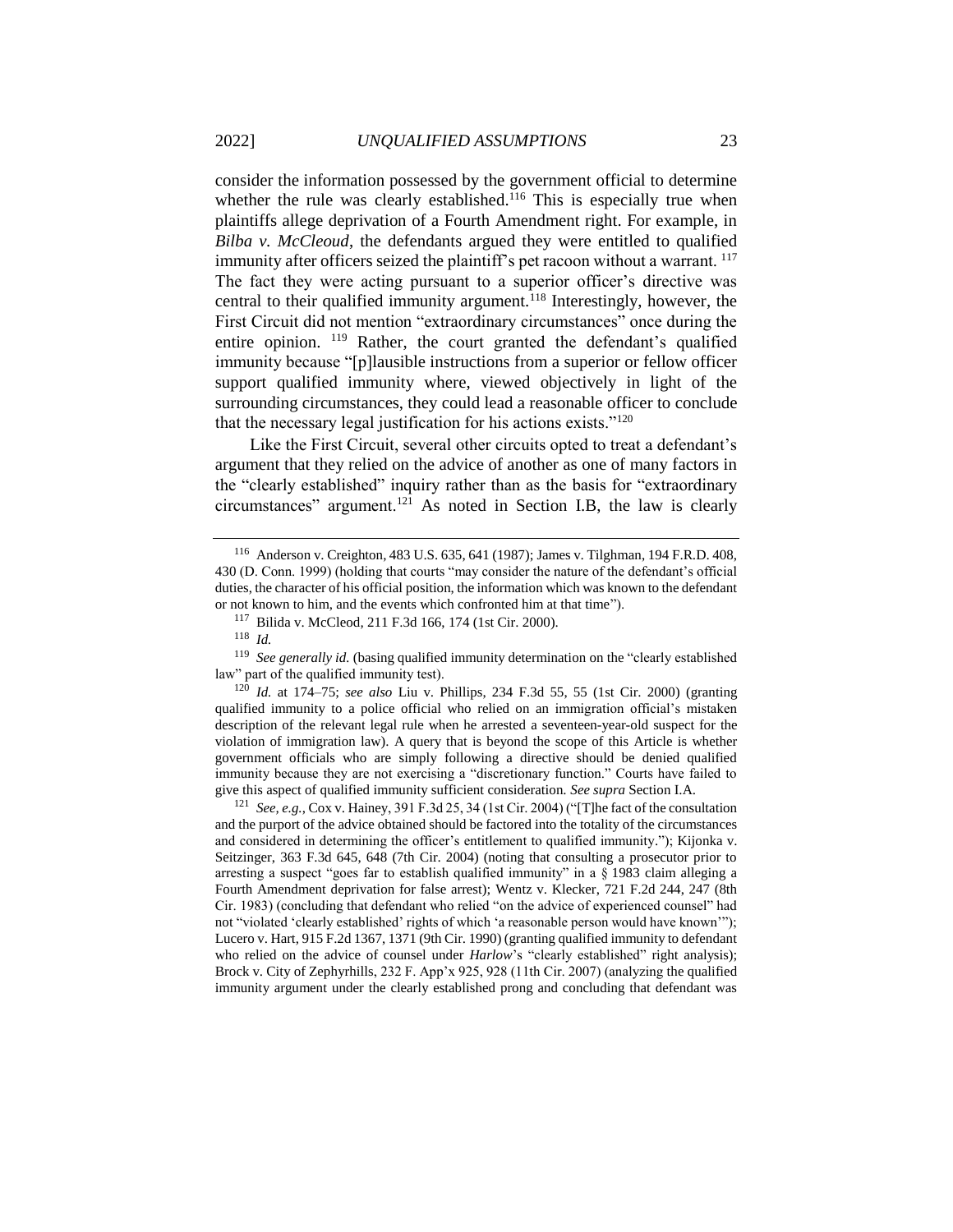established when a reasonable official would know the conduct is illegal.<sup>122</sup> Courts have incorporated reliance arguments into the clearly established inquiry by asking, in essence, whether a reasonable official who has been told X by Y would have believed that their conduct was unlawful.<sup>123</sup> So framed, the piece of advice becomes one additional piece of information possessed by the government official.<sup>124</sup>

Furthermore, circuit courts are divided regarding how much weight to give these type of reliance arguments. Courts generally seem to agree that reliance should not result in carte blanche immunity.<sup>125</sup> The reliance must be reasonable.<sup>126</sup> Accordingly, when an officer knows or should have known that the advice or order that they are following is unlawful the court should deny them qualified immunity.<sup>127</sup> Nevertheless, the Third Circuit has held that, at least in the context of Fourth Amendment false arrest claims, "a police officer who relies in good faith on a prosecutor's legal opinion that the arrest

<sup>122</sup> *See supra* Section I.B.

<sup>123</sup> *See, e.g.*, Paff v. Kaltenbach*,* 204 F.3d 425, 434 (3d Cir. 2000) (granting official qualified immunity "[b]ecause we believe a reasonable officer would, and in fact should, consider the views of the postmaster in this situation . . . ").

<sup>124</sup> *See* Anderson v. Creighton, 483 U.S. 635, 641 (1987) ("The relevant question in this case, for example, is the objective (albeit fact-specific) question whether a reasonable officer could have believed Anderson's warrantless search to be lawful, in light of clearly established law and the information the searching officers possessed.").

<sup>125</sup> *See, e.g.*, *Stearns*, 615 F.3d at 1284 (noting that "a prosecutor's determination of probable cause prior to making an arrest is only one factor that is relevant to the qualified immunity analysis"); Bunkley v. City of Detroit, 902 F.3d 552, 563 (6th Cir. 2018) (rejecting the argument "arresting officers are entitled to qualified immunity because they were 'simply following orders'" (quoting Saad v. Keller, 546 F. App'x. 552, 559 (2013))); Ramirez v. Butte-Silver Bow Cnty., 298 F.3d 1022, 1028 (9th Cir. 2002) (holding that reliance on a superior's advice regarding a warrant was not reasonable because the officers should have checked the warrant themselves); *Wentz*, 721 F.2d at 247–48 (holding that reliance on advice is not sufficient to show that an official acted reasonably).

<sup>127</sup> *See id.*

<sup>&</sup>quot;entitled to qualified immunity because it was objectively reasonable for him to conclude that the search was lawful based on his supervisor's instruction"); Dixon v. Wallowa Cnty., 336 F.3d 1013, 1019 (9th Cir. 2003) (considering whether defendant relied on the advice of counsel when determining "whether a reasonable officer could have believed that his conduct was lawful"). A different, but related issue is whether police officials are entitled to qualified immunity when they have relied on a fellow officer's *factual* account (rather than legal assessment). Most courts have held that if the reliance is reasonable, this is a sound basis for qualified immunity. *See, e.g.*, Stearns v. Clarkson, 615 F.3d 1278, 1286 (10th Cir. 2010).

<sup>126</sup> Sec. & L. Enf't Emps. v. Carey, 737 F.2d 187, 211 (2d Cir. 1984).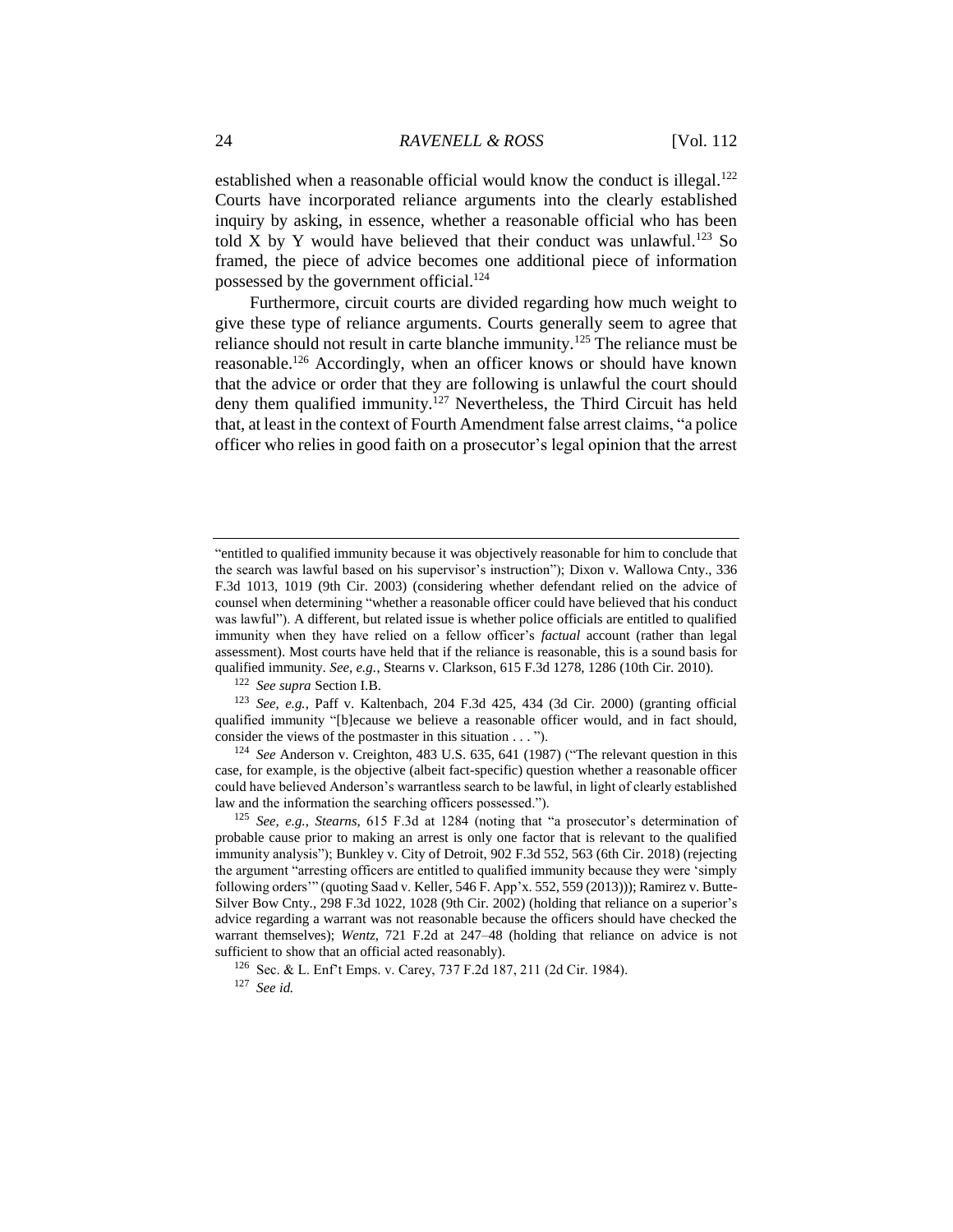is warranted under the law is presumptively entitled to qualified immunity  $\dots$  ."128

Regardless of whether courts resolve § 1983 defendants' reliance arguments under the clearly established prong or the extraordinary circumstances prong, the ultimate question is the same: whether it was reasonable for the defendants to believe their conduct was lawful. Furthermore, both approaches require courts to personalize the qualified immunity inquiry by considering the facts that are unique to the case at bar (i.e., that someone told them, explicitly or implicitly, that their conduct was lawful). The difference, in the end, is just a question of timing—some courts consider this as part of the clearly established inquiry, others treat it as a separate prong.

As noted at the beginning of Section I.C., overall, courts and scholars devote little time to qualified immunity based upon extraordinary circumstances or reasonable reliance.<sup>129</sup> Arguably, however, this idea of reasonable reliance is fundamental to our understanding of qualified immunity and, more generally, our expectations of government officials, particularly law enforcement officials. When courts conclude that it was unreasonable for a defendant to rely on another's advice, they, in essence, have concluded that the defendant should have known the advisor was wrong. This conclusion seems to be based upon two assumptions. First, that the government official has (or should have) some independent knowledge of the applicable legal rules.<sup>130</sup> Second, that street level officials should, at least in some circumstances, disregard the legal assessments of others.<sup>131</sup>

 $128$  Kelly v. Borough of Carlisle, 622 F.3d 248, 255–56 (3d Cir. 2010). The plaintiff may "rebut this presumption" by showing that it was unreasonable for the officer to rely on the prosecutor's assessment. *Id.* at 256.

<sup>129</sup> *See supra* note 95 and accompanying text.

<sup>130</sup> *Kelly*, 622 F.3d at 258 ("Police officers generally have a duty to know the basic elements of the laws they enforce.").

<sup>131</sup> *See* Stearns v. Clarkson, 615 F.3d 1278, 1284 (10th Cir. 2010). In *Stearns,* the Tenth Circuit noted that "[u]nder certain circumstances . . . an officer's receipt of a prosecutor's prearrest probable cause determination supports the officer's qualified immunity defense." *Id.* However, the court found that after the defendant learned the facts underlying the county attorney's probable cause assessment, the defendant's belief that an arrest was unconstitutional was "patently unreasonable." *Id*. at 1285. Similarly, in *Kelly*, the Third Circuit concluded that "encouraging police to seek legal advice serves such a salutary purpose as to constitute a 'thumb on the scale' in favor of qualified immunity." 622 F.3d at 255. Nevertheless, the court also noted that the "reliance must itself be objectively reasonable, however, because 'a wave of the prosecutor's wand cannot magically transform an unreasonable probable cause determination into a reasonable one.'" *Id.* at 256 (quoting Cox v. Hainey, 391 F.3d 25, 34 (1st Cir. 2004)).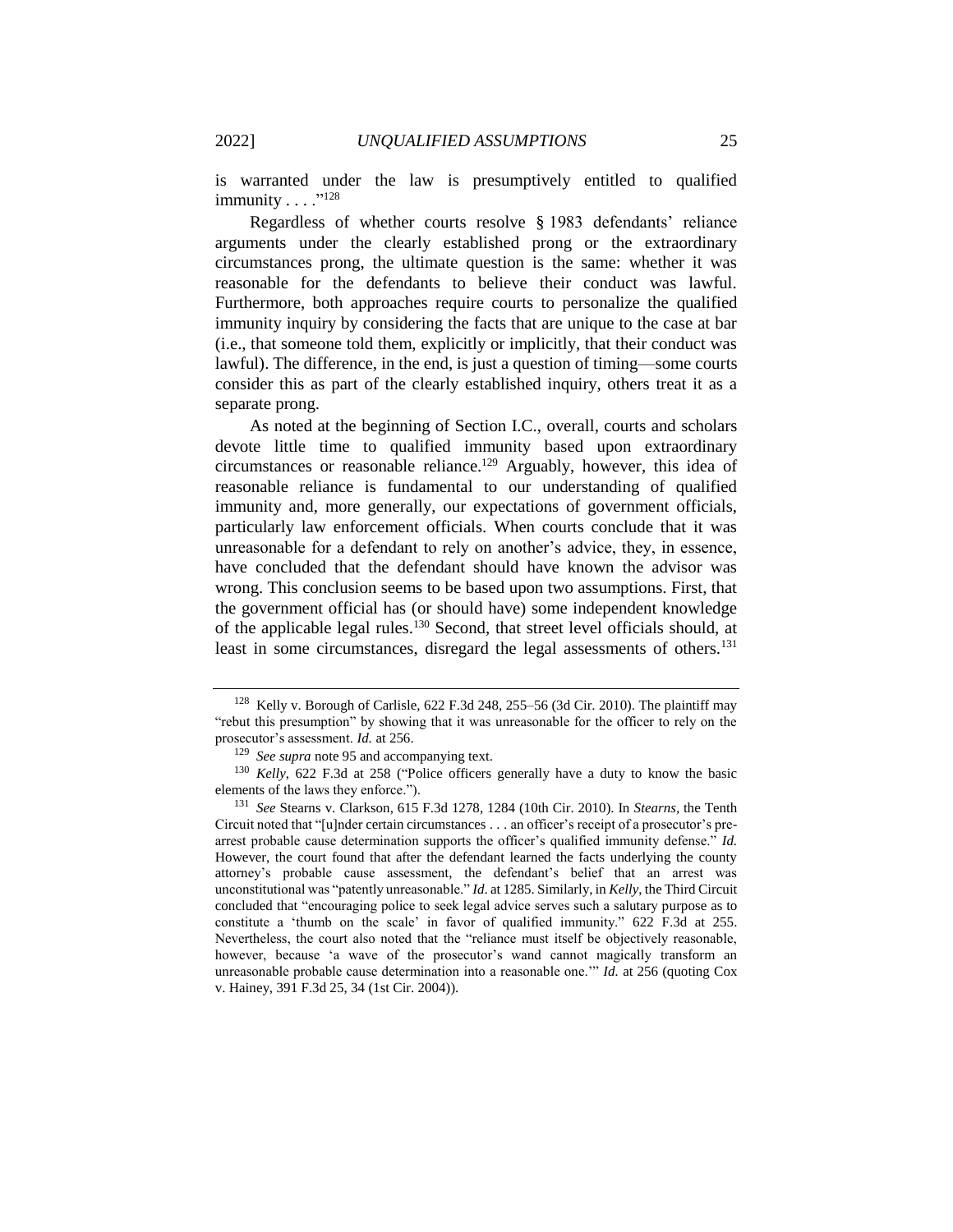Both assumptions are especially relevant to police officials, who regularly are required to make Fourth Amendment determinations. Part II examines the first assumption by considering how police officials are informed of new interpretations of constitutional law.

#### II. POLICE OFFICIALS' ACTUAL KNOWLEDGE

This Article's authors sent surveys to twenty police departments which were selected based upon two criteria.<sup>132</sup> First, the authors sought departments located in cities with varied population counts: 1) less than 499 thousand; 2) 500 thousand – 999 thousand; and 3) more than one million.<sup>133</sup> Second, the authors selected police departments that made materials such as their police department manual public. Based on these criteria, the authors sent surveys to the municipalities:

| Less than 499K   | 500-999K         | More than 1 million |
|------------------|------------------|---------------------|
| Aurora, CA       | Austin, TX       | Chicago, IL         |
| Fayetteville, NC | Baltimore, MD    | Houston, TX         |
| Garden Grove, CA | <b>Boston MA</b> | Los Angeles, CA     |
| Grand Rapids, MI | Memphis, TN      | New York, NY        |
| Honolulu, HI     | Seattle, WA      | Philadelphia, PA    |
| New Orleans, LA  | Tucson, AZ       | Phoenix, AZ         |
| Tulsa, OK        | Washington, DC   |                     |

Of the twenty departments surveyed, responses were received from the following ten: Fayetteville, NC; Garden Grove, CA; Grand Rapids, MI; New Orleans, LA; Austin, TX; Tucson, AZ; Washington, DC; Houston, TX; Los Angeles, CA; and New York, NY.

## A. THE FINDINGS<sup>134</sup>

All ten departments reported that their department stayed "up to date on federal judicial decisions regarding the Fourth and/or Fourteenth Amendments of the United States Constitution" and made efforts to convey recent federal judicial decisions regarding the Fourth and/or Fourteenth

<sup>132</sup> Teri Ravenell, *Police Law Survey*, https://app.smartsheet.com/b/form/fe56c5ff6585 4afebfbb4c938efab890 [https://perma.cc/2A9H-ZPLC].

<sup>&</sup>lt;sup>133</sup> The population of each city was based on data from the 2010 census.

<sup>&</sup>lt;sup>134</sup> The Grand Rapids Police Department (PD) submitted two surveys; one was submitted by the Deputy Chief and one by the Public Information Officer. While most of the answers given on the two surveys were identical, some differed and the authors highlight where the answers differ.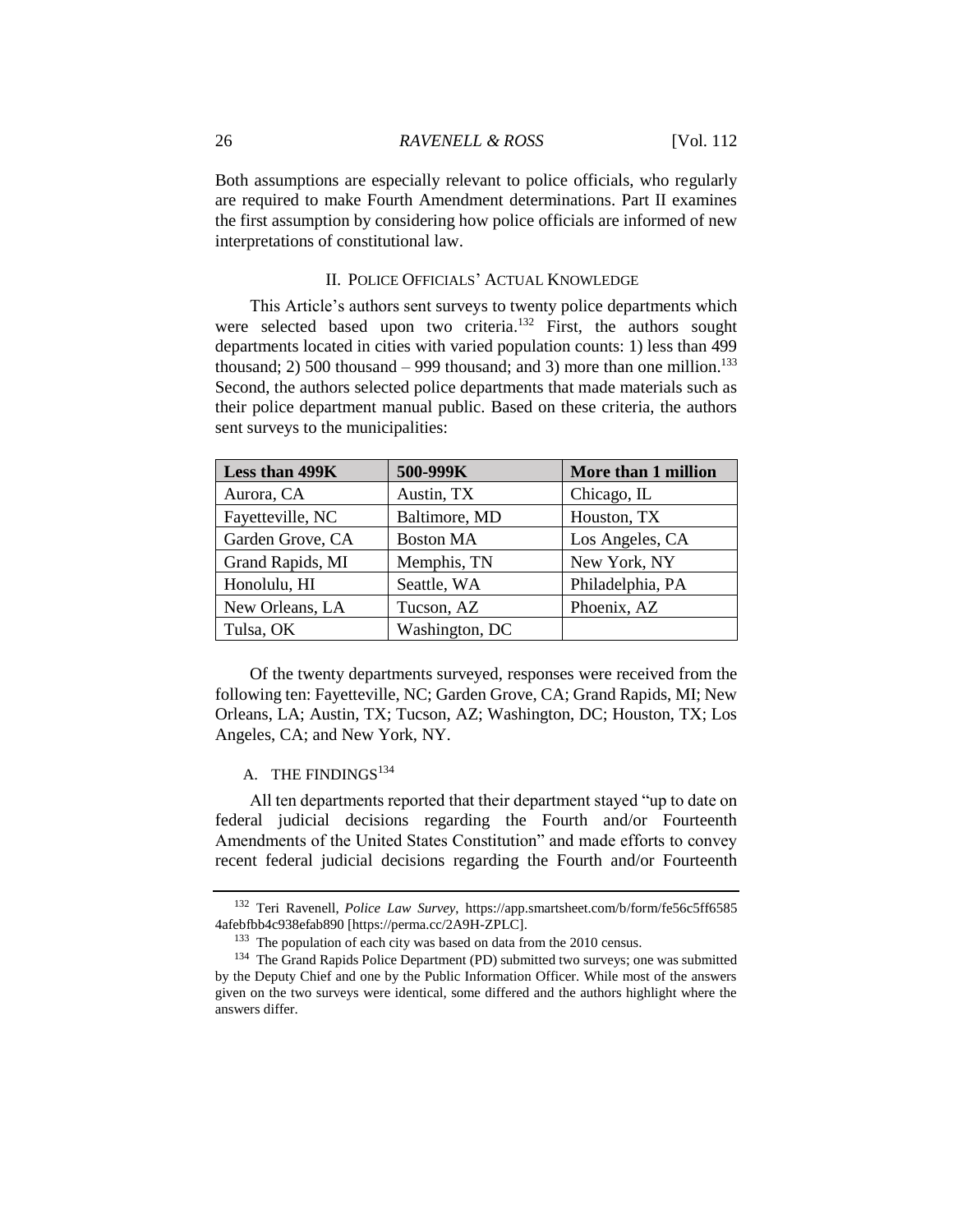Amendments to their police officers. Next, the authors asked the departments who received the recent federal judicial decisions: High Ranking police officials (for example, Chiefs, Commanders and Captains); Supervisory police officials (for example, Lieutenants and Sergeants); Street Level police officials (for example, Detectives and Officers); or Other. In responding, nine of the ten departments said all three groups, High Ranking, Supervisory, and Street Level police officials, receive recent federal judicial decisions. The remaining department, Tucson Police Department, responded that "[d]ecisions that represent a change in law will be conveyed to all commissioned officers and incorporated into academy training." Notably, all ten departments required Street Level police officials to receive the recent federal judicial decisions. The frequency with which the information was relayed ranged from Every Day (two departments) to Every Week (one department) to Every Month (three departments) to Once per Year (two departments).<sup>135</sup>

When asked *who* conveyed the recent federal decisions to the officials, most departments had more than one type of official convey the information. These officials ranged from High Ranking officials (four departments) to Supervisory officials (seven departments) to Prosecutors (three departments) to City or County Attorneys (seven departments) to Law Professors/Academics (one department) to Training Unit (one department) to Continuing Education Officers (one department). <sup>136</sup> The recent federal decisions were conveyed to Street Level officials in various ways, including Stand Alone Training (four departments); As Part of a Training Class Discussing Other Subjects (six departments); Through Written Materials (seven departments); During Daily Briefings such as "Roll Call" (six departments); and Online Class (two departments).<sup>137</sup>

The departments were next asked to list by case name all federal judicial decisions regarding the Fourth and/or Fourteenth Amendments that have been conveyed to their police officials in the past twelve months. Each of the departments responded to this question, except for the Tucson Police Department. Of the nine responding departments, only three departments

<sup>&</sup>lt;sup>135</sup> Two departments (Tucson PD and Austin PD) did not answer the frequency in which the information was relayed and Los Angeles PD explained that the frequency depended on the information that needed to be relayed. Also, the answers of the two Grand Rapids surveys differed. The Deputy Chief stated that the information is relayed to officials every day and the Public Information Officer stated that the information is relayed once a year.

<sup>&</sup>lt;sup>136</sup> The departments were allowed to select more than one answer and/or identify a source not provided. Additionally, Tucson PD did not respond to this question.

<sup>&</sup>lt;sup>137</sup> The departments were allowed to select more than one answer and/or identify a source not provided. Additionally, two departments (Tucson PD and Austin PD) did not respond to this question.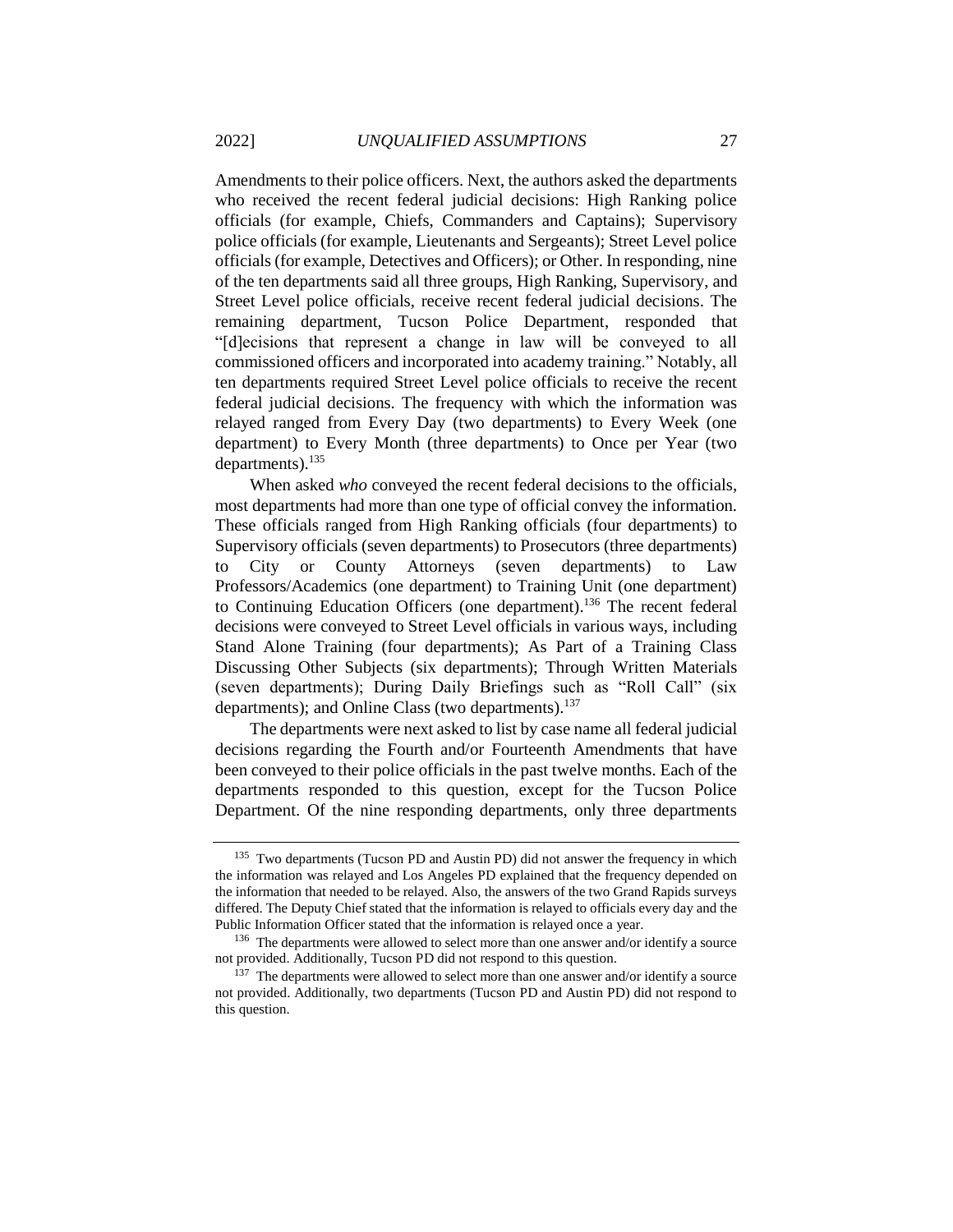provided federal decisions occurring in 2020 or 2021: Fayetteville Police Department provided two cases; Grand Rapids Police Department provided two cases; and Austin Police Department provided four cases. Notably, of these six cases, three were rendered by the U.S. Supreme Court, two by the Fourth Circuit, and one by the Fifth Circuit. The remaining responding departments reported federal decisions that were rendered in years ranging from 1936-2017, with only one department, the New York Police Department, providing the names of decisions rendered within the last ten years.<sup>138</sup> Lastly, almost all of the decisions reported were from United States Circuit Courts or from the United States Supreme Court.

The three municipalities reporting that they inform street level officials of recent judicial decisions vary in their timing and method. The Fayetteville Police Department stated that City or County Attorneys inform street level officials of the federal decisions through written materials every month. As reported above, the Grand Rapids Police Department submitted two survey responses from two different officials. The Public Information Officer reported that federal judicial decisions were conveyed to officials once a year, while the Deputy Chief reported that decisions were conveyed every day. Additionally, the responders reported that the Supervisory Police Officials, City or County Attorneys, Prosecutors and Training Units were responsible for conveying the decisions to police officials. The Austin Police Department did not indicate how often federal judicial decisions were conveyed to their officials. However, it was reported that High Ranking police officials, City and County Attorneys, and Continuing Education officers were the officials that conveyed the federal judicial decisions to police officials.

Aggregated, the surveys evidence that among the responding municipalities there is not one clear standard or means for informing street level officials of judicial opinions. Importantly, of the nine departments that reported that federal judicial decisions were provided to their police officials in the past twelve months, only four departments named decisions rendered within the last ten years. This finding undermines *Harlow's* notion that reasonable officials know the law governing their conduct. It also calls into question the general structure of qualified immunity determinations. The Court has held that the law is only clearly established when "every reasonable official would have understood that what he is doing violates that right."<sup>139</sup>

<sup>&</sup>lt;sup>138</sup> Houston PD did not provide a list of cases but instead reported that it was identifying "those 4th Amendment judicial decision that have been broadcasted via circulars and HPD's intranet." As of the date of publication, a case list was not provided.

<sup>139</sup> Ashcroft v. al-Kidd, 563 U.S. 731, 741 (2011) (internal citations omitted).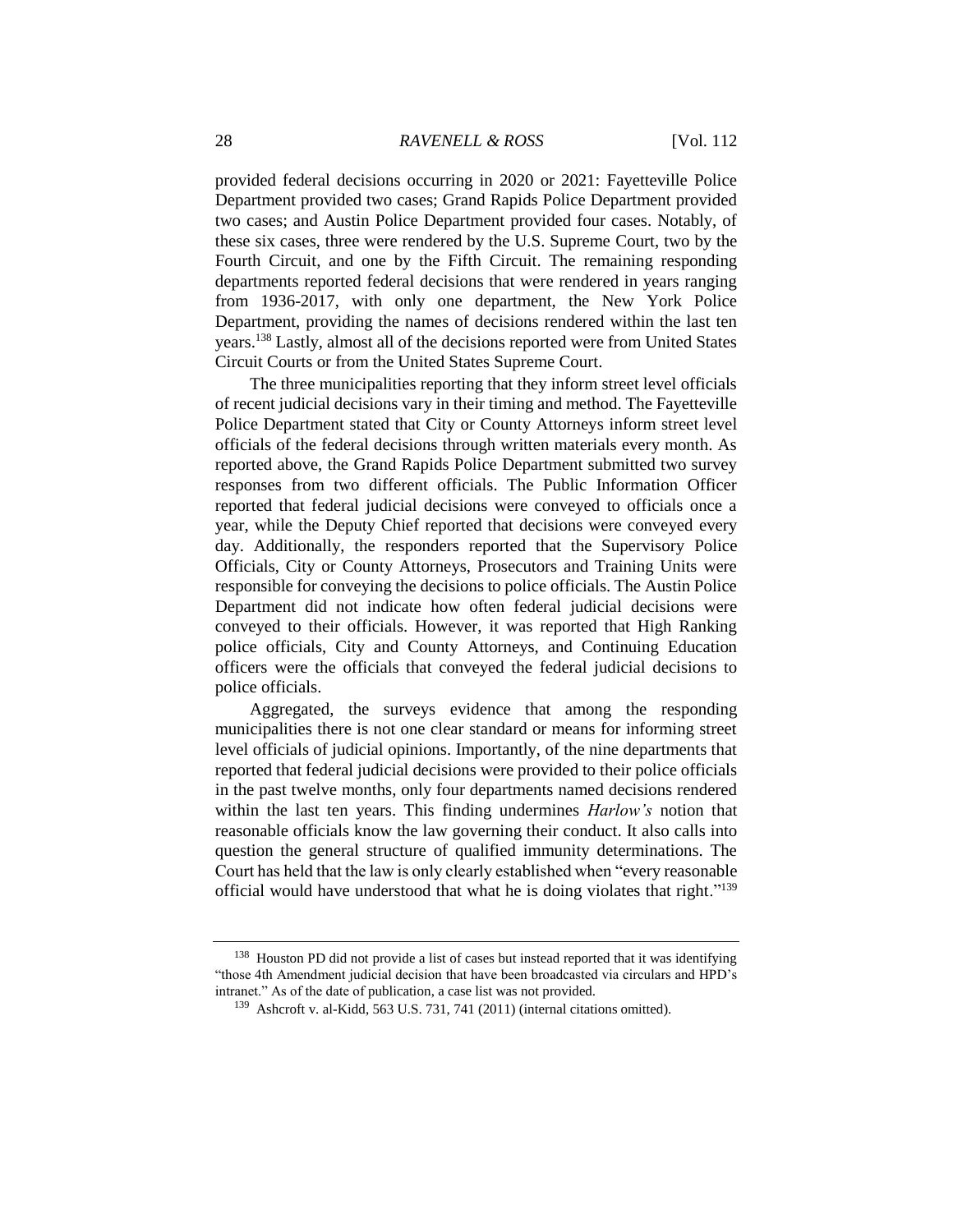Yet, based upon the responding surveys, it seems unlikely that reasonable officials are aware of recent binding cases.

### III. POSITIVE AND NORMATIVE NOTIONS OF THE REASONABLE OFFICIAL

The reasonable official is at the heart of qualified immunity determinations. *Harlow* depends on one very basic principle: "a reasonably competent public official should know the law governing his conduct."<sup>140</sup> This seemingly simple principle, however, is actually very complex because it requires a factfinder to conceptualize the "reasonable official."<sup>141</sup> As other scholars note, the most fundamental inquiry regarding the "reasonable person" is whether they should be imbued with normative or positive content.<sup>142</sup> Part III posits that this same debate underlies the qualified immunity standard and, consequently, the court's understanding of the reasonable official seems to vacillate between normative and positive notions. A reasonable official should know the law. Yet, the law is only clearly established when a reasonable official would understand that their conduct violates the law. Section II.A briefly describes positive notions and applies these principles to the qualified immunity standard. Section II.B considers qualified immunity from a normative perspective.

### A. QUALIFIED IMMUNITY: A POSITIVE NOTION

In their article *The Reasonable Person*, Miller and Perry summarize a positive approach to the reasonable person standard as follows:

<sup>140</sup> Harlow v. Fitzgerald, 457 U.S. 800, 819 (1982).

<sup>&</sup>lt;sup>141</sup> Legal analysis is a two-step process. First one must identify the relevant legal rule, then they must compare the current situation to the relevant legal rule to determine the legality of their conduct. The "reasonable official" factors into qualified immunity analysis at both levels of this analysis. Judges impute knowledge of the relevant legal rule onto the defendant. Furthermore, when determining whether the law is "clearly established," the court frames the issue as whether a "reasonable official would understand that what he is doing violates that right." Anderson v. Creighton, 483 U.S. 635, 640 (1987).

<sup>142</sup> Alan D. Miller & Ronen Perry, *The Reasonable Person*, 87 N.Y.U. L. Rev. 323, 324, 327 (2012) (questioning whether, in the context of tort law, "reasonableness be a normative or a positive notion" and noting "the prevalence of the concept of reasonableness in most areas of American law").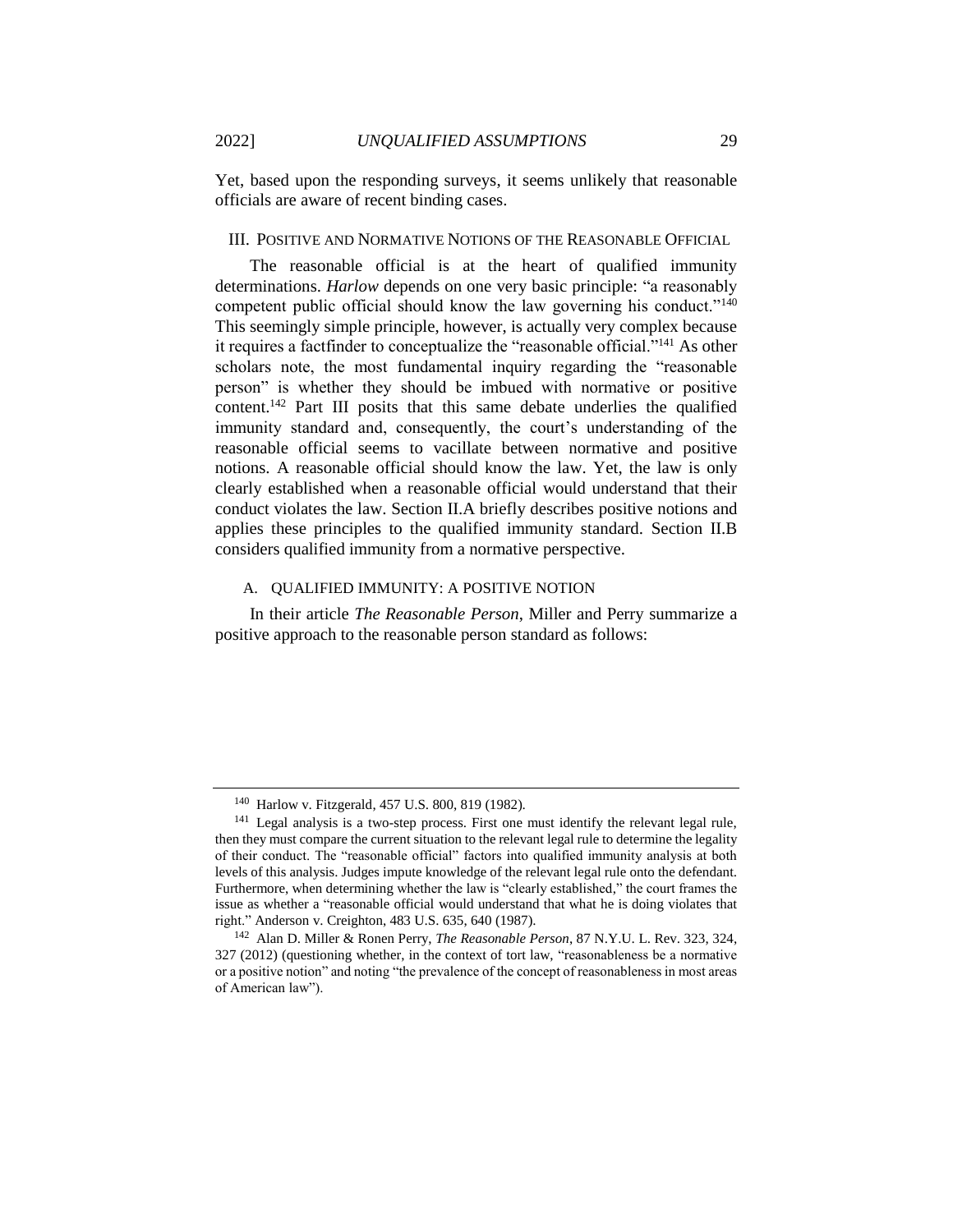[P]ositive definitions posit the existence of a reasonable person who is not a real entity but a hypothetical construct against which the alleged tortfeasor's behavior can be evaluated. Second, the nature of this hypothetical reasonable person can be approximated using empirically observable data. In other words, we can learn about the reasonable person by looking at the society. This implies that the reasonable person is in some sense a derivative of the society.<sup>143</sup>

In short, a positive definition describes what is.<sup>144</sup> Perhaps the clearest example of this in tort law is when courts rely on industry custom or usage to define reasonableness.<sup>145</sup> Accordingly, a positive standard should begin with an empirical assessment of current practice. Nevertheless, as Miller and Perry point out, these assessments may be informal, amounting to an "empirical estimation' of the reasonable person."<sup>146</sup>

When discussing the reasonable police official, courts seem to base their assessment on officers' expertise and experiences.<sup>147</sup> Professor Lovsky argued that, "[s]tarting in the 1950s, judges came to rely on the promise of police expertise — the notion that trained, experienced officers develop

<sup>145</sup> Restatement (Second) of Torts § 295A cmt. a (AM. L. INST. 1965) ("A custom or usage . . . may consist of and be limited to the common practices of a relatively small group of persons who engage in particular activities, as in the case of the methods followed in maritime navigation."); *see, e.g.*, Baker v. Pidgeon Thomas Co., 422 F.2d 744, 747 n.5 (6th Cir. 1970) ("Professionals, including contractors, are generally held to the standard of care which a reasonable man, with his special knowledge, would observe, and industry custom is competent evidence of such a standard . . . ."); McKee v. Cutter Lab'ys, Inc., 866 F.2d 219, 224 (6th Cir. 1989) ("Under Kentucky law, compliance with industry custom is evidence of non-negligence."); Dakota, Minn. & E. R.R. Corp. v. Ingram Barge Co., 429 F. Supp. 3d 615, 628 (N.D. Iowa 2019) ("Industry customs and practices are relevant to the reasonableness of a party's conduct, but they are not necessarily dispositive."). *But see* Tex. & Pac. Ry. Co. v. Behymer, 189 U.S. 468, 470 (1903) (Holmes, J.) ("What usually is done may be evidence of what ought to be done, but what ought to be done isfixed by a standard of reasonable prudence, whether it usually is complied with or not").

<sup>146</sup> Miller & Perry, *supra* note 142, at 371.

<sup>147</sup> *See, e.g.*, United States v. Richmond, 924 F.3d 404, 411 (7th Cir. 2019) (concluding that officers had reasonable articulable suspicion to stop suspect based in part on "the officers' over 25 combined years' of police training and experiences, a protrusion like this was more often than not a gun"); United States v. Arvizu, 534 U.S. 266, 277 (2002) (concluding that the officer had a reasonable suspicion to stop suspect based on the totality of the circumstances and the officer's knowledge and inferences from the scene); United States v. Cortez, 101 S. Ct. 690, 696 (1981) (concluding that border patrol officers, based on their training and expertise, had a particularized and objective basis for suspecting the stopped vehicle was engaged in criminal activity).

<sup>&</sup>lt;sup>143</sup> *Id.* at 371. In contrast, "Positive law typically consists of enacted law — the codes, statutes, and regulations that are applied and enforced in the courts." *Positive Law*, BLACK'S LAW DICTIONARY (11th ed. 2019).

<sup>144</sup> *Positive*, BALLENTINE'S LAW DICTIONARY (3d ed. 2010).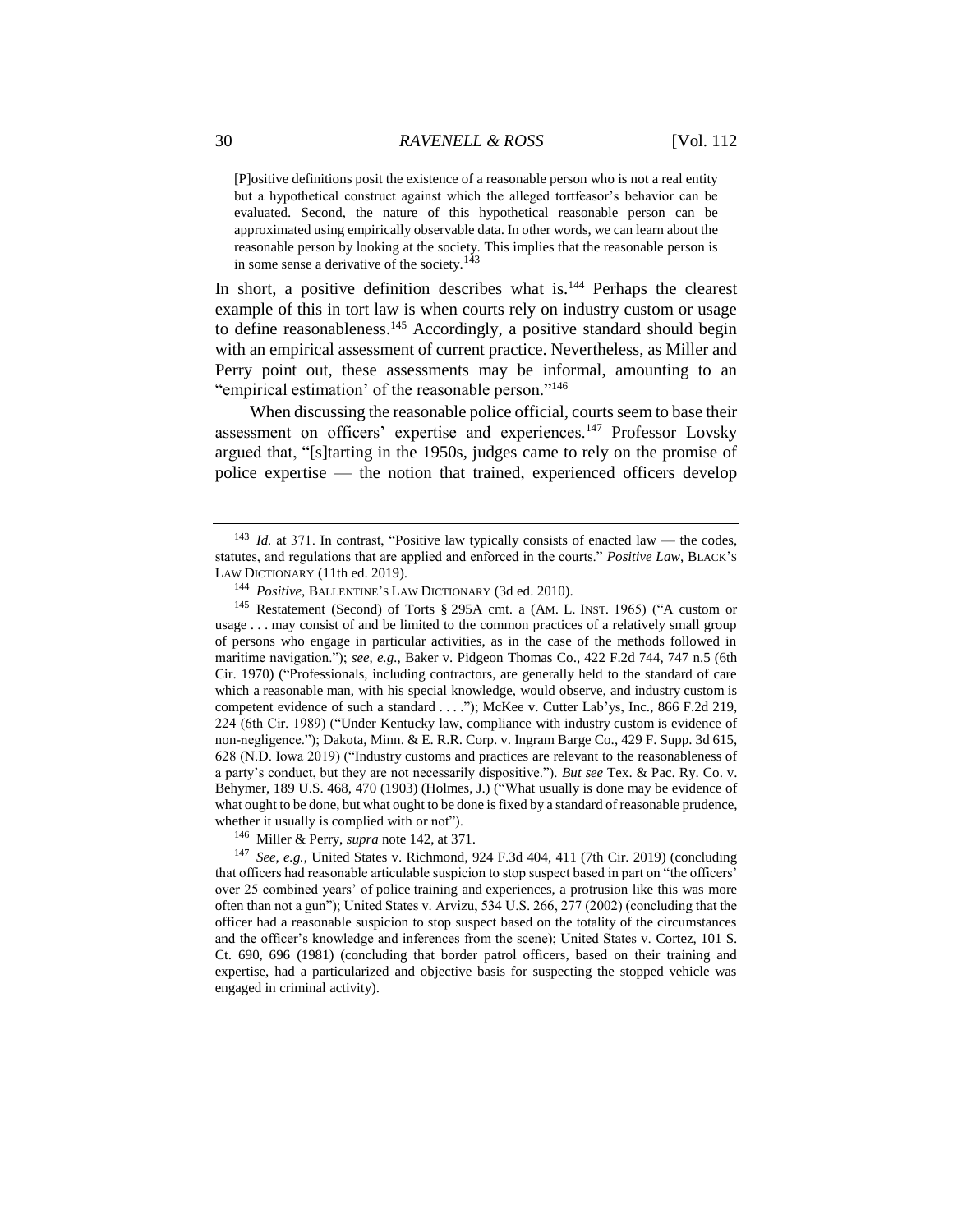rarefied and reliable insight into crime."<sup>148</sup> Lovsky's article, *The Judicial Presumption of Police Expertise*, tracks courts' deference to police officials.<sup>149</sup> Lovsky observes that "the judicial embrace of police judgment has not necessarily reflected judges' reasoned deliberation about police competence" and warns that these judicial biases "likely pushed judges to systemically overvalue police knowledge."<sup>150</sup> By relying on police expertise, courts, in essence, adopted a positive standard. Yet, courts do not carefully analyze police conduct against police expertise.<sup>151</sup> Instead, courts impute expertise to almost every police official.<sup>152</sup> Accordingly, their "analysis" largely concludes that if a police official did it, it must be reasonable.

The Supreme Court's clearly established standard in qualified immunity jurisprudence reflects a similar sort of deference to police officials. In *Malley v. Briggs* the Court noted, "[a]s the qualified immunity defense has evolved, it provides ample protection to all but the plainly incompetent or those who knowingly violate the law."<sup>153</sup> As noted in Section I.B., the Court held that law is clearly established when a reasonable official would know the conduct was unlawful. Theoretically, this might entail some sort of empirical analysis of officials' understanding of the relevant legal rules. In practice, however, courts simply engage in a rough estimate of officials' understanding of the law—the law is only clearly established if *every* reasonable official would have recognized the illegality of the defendant's conduct.<sup>154</sup>

This qualified immunity standard puts trial courts in a curious position. At least one official, the defendant, allegedly has engaged in unconstitutional conduct. If the defendant is reasonable, then the defendant should be granted qualified immunity because at least one reasonable government official failed to recognize the conduct was unlawful. If, however, the court finds the defendant was unreasonable (or should be ignored), the defendant should only be granted qualified immunity if the court finds that every reasonable

<sup>148</sup> Anna Lvovsky, *The Judicial Presumption of Police Expertise*, 130 HARV. L. REV. 1995, 1998–99 (2017).

<sup>149</sup> *Id.* at 2002.

<sup>150</sup> *Id.*

<sup>151</sup> *See* Brandon Garrett & Seth Stoughton, *A Tactical Fourth Amendment*, 103 Va. L. Rev. 211, 217 (2017) (arguing that, following *Tennessee v. Garner*, 105 S. Ct. 1694 (1985), "the Court's subsequent Fourth Amendment jurisprudence is increasingly divorced from the tactical training that police receive to protect their own lives and those of citizens").

<sup>152</sup> *See* Lvovsky, *supra* note 148, at 2002 (noting the "natural tendency of courts to aggregate their discrete encounters with police officers into broad, often-distorted presumptions about police competence").

<sup>153</sup> Malley v. Briggs, 475 U.S. 335, 341 (1986).

<sup>154</sup> Ashcroft v. al-Kidd, 563 U.S. 731, 741 (2011).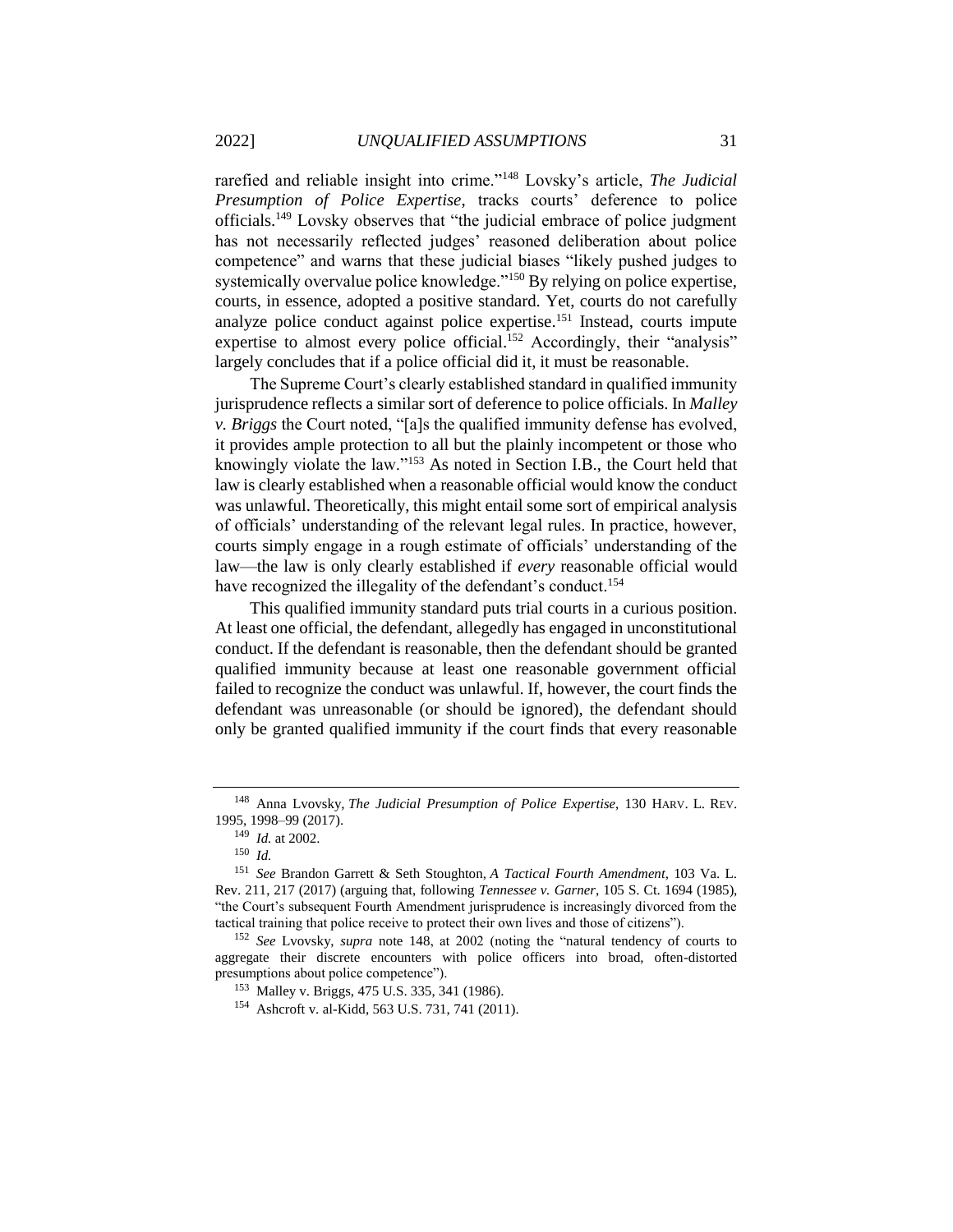official, excluding the defendant, would recognize the illegality of the defendant's conduct.

To determine whether conduct is constitutional, one must first know the relevant legal rule. Arguably, a true positive standard would assess whether a reasonable official would know the law governing his conduct. And while the courts making qualified immunity standards may make a rough estimate, empirical evidence indicates there is a clear disconnect between how courts envision officials' legal knowledge and officials' actual knowledge of the law. Indeed, our survey of police departments revealed that while all ten of the responding departments reported that they informed their street level police officers about recent federal judicial decisions, only six departments provided the names of cases that they had incorporated into their training (with some cases dating back to 1936). Furthermore, of these six departments, only three listed cases that were decided in 2020 or 2021 and only one additional department listed cases decided since 2011. If these results are indicative of larger trends, this suggests that most street level officials are not aware of federal judicial decisions within one to ten years of the decisions being published.

In short, the Supreme Court's clearly established standard—whether every reasonable official would know the defendant's conduct was unconstitutional—seems like a feigned positive standard. Courts impute legal knowledge to the defendant that the defendant, in fact, very well may not have. As Section II.B argues, this likely is a consequence of the normative aspect of the qualified immunity analysis.

#### B. QUALIFIED IMMUNITY: A NORMATIVE STANDARD

Normative notions offer one way to reconcile this apparent disconnect between a reality where government officials are not necessarily informed of specific judicial determinations and a qualified immunity standard that imputes this knowledge upon them. A norm is "[a] model or standard accepted (voluntarily or involuntarily) by society or other large group, against which society judges someone or something."<sup>155</sup> Unlike positive standards, normative standards tend to reject the aggregation of society into a single 'average person', and instead focus on whether the defendant met

<sup>155</sup> *Norm*, BLACK'S LAW DICTIONARY (11th ed. 2019). In *United States v. Carroll Towing*, 159 F.2d 169, 173 (2d Cir. 1947), Judge Learned Hand outlined a formula for determining duty. The Hand Formula is the quintessential example of a normative standard. *See id.* (stating that "the owner's duty . . . is a function of three variables: (1) The probability that [the ship] will break away; (2) the gravity of the resulting injury, if she does; [and] (3) the burden of adequate precautions" therefore the equation for duty would be "whether B[<]PL").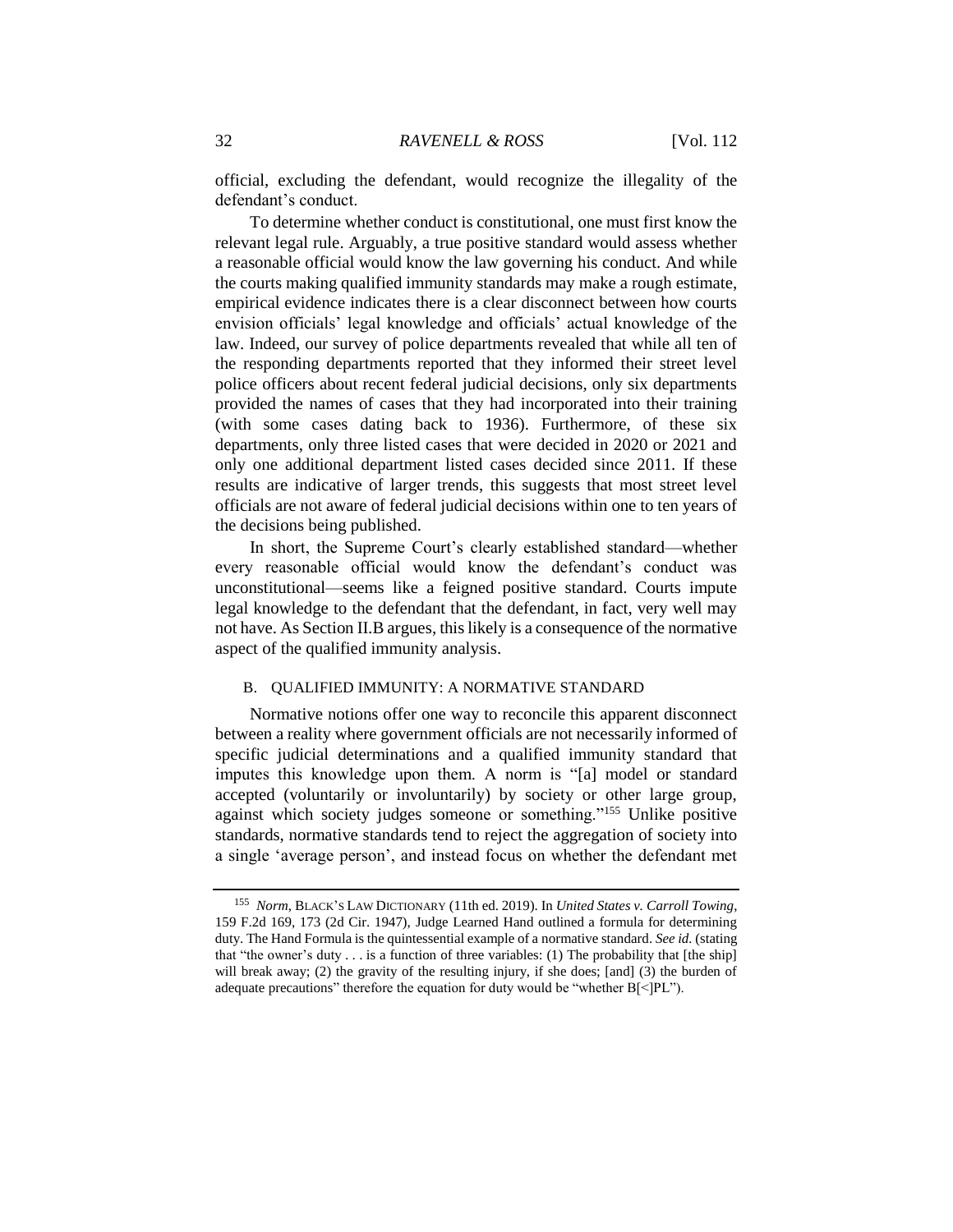the underlying reasons and ideals of a given doctrine.<sup>156</sup> A normative definition of duty looks not at what society does, but rather at what it should  $d\Omega$ <sup>157</sup>

*Harlow's* statement that "a reasonably competent public official *should* know the law governing his conduct" is best understood as a normative statement.<sup>158</sup> It does not describe what is, but rather describes what should be. Normative standards push officials to evolve beyond the status quo.<sup>159</sup> Government officials—especially police officials—occupy an exalted position in United States society.<sup>160</sup> As public officers they swore to uphold the laws, including the United States Constitution.<sup>161</sup>

<sup>157</sup> Miller & Perry, *supra* note 142, at 323. Under a normative regime, even if defendants' conduct is consistent with a standard level of care, a fact-finder will still deem it unreasonable if it does not meet the normative standard, which requires the defendant to adhere to an established ideal. *See, e.g.*, *Carroll Towing*, 159 F.2d at 173 (concluding that, despite conforming with industry custom, defendant owed a duty of care under a normative standard).

<sup>158</sup> Harlow v. Fitzgerald, 457 U.S. 800, 819 (1982).

<sup>159</sup> *See* Lee, *supra* note 156, at 495 ("At one time, most Americans believed there was nothing wrong with slavery. The fact that slavery was not only accepted but approved of by most people did not mean that such a belief was reasonable. Reliance on a conception of reasonableness that focuses on what the average American thinks may be problematic . . . .").

<sup>160</sup> *See, e.g.*, Jones v. Franklin Cnty. Sheriff, 555 N.E.2d 940, 944 (1990) ("Law enforcement officials carry upon their shoulders the cloak of authority of the state. For them to command the respect of the public, it is necessary then for these officers even when off duty to comport themselves in a manner that brings credit, not disrespect, upon their department."); Friedrick v. Dep't of Just., 52 M.S.P.R. 126, 135 (1991) (noting that the law enforcement official "occupied a position of trust and responsibility and was obligated to conform to a higher standard of conduct than other employees are"); Vickers v. Powell, No. Civ.A. 03-174(CKK), 2005 WL 3207775, at \*20 (D.D.C. Nov. 21, 2005), *aff'd in part*, *rev'd in part*, 493 F.3d 186 (D.C. Cir. 2007) (noting that law enforcement officers are generally held to higher standards of conduct than other employees due to the great trust and confidence placed in them).

<sup>161</sup> The U.S. Code requires every federal government official to swear the following oath "I, AB, do solemnly swear (or affirm) that I will support and defend the Constitution of the United States against all enemies, foreign and domestic; that I will bear true faith and allegiance to the same; that I take this obligation freely, without any mental reservation or purpose of evasion; and that I will well and faithfully discharge the duties of the office on which I am about to enter. So help me God." 5 U.S.C. § 3331. Each state has state and county officials swear to oaths of office which generally require officials to swear to uphold the Constitution of the United States as well as the constitutions and laws of the individual state. *See, e.g.*, N.Y. CIV. SERV. LAW § 62 (McKinney 2021). Each police department also has their own set of oaths that officers must take which usually include a provision for following and upholding the laws of their city, county, and state. *See, e.g.*, PITT. BUREAU OF POLICE, ORDER 1203, OATH OF OFFICE (2015) (outlining the oath that states "I do solemnly swear that I will

<sup>156</sup> Cynthia Kwei Yung Lee, *Race and Self-Defense: Toward A Normative Conception of Reasonableness*, 81 Minn. L. Rev. 367, 495–96 (1996).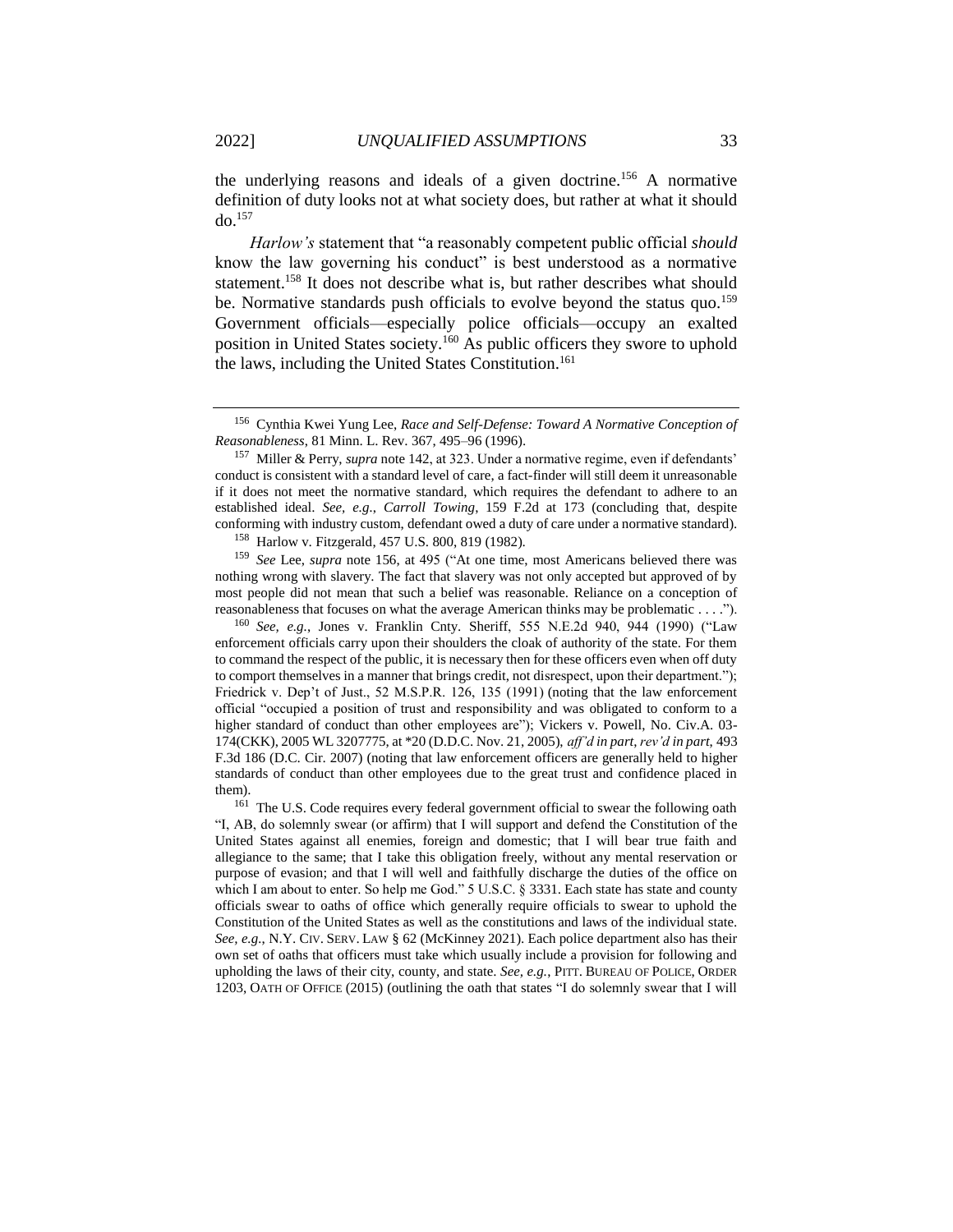Nevertheless, *Harlow's* positive notions continue to undermine its normative aims. Even though courts implicitly impute knowledge of the relevant legal rule onto police officials, the Court adopts an errant version of the reasonable official when it comes to an integral step of legal analysis, applying the law to the facts confronting them. In the context of qualified immunity determinations, it posits that a reasonable official is incapable of understanding whether their conduct is legal. Accordingly, courts grant officials qualified immunity even in cases of egregious misconduct.<sup>162</sup>

### **CONCLUSION**

Qualified immunity determinations turn almost entirely on the reasonable official's understanding of constitutional law. Unfortunately, *Harlow* complicates qualified immunity analysis because it simultaneously stands for what is and what ought to be. The Court seems to imbue the reasonable official with both positive and normative content. Recent Supreme Court opinions adopt a positive approach; they provide a rough estimation of what officials would understand. However, courts' assessments are not based on actual data. As discussed in Part II, street level police officials often are not informed of recent binding federal opinions. Yet, courts rarely consider officials' actual knowledge. Instead they impute knowledge of the relevant legal rule onto the defendant. This may be understood as a consequence of *Harlow's* basic normative principle that reasonably competent officials *should* know the law governing their conduct. Nevertheless, the Court undermined this basic principle of *Harlow* that a reasonable government official ought to know the law by changing the standard from "a reasonable official" to "every reasonable official" and

support the Constitution of the United States, the Constitution and laws of the Commonwealth of Pennsylvania, the laws and ordinances of the City of Pittsburgh, and obey all orders issued by my superior officers and all the rules and regulations pertaining to and governing the Department of Public Safety, Bureau of Police, and that I will well and faithfully discharge the duties of the office of Police Officer, with fidelity, according to the best of my knowledge and ability").

<sup>162</sup> *See* Teressa E. Ravenell, *The Law Governing their Conduct*, 64 Howard L. J. 349, 351-52 (2021). Professor Ravenell offers the following observation:

In practice, § 1983 plaintiffs will only prevail if (1) they are able to identify a case with almost identical facts as their own case, (2) the prior case was decided by the Supreme Court or the appellate court where they filed their case, and (3) there is no conflicting authority outside of the circuit. In short, discovering "clearly established law" seems like an impossible task.